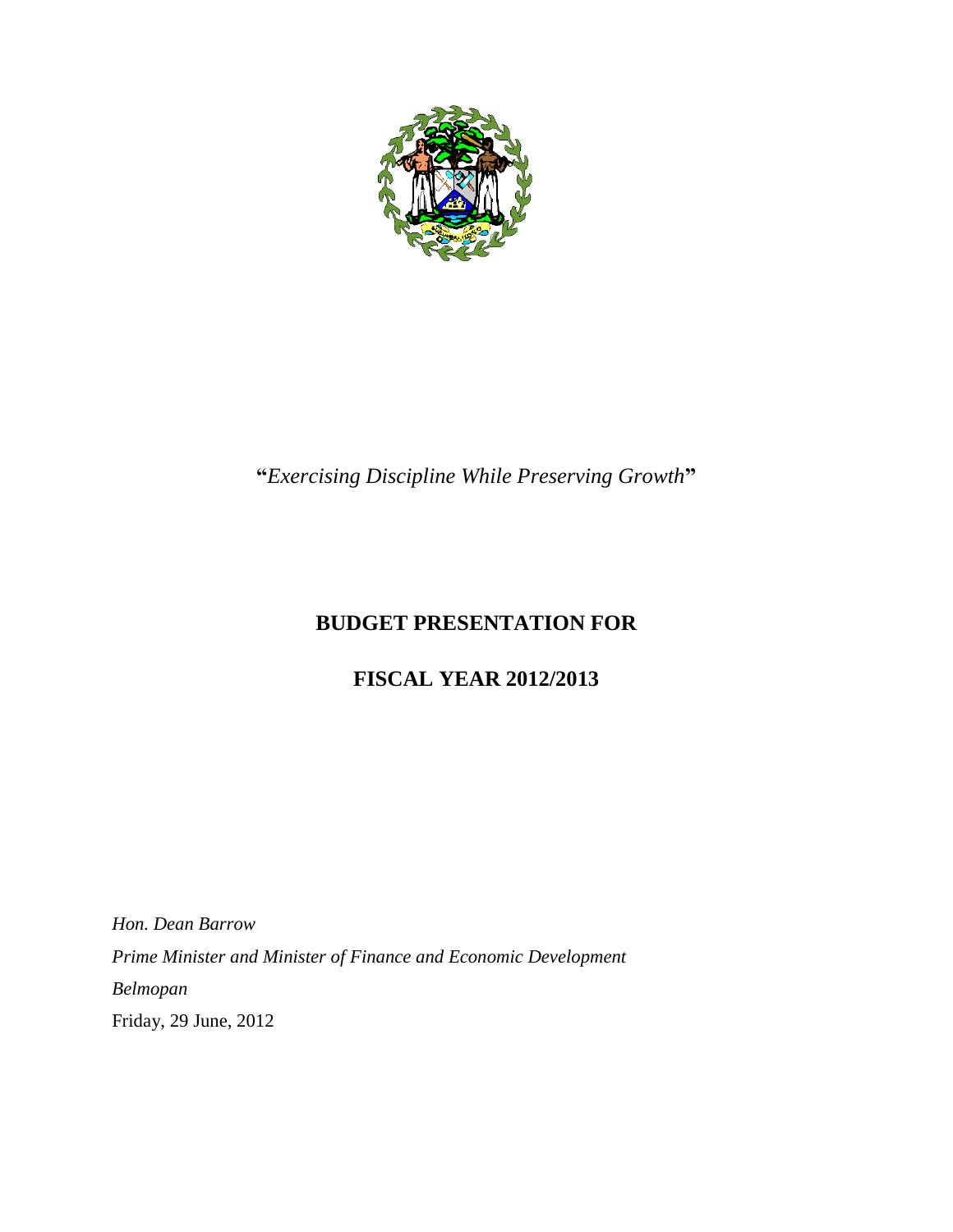|                                                    | <b>BUDGET</b><br><b>OUTTURN</b><br>2010/2011 | <b>APPROVED</b><br><b>BUDGET</b><br>2011/2012 | <b>PRELIMINARY</b><br><b>OUTTURN</b><br>2011/2012 | <b>PROPOSED</b><br><b>BUDGET</b><br>2012/2013 |
|----------------------------------------------------|----------------------------------------------|-----------------------------------------------|---------------------------------------------------|-----------------------------------------------|
| <b>TOTAL REVENUES AND GRANTS</b>                   | 777,690,708                                  | 843,630,032                                   | 835,664,645                                       | 862,643,366                                   |
| <b>TOTAL REVENUE</b>                               | 770,846,411                                  | 789,335,032                                   | 802,518,518                                       | 827,444,061                                   |
| <b>RECURRENT REVENUE</b>                           | 766,157,288                                  | 784,049,119                                   | 794,679,073                                       | 819,369,434                                   |
| <b>TAX REVENUE</b>                                 | 659,348,428                                  | 687,266,405                                   | 669,869,470                                       | 683,285,352                                   |
| Income and profits                                 | 240,128,781                                  | 256,741,782                                   | 236,963,590                                       | 226,156,812                                   |
| of which: Petroleum taxation                       | 55,595,699                                   | 48,874,044                                    | 52,966,924                                        | 42,640,246                                    |
| Taxes on property                                  | 6,569,943                                    | 5,459,364                                     | 6,672,841                                         | 6,873,026                                     |
| Taxes on Int'l trade & transactions                | 161,544,098                                  | 198,325,370                                   | 195,980,030                                       | 186,394,513                                   |
| of which: Import duties                            | 123,921,853                                  | 158,827,542                                   | 153,462,213                                       | 142,600,702                                   |
| Taxes on goods and services                        | 251,105,606                                  | 226,739,889                                   | 230,253,009                                       | 263,861,001                                   |
| of which: GST                                      | 195,780,638                                  | 170,540,369                                   | 171,084,225                                       | 202,765,373                                   |
| NON-TAX REVENUE                                    | 106,808,860                                  | 96,782,714                                    | 124,809,603                                       | 136,084,082                                   |
| Property Income                                    | 17,631,818                                   | 12,229,037                                    | 24,118,653                                        | 20,608,608                                    |
| Licenses                                           | 14,960,683                                   | 13,618,718                                    | 12,578,496                                        | 12,929,351                                    |
| Royalties                                          | 29,380,751                                   | 28,842,826                                    | 35,367,977                                        | 31,709,138                                    |
| of which: Petroleum royalties                      | 16,390,599                                   | 16,368,249                                    | 20,980,533                                        | 16,890,071                                    |
| Ministries/Departments                             | 40,968,683                                   | 35,770,357                                    | 41,461,149                                        | 39,029,208                                    |
| of which: Oil working interest                     | 12,214,922                                   | 4,000,000                                     | 16,277,975                                        | 13, 104, 345                                  |
| Repayment of old loans                             | 3,866,925                                    | 6,321,777                                     | 11,283,328                                        | 31,807,777                                    |
| <b>CAPITAL REVENUES</b>                            | 4,689,123                                    | 5,285,913                                     | 7,839,445                                         | 8,074,627                                     |
| <b>GRANTS</b>                                      | 6,844,297                                    | 54,295,000                                    | 33,146,127                                        | 35,199,305                                    |
| <b>TOTAL EXPENDITURES</b>                          | 824,988,650                                  | 889,987,180                                   | 867,397,642                                       | 937,857,347                                   |
| <b>RECURRENT EXPENDITURE</b>                       | 682,066,496                                  | 729,553,294                                   | 724,458,517                                       | 777,733,617                                   |
| <b>Primary Expenditure</b>                         | 585,217,551                                  | 617,472,641                                   | 624,436,474                                       | 641,648,486                                   |
| <b>Personal Emoluments</b>                         | 279,052,932                                  | 300,368,173                                   | 296,421,334                                       | 294,742,564                                   |
| Pensions                                           | 45,346,756                                   | 48,915,975                                    | 51,634,162                                        | 50,825,975                                    |
| Goods & Services                                   | 163,613,306                                  | 168,079,907                                   | 171,791,906                                       | 172,617,034                                   |
| <b>Subsidies &amp; Current Transfers</b>           | 97,204,557                                   | 100,108,586                                   | 104,589,072                                       | 123,462,913                                   |
| Debt Service - Interest & Other Charges            | 96,848,945                                   | 112,080,653                                   | 100,022,043                                       | 136,085,131                                   |
| of which: External Interest Payments               | 85,568,824                                   | 93,350,077                                    | 81,654,720                                        | 114,354,695                                   |
| <b>CAPITAL EXPENDITURES</b>                        | 142,922,154                                  | 160,433,886                                   | 142,939,125                                       | 160,123,730                                   |
| Capital II Expenditures                            | 73,083,127                                   | 48,193,840                                    | 72,824,731                                        | 79,329,605                                    |
| Capital III Expenditures                           | 53,284,722                                   | 107,280,960                                   | 65,268,666                                        | 77,541,305                                    |
| Capital Transfers & Net Lending                    | 16,554,305                                   | 4,959,086                                     | 4,845,728                                         | 3,252,820                                     |
| RECURRENT SURPLUS/[DEFICIT]                        | 84,090,792                                   | 54,495,825                                    | 70,220,556                                        | 41,635,817                                    |
| <b>PRIMARY SURPLUS/[DEFICIT]</b>                   | 49,551,003                                   | 65,723,505                                    | 68,289,046                                        | 60,871,150                                    |
| As Percentage of GDP                               | 1.76%                                        | 2.23%                                         | 2.34%                                             | 2.00%                                         |
| <b>OVERALL SURPLUS/[DEFICIT]</b>                   | (47, 297, 942)                               | (46, 357, 148)                                | (31, 732, 997)                                    | (75, 213, 981)                                |
| As Percentage of GDP                               | $-1.68%$                                     | $-1.57%$                                      | $-1.09%$                                          | $-2.47%$                                      |
| <b>AMORTIZATION</b>                                | (57, 209, 000)                               | (63,000,000)                                  | (56, 224, 303)                                    | (64, 617, 893)                                |
|                                                    |                                              |                                               | (54, 813, 051)                                    | (60, 128, 186)                                |
|                                                    |                                              |                                               |                                                   |                                               |
| of which: External Repayments<br><b>FINANCING:</b> | (54, 416, 000)                               | (54, 857, 118)                                |                                                   |                                               |
| <b>External Sources</b>                            | (104, 506, 942)                              | (109, 357, 148)<br>97,563,552                 | (87, 957, 300)                                    | (139, 831, 874)                               |
| <b>Domestic Sources</b>                            | 63,923,000<br>40,583,942                     | 11,793,596                                    | 70,400,300<br>17,557,000                          | 108,553,103<br>31,278,771                     |

# **SUMMARY OF RECURRENT AND CAPITAL BUDGETS**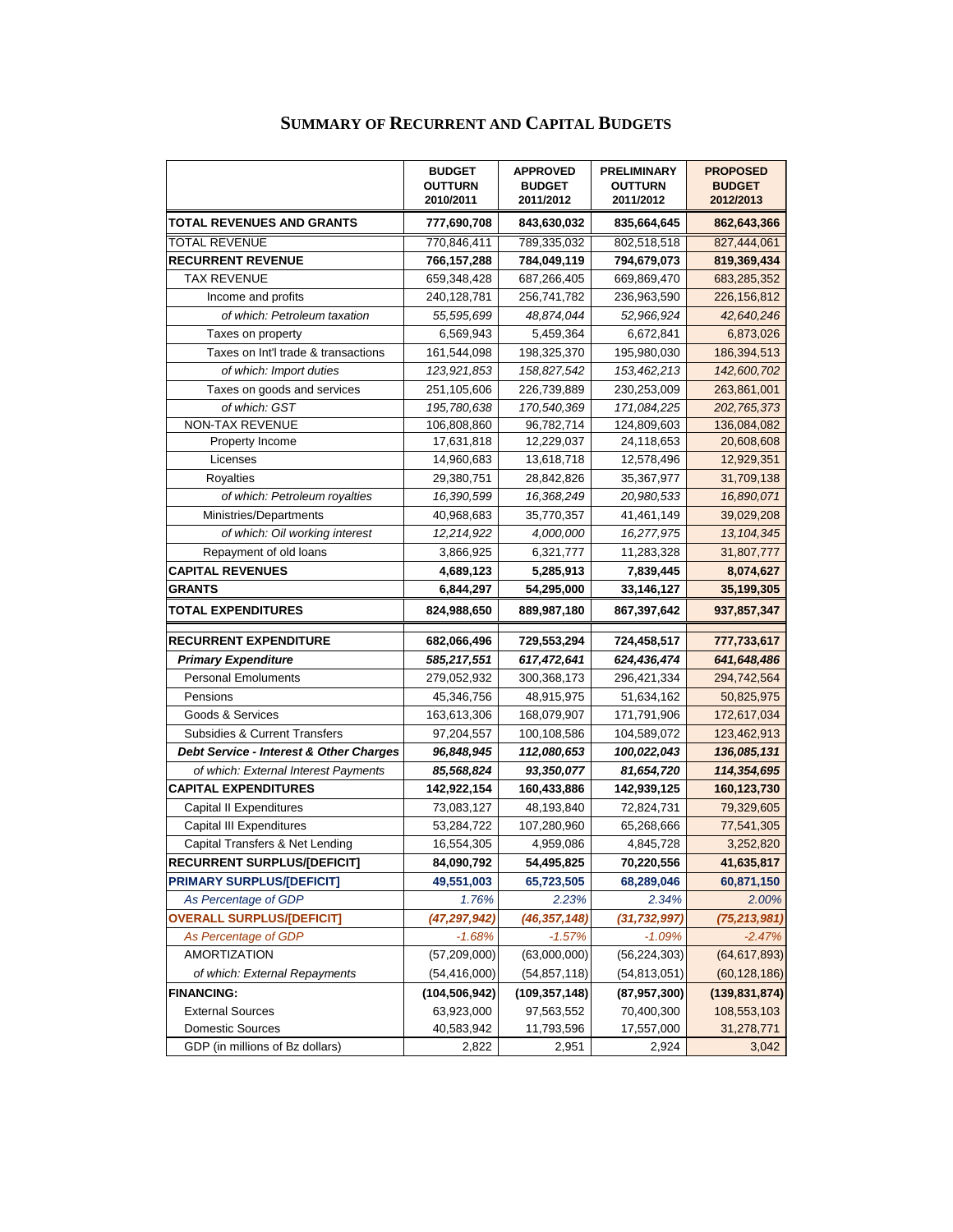# **OUTLINE OF BUDGET SPEECH FOR FISCAL YEAR 2012/2013**

# "EXERCISING DISCIPLINE WHILE PRESERVING GROWTH"

# **Table of Contents**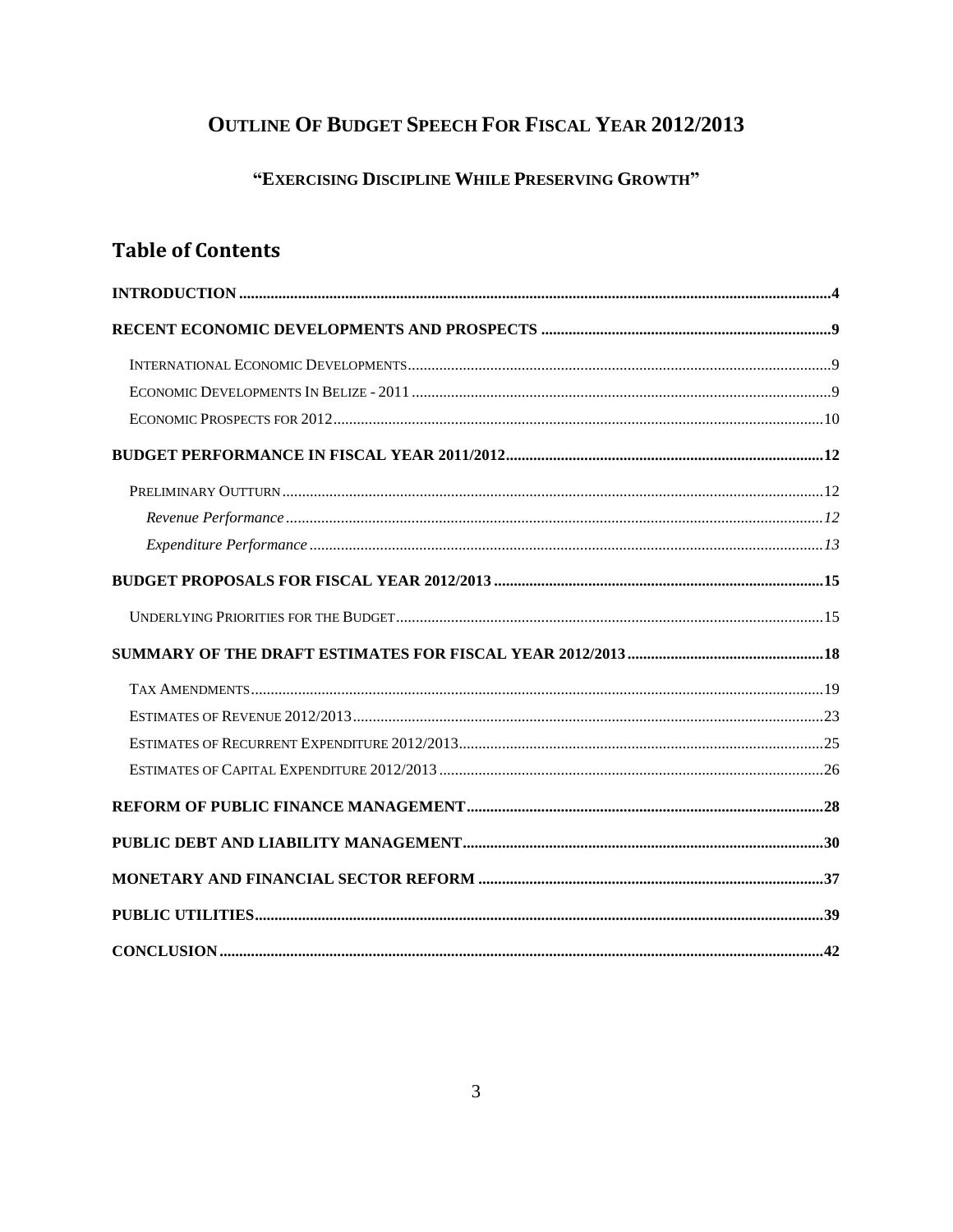# <span id="page-3-0"></span>**INTRODUCTION**

### Mr. Speaker,

I rise to move the first reading of the General Revenue Appropriation Bill for Fiscal Year 2012/2013.

The presentation of our country's Draft Estimates involves, inevitably, a mass of facts, figures and details. Since the bulk of this material is unavoidably technical and dry, the regular citizen can hardly be expected to experience any sustained interest in the reading of the Budget Speech. Recognizing this, I thought I would begin this year by attempting a simple and straightforward overview of where our economy is, and where we see it going. That is, in any case, the essential backdrop to any Budget. And hopefully this introductory section, at least, will prove intelligible and useful to our people.

I start, then, by emphasizing two points. The first is that the Belize economy is exports-driven. We depend largely on inflows from abroad to generate jobs, incomes and Government revenue; and our overall level of economic performance in any given year is very much dependent on the size of those inflows. The main sources of those inflows are:

- 1. our exports of goods and services (petroleum, agricultural and marine products, sugar, and tourism)
- 2. foreign direct investment (minus the profits that are sent back out by the foreign investors)
- 3. borrowing from abroad by Government, the private sector, and individuals (less repayments and interest)
- 4. grants, gifts, and family remittances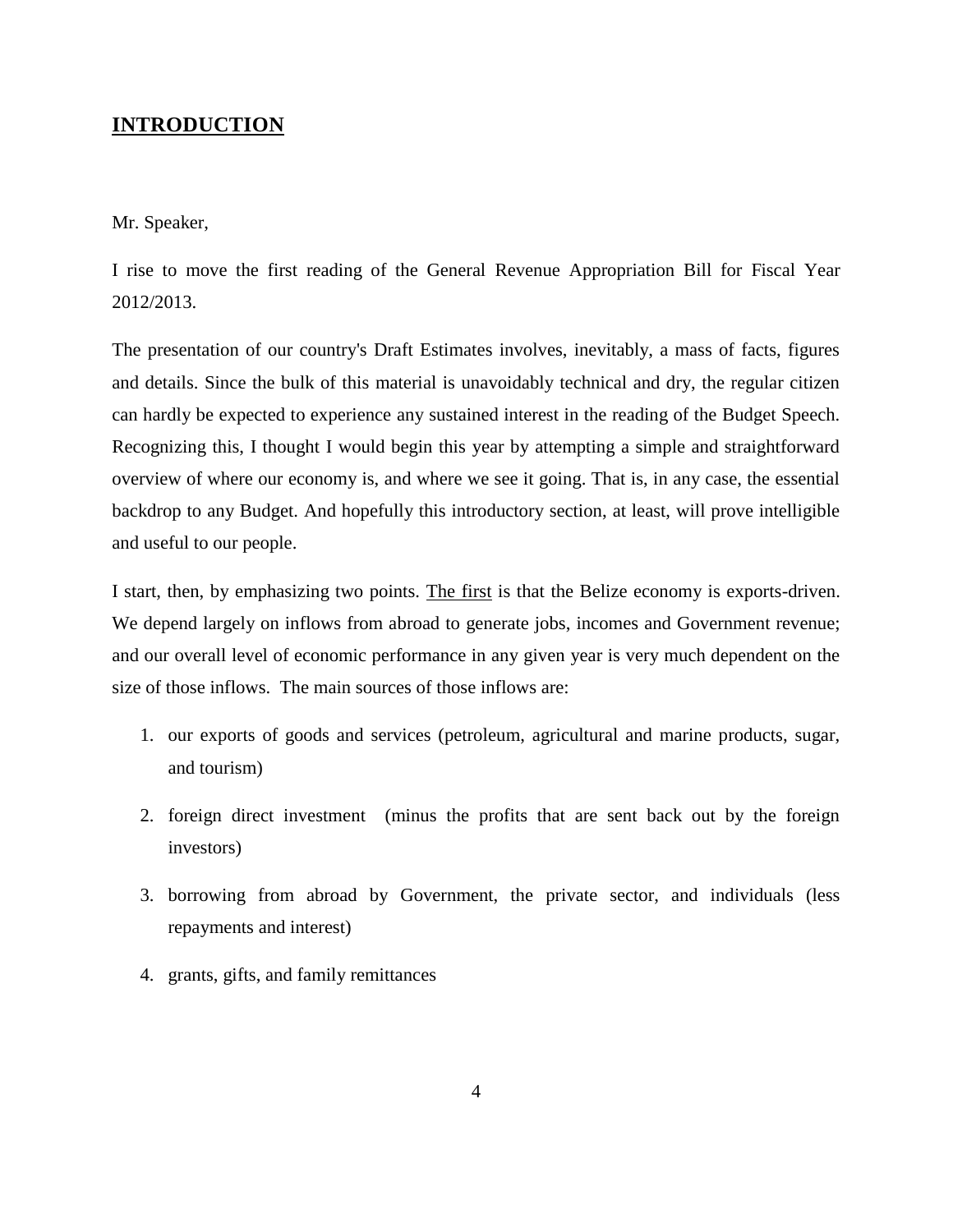These inflows provide the funding required to buy materials and equipment, to pay salaries and wages, and to produce the revenue required to run the Government. Also, since the inflows come in foreign currency they provide the (mostly) US dollars needed to pay for all that we import.

The second point I want to make is that we are in the middle of the worst global economic crunch since the Great Depression of the 1930s. The financial crisis that started in the US in 2007 with the crash of the real estate market there, has turned into what has been called the Great Recession; and economic growth has slowed sharply or turned negative in most of the developed countries. Thus, despite the stimulus efforts in the US and the UK, GDP growth is anemic, and the UK is actually expected to slip back into recession this year. Other countries in the developed world have been even more unfortunate. We are all aware of the meltdown in Greece and the protracted difficulties in Spain, Cyprus and even Italy. The European situation poses very real risks for the global economy; and continued Euro instability will inevitably affect North America's trade and finance, with continuing and further negative consequences for Belize and this region.

The importance of these two situations for us, i.e. our dependence on earnings and inflows from abroad, and the economic weakness in the countries that are our main sources of such inflows, is self-evident. Our fortunes are inextricably linked with those of the big countries. Take tourism as just one example. People in that industry are only too aware of the effects on them of the global contraction since 2007. Now visitor arrival numbers are once again growing, and this is a tribute to our marketing efforts and to the inventiveness of stakeholders. But we are still not where we want to be and the recovery will remain precarious as long as the global storm clouds persist. That is why, as well, the construction industry is currently operating below 2007 levels, and jobs in that sector continue not to be as abundant as before.

The thing is, though, that this current situation need not extend into the medium and longer term. And I will tell you in a little while just how we propose to reposition ourselves in order to minimize the adverse impact on us of the unfavourable international developments.

Before I do so, however, it is important to remember that the problems of the global crisis have been compounded in our case by the legacy of the 1998 to 2008 period. I do not intend a detailed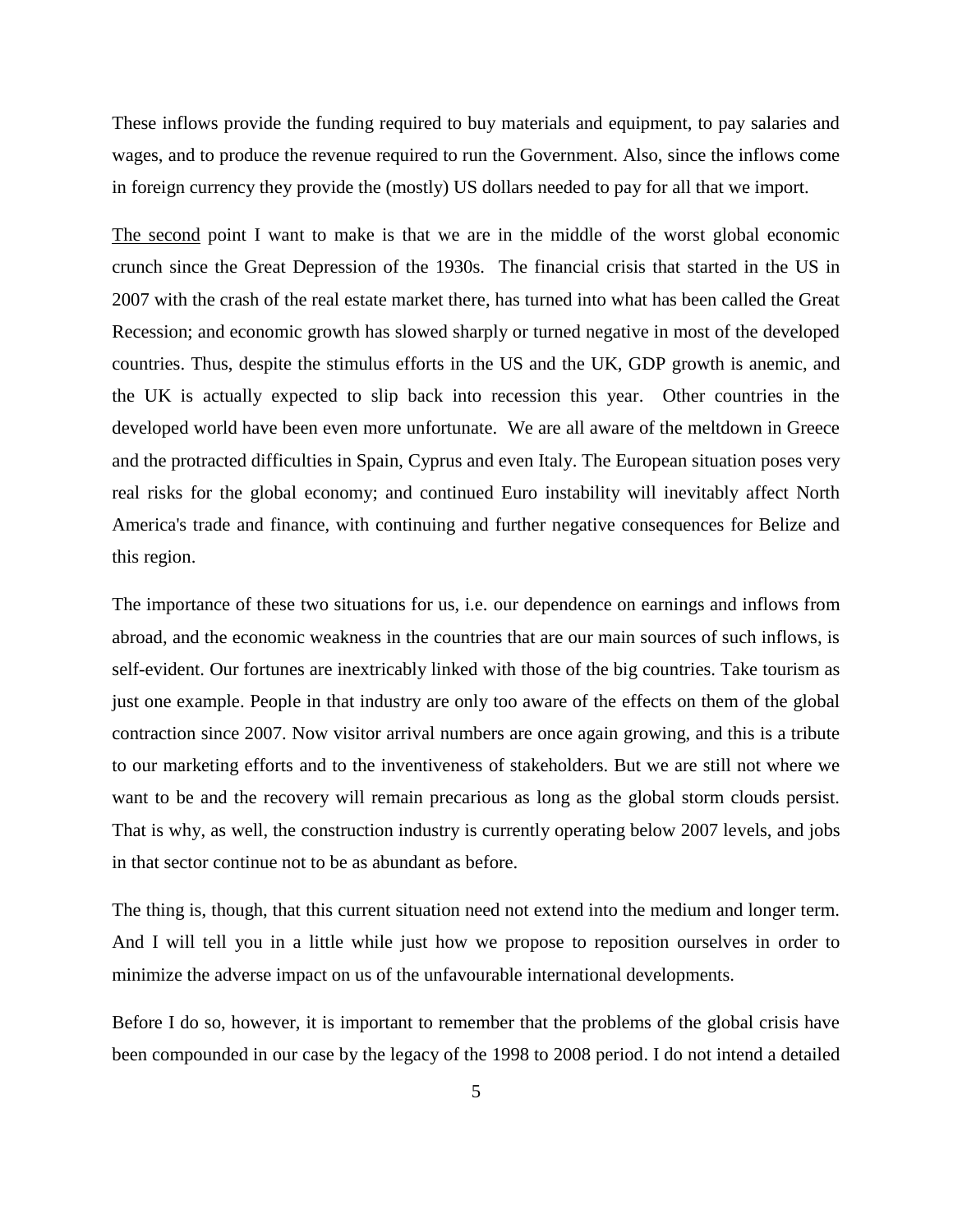recapitulation of the financial difficulties that the Government and people of Belize have been left to deal with by what I can only describe as a "rogue" Administration. But it must be said that responding to those difficulties continues to cost us tremendously in terms of money for interest and legal fees, and in terms of the time and effort that have had to be diverted from promoting the development of our country.

In the context of all this, I count it a matter of great pride to be able to report that Belize has been, and is, doing well economically. We have been able to maintain an average annual rate of GDP growth in excess of 2% since 2008 and despite the global crisis. We have sustained primary surpluses, on the Government's accounts, of over 2%. This when G7 rich countries have averaged primary deficits of more than 7%. In addition, we have not only maintained but have stepped-up our pro-poor programmes, namely the BOOST, FOOD-PANTRY and CHRISTMAS CHEER operations. Also, our educational cash grants continue apace to ensure that, particularly, our secondary school students are in a better position to learn and develop. And we have intensified our efforts to improve the physical and social quality of life for disadvantaged citizens, particularly in at-risk neighbourhoods. There are thus comprehensive infrastructure works either ongoing or about to start on both the South and North sides of Belize City; and we have extended our municipal improvement programme to every district in the country. We have made particular strides in housing, not only in building new homes and repairing existing ones for the poor, but also in relieving a very large number of families and households countrywide of the need to continue making mortgage payments to Government, SSB and, now, the DFC. And we are even today taking similar action to write off student loans. Let it also not be forgotten that we have exempted or zero-rated from GST an entire range of basic items, particularly food and household consumables, and have taken off import duties from numerous items including refrigerators, stoves, and washing machines. And we have been able to do all this while coping with serious floods and a hurricane; with steadily increasing prices for imported fuel; and with a rise in violent crime that is now our #1 nemesis.

Because, though, it is not all sweetness and light, we are only too conscious that serious strategy and action are required to preserve and expand our economic and fiscal gains. So as part of the larger effort to address production and export issues, and with them employment and incomes, I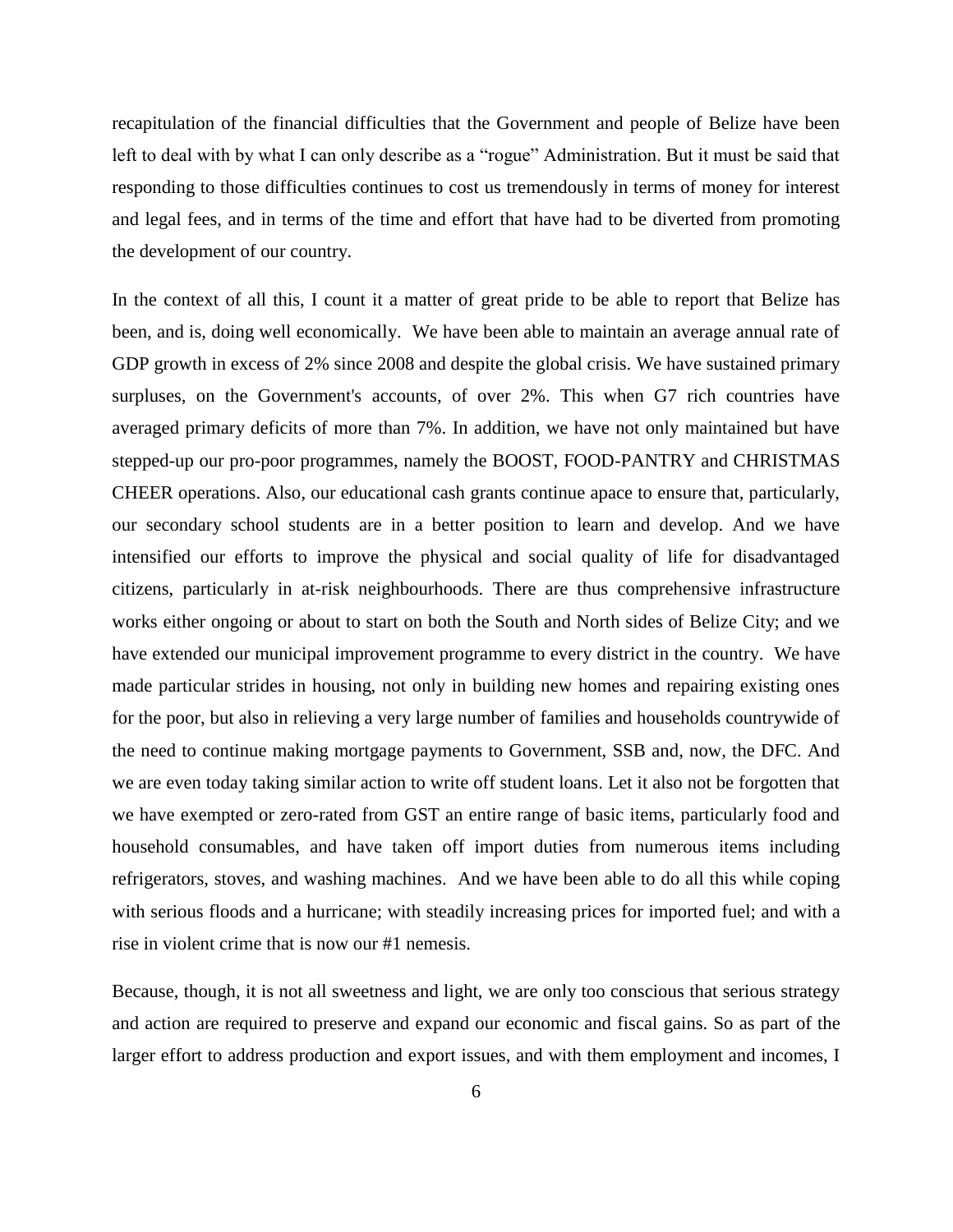convened a Business Forum in November of last year. There the private sector was invited to identify their issues and constraints and to work together with Government to address them. A Steering Committee, comprising representatives from both the private and public sectors, was established, and it has been meeting regularly.

Even earlier, as part of the effort to expand sugar production and to address financing problems faced by Belize Sugar Industries Ltd (BSI), the Government had entered into negotiations with outside parties with a view to their investing in the industry. As things have now transpired, another group, American Sugar Refinery (ASR), is about to consummate a deal to become the new majority owners of BSI. This comes hard on the heels of the most successful sugar crop in recent memory, with expected bonuses to cane farmers of around \$30.0 million.

Going forward, we are in the process of putting arrangements in place for the export of live cattle to Mexico on a completely legal basis. And further down the road, we propose to restructure the Belize Marketing and Development Corporation (BMDC) into an agency that will work together with the Ministry of Agriculture and with private sector stakeholders to organize, aggregate, and export agricultural production from Belize. The hope is to convert BMDC into a successful, private-sector-steered entity, providing a guaranteed export marketing outlet for farm production.

We do recognize, however, that there are limits to the extent of employment and incomes that we will be able to secure from goods production in Belize and its agriculture sector. Accordingly, we propose to look at ways to expand the supply of services, and in particular services to tourism. Currently there is a limit to the range of cultural attractions available to tourists. But with the appropriate investment in training, we can begin to offer the so-called mind products: drama, creative dancing, music and folklore presentations, tropical fashions clothing, paintings and literature. Much of this could be organized for daytime consumption especially for the cruise passengers, and would generate significant additional income and employment. It would also, of course, contribute to greater cultural development and self-awareness while constructively channeling some of the excess energy of urban youth.

Finally, a large part of our internal restructuring effort will inevitably need to focus on our institutional capacity. We need to encourage sustained improvement in public sector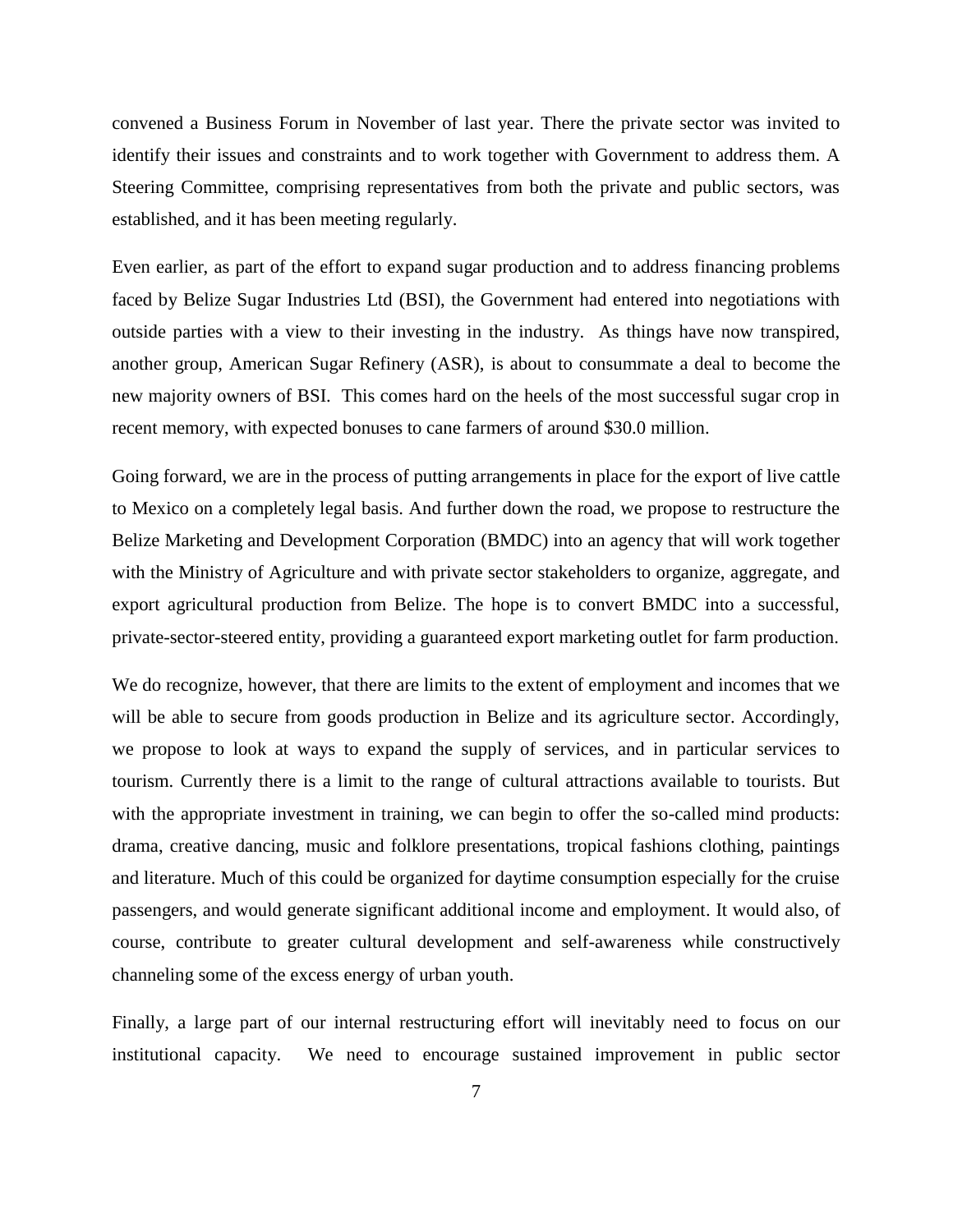performance in order to support what we are asking the private sector to do. Accordingly, I will be asking our public sector managers to review their work programmes, job allocations, and performance measurement systems in the light of the new sense of discipline and commitment we will be trying to forge. As a start, I will be asking each Ministry, Department, and Agency that is not now doing so to include as part of their yearly task the preparation of an annual report. This will help not only in providing an historical record of the performance of the entity, but will result in a more focused approach to work programme development and implementation.

And now, Mr Speaker, after that (I hope helpful) stage-setting, let me turn to the bricks and mortar of the formal Draft Estimates.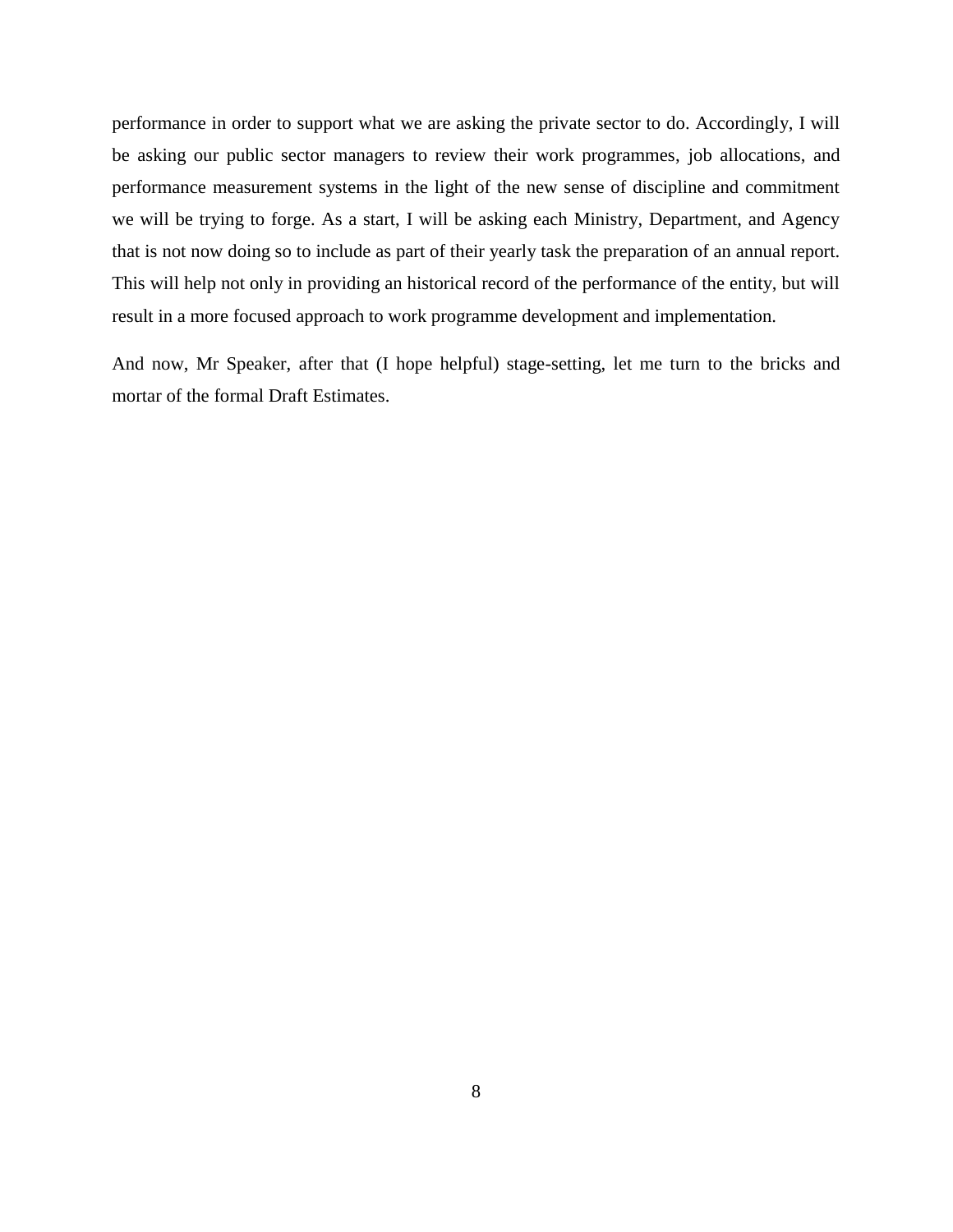## <span id="page-8-0"></span>**RECENT ECONOMIC DEVELOPMENTS AND PROSPECTS**

#### <span id="page-8-1"></span>**INTERNATIONAL ECONOMIC DEVELOPMENTS**

International growth decelerated slightly in 2011 as the growth momentum of the United States and other advanced economies slowed. This trend has continued into the first quarter of 2012, as the global economic recovery remained subdued amid weaker-than-expected growth in the United States and a deepening recession and political paralysis in the Euro area. On the upside, most emerging and developing economies continued to perform well with high commodity prices and easy external financing conditions providing strong tailwinds. Closer to home in the Caribbean, growth remained constrained by rising prices and high debt levels, which continue to negatively impact the external competitiveness of the region.

Europe's economic crisis intensified during the first quarter with an increasing number of countries in the 17-nation Euro area and the UK slipping into a technical recession. Much uncertainty prevails in the embattled economies of Europe, especially Greece and Spain, as the magnitude and execution of possible bailouts continue to challenge the international community. Germany, the biggest economy in the EU, bounced back from a 0.2% contraction in the last quarter of 2011 to post a marginal gain of 0.5%.

#### <span id="page-8-2"></span>**ECONOMIC DEVELOPMENTS IN BELIZE - 2011**

Here at home, while growth also slowed from 2.7% to 2.0%, this was principally due to bad weather and crop diseases with disputes at the managerial level and financial insolvency adding to the difficulties. Offsetting this were buoyant distribution activities and increased stay-over tourist arrivals, which translated into greater value added in hotel, restaurant, transportation and communication activities. There was also a rebound in manufacturing, which reflected productivity hikes in sugar and citrus juice processing. On the downside, construction declined for a second consecutive year, the sugarcane harvest was the lowest in 23 years, banana yields fell due to storm damages, fishing output declined with the closure of the largest shrimp farm, and petroleum production decreased in line with the downturn in output of the major oilfield.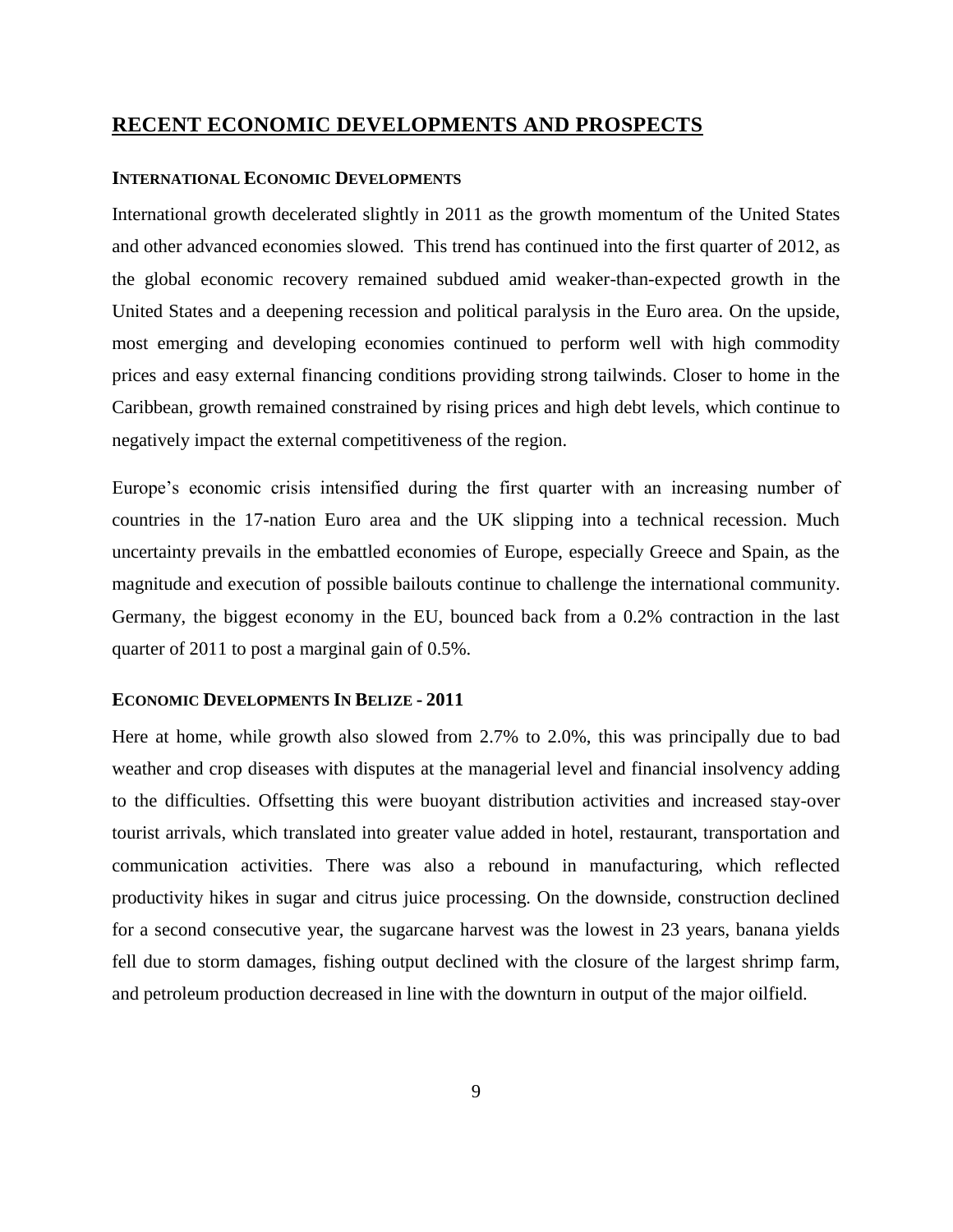Domestic price pressures picked up slightly, underpinned by higher fuel acquisition costs, which pushed the annual average inflation rate from 0.9% to 1.5%. Except for "*Household Goods and Maintenance*" and "*Clothing and Footwear*", which recorded price declines, increases were across the board with the largest occurring in "*Personal Care*" and "*Transportation and Communications*". The latter was due to higher prices at the pump for diesel and gasoline.

The current account deficit of the balance of payments narrowed for the third consecutive year, falling to 2.5% of GDP, as a notable reduction in profit repatriation masked a small increase in the merchandise trade deficit as well as lower net inflows from services and transfers. The surplus on the capital and financial account was larger as official capital flows helped to offset a marginal decrease in foreign direct investment. The net result was a \$36.2 million increase in the gross international reserves to \$472.2 million, equivalent to 4.3 months of merchandise imports.

Broad money supply expanded by 5.6% and commercial bank liquidity maintained an upward trend during the year that reflected subdued credit demand and above average foreign inflows. While the banking system's net foreign assets ratcheted upward by 19.9%, net domestic credit contracted by 1.5%.

Against the backdrop of expanded liquidity in which statutory and cash holdings were, respectively, 46.8% and 54.8% in excess of requirements, interest rates began to gradually decline. This downward trend was reinforced by the Central Bank's decision to further lower the minimum interest rate on savings deposits from 3.5% to 2.5% in October. Annual declines of 196 basis points and 76 basis points were consequently recorded in the weighted average deposit and lending rates, respectively.

Mr. Speaker, I will address separately later the matters relating to the fiscal and public debt developments.

#### <span id="page-9-0"></span>**ECONOMIC PROSPECTS FOR 2012**

The GDP is now forecast to grow by 2.0% in 2012. This forecast is supported by a preliminary first quarter growth of 6.0%, which the Statistical Institute of Belize has estimated, even though that growth is a little lower than the 7.8% recorded for the similar period of 2011. The main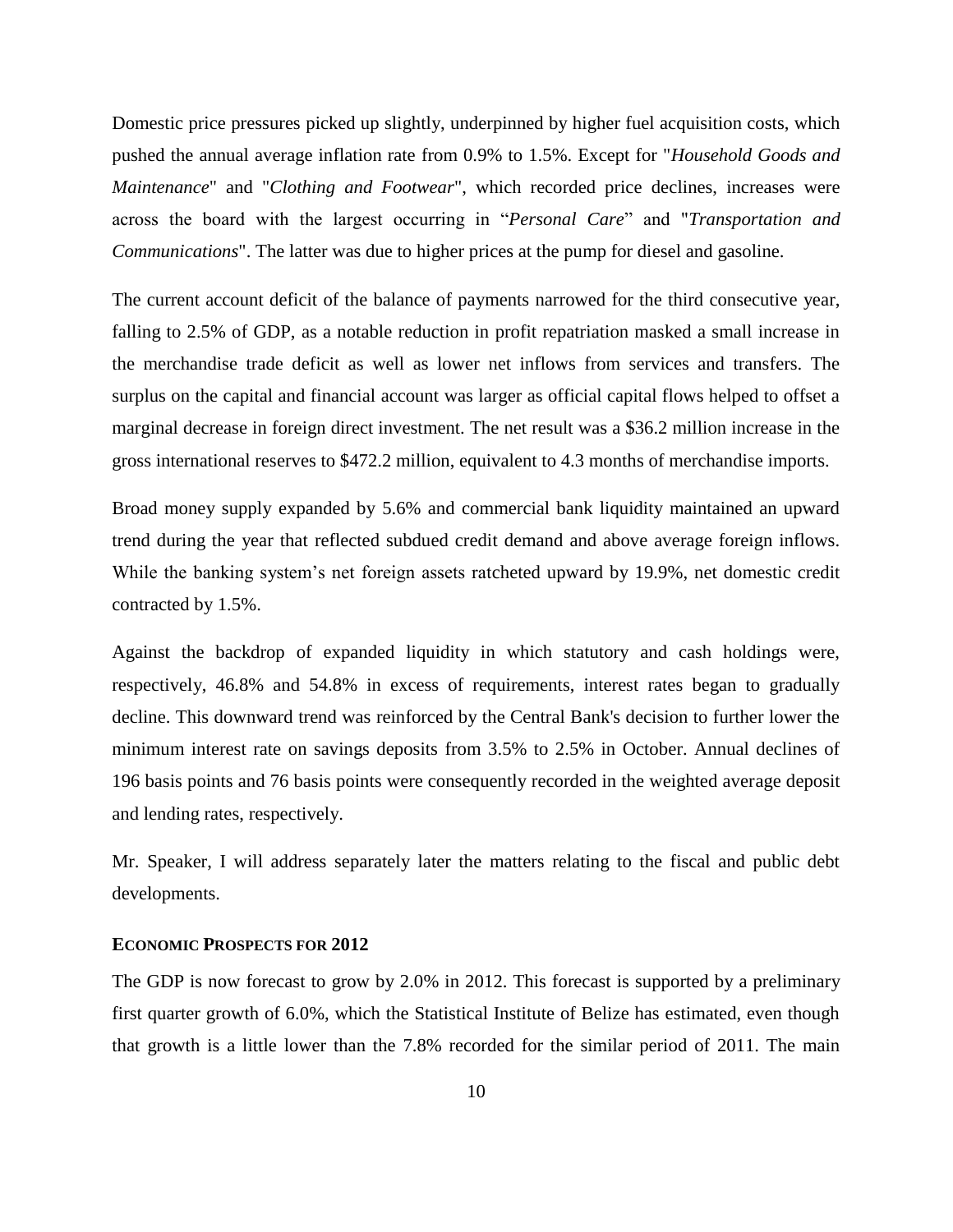drivers of the economy will be banana and sugarcane production in the primary sector; sugar and electricity production in the manufacturing sector; and tourism, transportation and communication in the services sector.

Banana acreages have fully recovered from storm-related damages of 2011; and assuming citrus greening is kept under control, the citrus industry should continue to benefit from higher international prices and a continuing recovery from the lingering effects of the last hurricane. The sugar industry is poised for spectacular growth as the forthcoming majority purchase of, and huge equity investment in, BSI by ASR, should result in factory expansion and increased farmer productivity. Marine production should also rebound, especially because a new investor/partner has been found in aquaculture and for the BAL shrimp farm.

Growth in the secondary sector will be mixed as petroleum production declines even as sugar production and electricity generation increase. The latter should be boosted by a full year of uninterrupted operations at the cogeneration plant.

We also expect growth in the services sector to be sustained. Continued buoyancy in tourism is anticipated despite a shaky recovery in the United States market. Transportation should be growing in tandem with activity in agriculture and tourism, while communication services are slated to expand, as the two telecommunication providers-and especially Telemedia-continue to invest in new generation technology

So we stress the essential soundness of our country's economic development trajectory, and some clearly and immediately exciting prospects for growth. But, as always, there are cautions. We have now entered what already is a most active hurricane season. And in addition to this reminder of ever-present dangers from natural disasters, there are also warning signs of possible economic and financial pitfalls. US economic recovery is weaker than anticipated, while the Euro Zone is still in the middle of the maelstrom. These are factors that can well add to commodity price volatility and curtail demand for our tourism product. So to take care of business and better prepare ourselves against vicissitudes, fiscal and debt sustainability has become, for this Administration, even more of a priority. And that is why we are bent on success in renegotiating the terms of the super bond.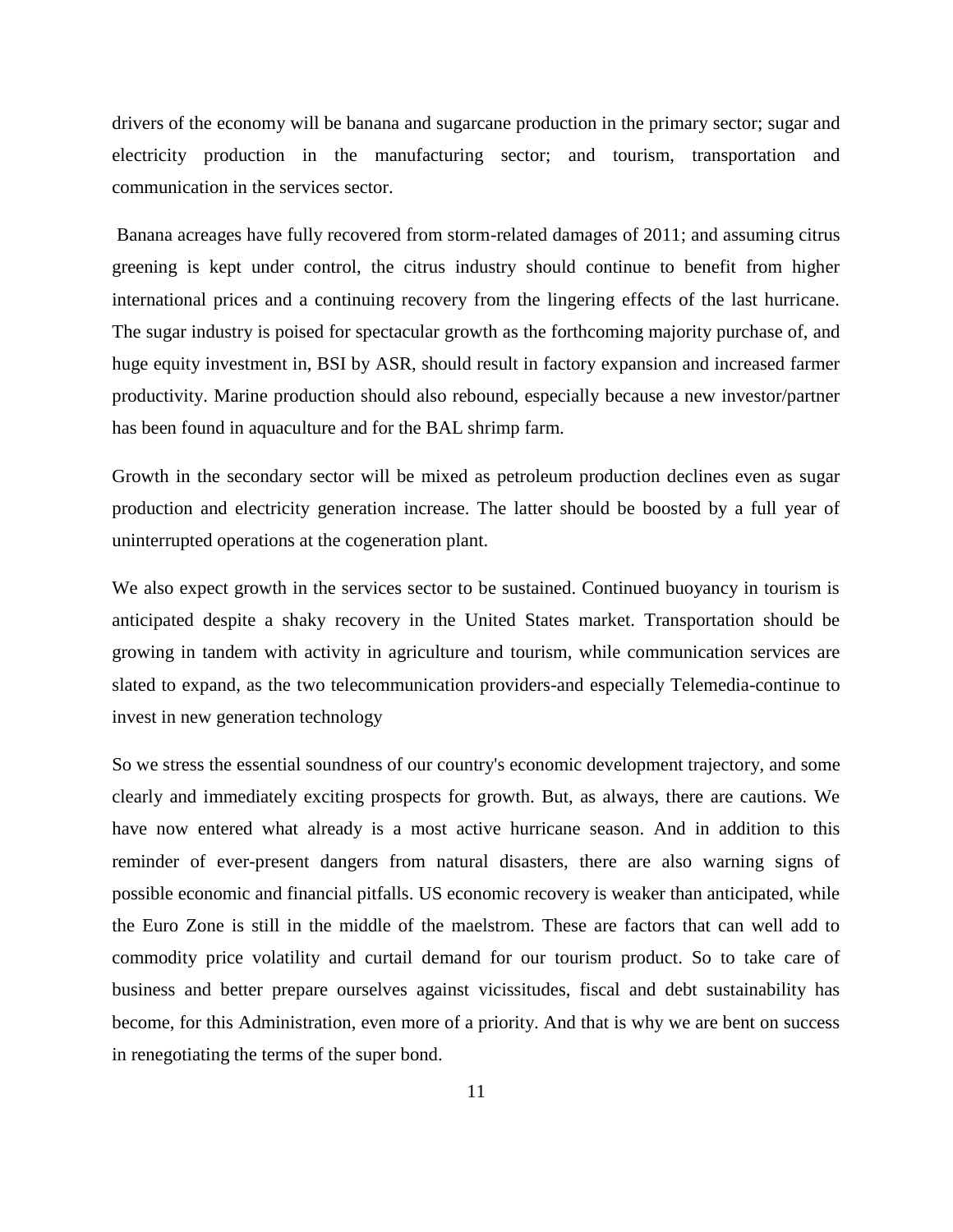# <span id="page-11-0"></span>**BUDGET PERFORMANCE IN FISCAL YEAR 2011/2012**

#### <span id="page-11-1"></span>**PRELIMINARY OUTTURN**

The preliminary figures relating to the outturn for Fiscal Year 2011/2012 indicate that Central Government outperformed its budgeted estimates. The Government achieved a primary surplus that amounted to 2.3% of GDP, as compared to a budgeted figure of 2.2%; and posted an overall deficit of \$31.7 million, the equivalent of 1.1% of GDP, as compared to a budgeted deficit of 1.6% of GDP. Mr Speaker, it is cause for celebration.

Also, Mr. Speaker, it was no flash-in-the pan. The record shows that for the last three fiscal years, the primary surplus averaged 2.2% of GDP, and the overall deficit averaged 1.3% of GDP. This fiscal consolidation was achieved even in the face of severe economic challenges on the world stage. But I will discuss this later within the context of the public debt and liability management.

| Table 1: Summary of Budget Estimates, FY 2009/2010 to FY 2012/2013 |               |               |           |                      |           |  |  |
|--------------------------------------------------------------------|---------------|---------------|-----------|----------------------|-----------|--|--|
| Bz\$million)                                                       |               |               |           |                      |           |  |  |
|                                                                    | <b>Budget</b> | <b>Budget</b> |           | Approved Preliminary | Draft     |  |  |
|                                                                    | Outturn       | Outturn       | Estimates | Outturn              | Estimates |  |  |
|                                                                    | 2009/2010     | 2010/2011     | 2011/2012 | 2011/2012            | 2012/2013 |  |  |
| <b>Total Revenue and Grants</b>                                    | 735.7         | 777.7         | 843.6     | 835.7                | 862.6     |  |  |
| <b>Total Expenditure</b>                                           | 768.5         | 825.0         | 890.3     | 867.4                | 937.9     |  |  |
| <b>Primary Balance</b>                                             | 64.4          | 49.6          | 65.4      | 68.3                 | 60.9      |  |  |
| As % of GDP                                                        | 2.4%          | 1.8%          | 2.2%      | 2.3%                 | 2.0%      |  |  |
| <b>Overall Deficit</b>                                             | (32.8)        | (47.3)        | (46.7)    | (31.7)               | (75.2)    |  |  |
| As % of GDP                                                        | $-1.2%$       | $-1.7%$       | $-1.6\%$  | $-1.1%$              | $-2.5%$   |  |  |
| Amortization                                                       | (69.7)        | (54.4)        | (63.0)    | (56.2)               | (64.6)    |  |  |
| <b>Financing Requirement</b>                                       | (102.5)       | (101.7)       | (109.7)   | (88.0)               | (139.8)   |  |  |
| GDP in current market prices                                       | 2,723         | 2,822         | 2,951     | 2,924                | 3,042     |  |  |

#### <span id="page-11-2"></span>*Revenue Performance*

Total revenue and grant inflows amounted to \$835.7 million, which was made up of \$802.5 million in revenue and \$33.1 million in grants. The total revenue and grant receipts came in at \$7.9 million below budget, with revenue outperforming by \$13.2 million as grants fell \$21.2 million.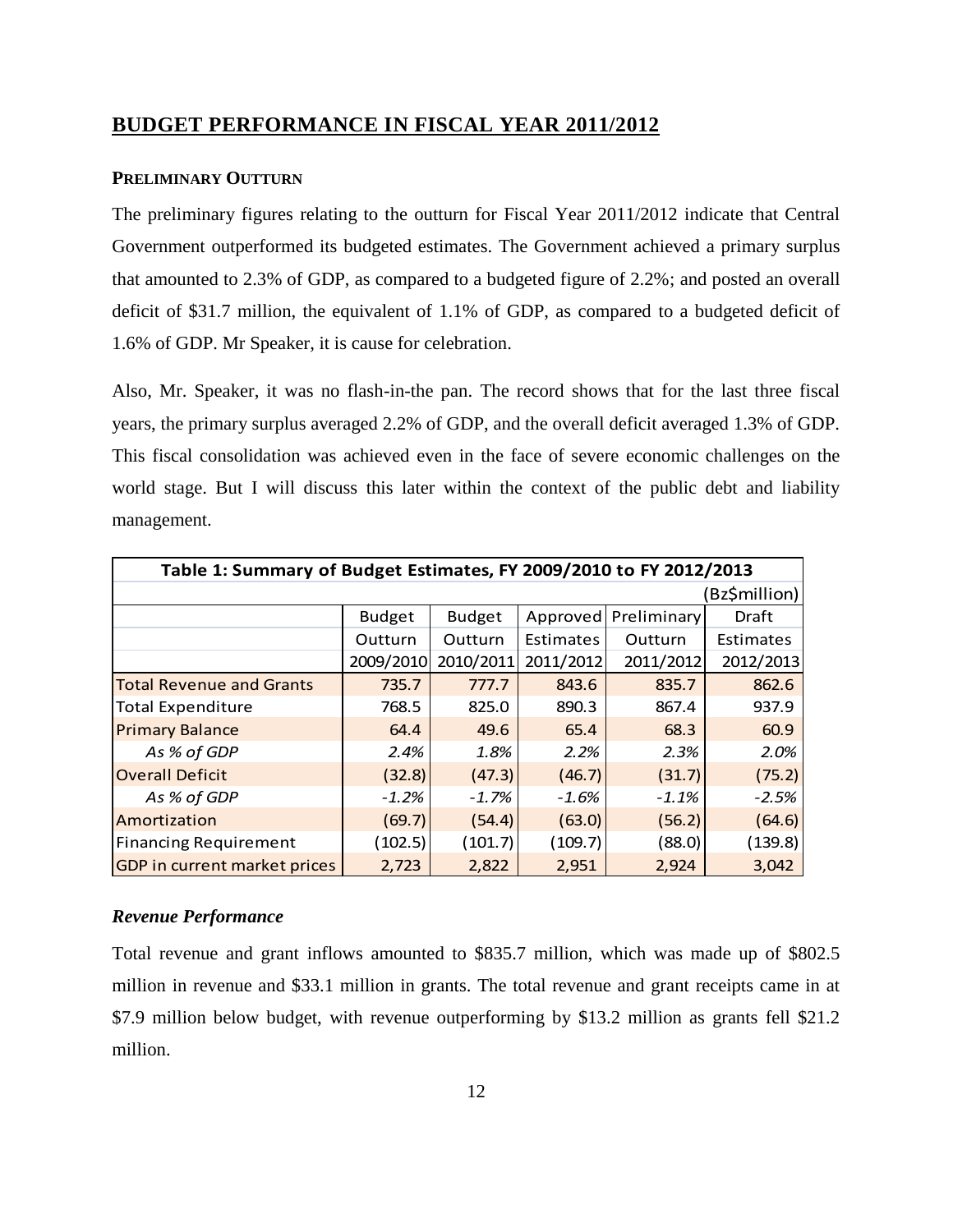While the inflows of \$90.2 million from the domestic petroleum sector and \$19.2 million in dividends from BTL were primarily responsible for the higher revenue intake, the slump in grant receipts was attributable to Belize not being successful in securing a promised grant from the Russian Federation.

Based on current technical information, we are advised that the exports of Belizean petroleum, and consequentially the Government revenue collections from this industry, peaked during the fiscal year that just ended. I will discuss the implications of this on the proposed budget for fiscal year 2012/2013 later.

## <span id="page-12-0"></span>*Expenditure Performance*

During the Fiscal Year 2011/2012 total Government outlay was \$867.4 million, of which \$724.5 million (or 24.8% of GDP) was Current Expenditure; and \$142.9 million (or 4.7% of GDP) was Capital Expenditure.

## **Chart 1: Distribution of Government's \$867.4 million Expenditure in FY 2011/2012**

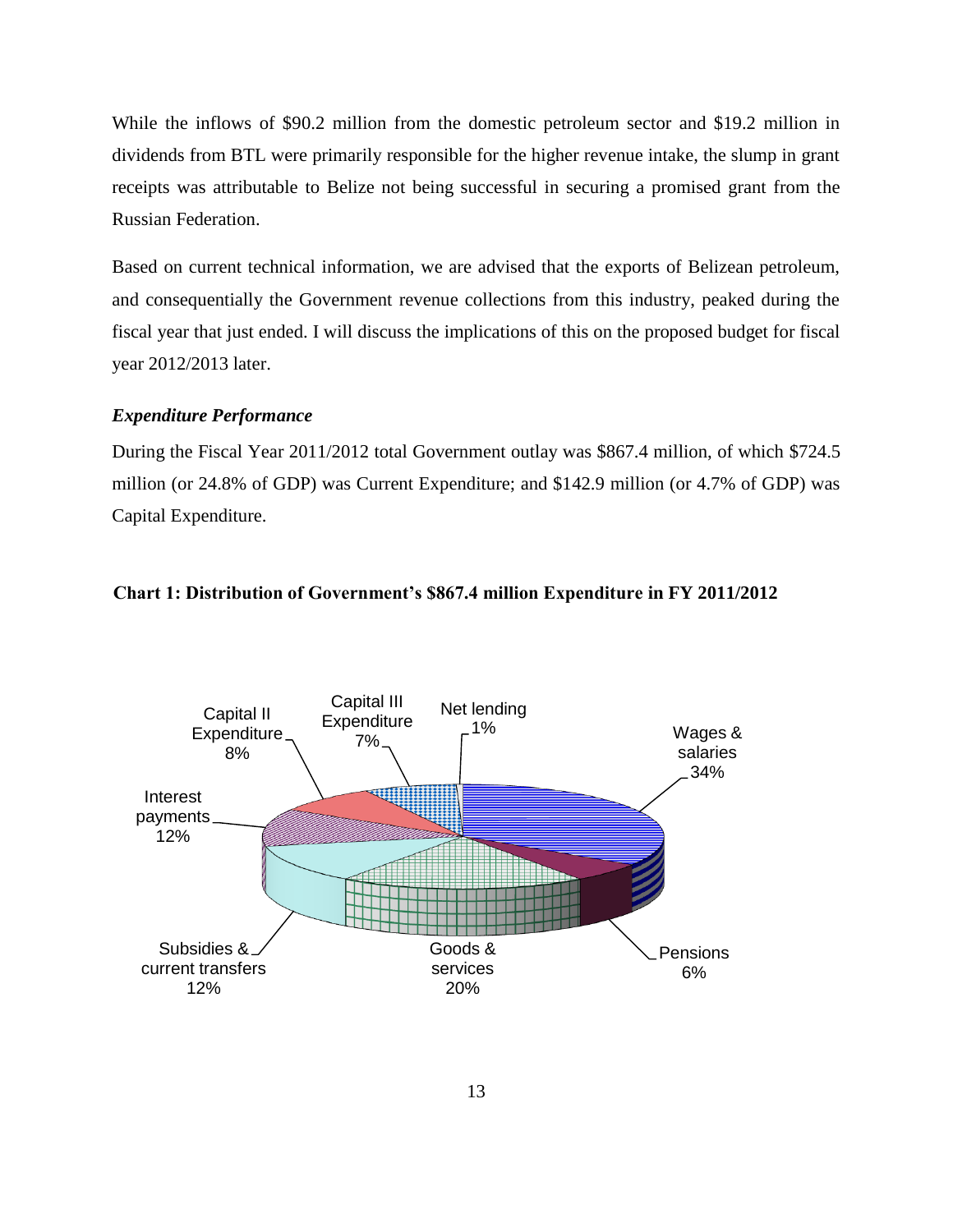The pressure on Government's primary spending over the past 3 years was noticeable in the increment-driven amounts on wages and salaries to public officers, teachers, nurses and police officers. Primary expenditure encompasses the payments of "Wages and salaries", "Pensions", "Goods and services" and "Subsidies and current transfers". By the end of the fiscal year, primary expenditure amounted to \$624.4 million, which was 1.0% above budget but 6.7% higher than the outturn for Fiscal Year 2010/2011. But in a real way, this represented seminal progress. I say this because the greatest causes of the extra spending were the Government's trademark social programs, namely: RESTORE Belize, Food Pantry and BOOST. And as all the world now knows, these represent the summit of the UDP's achievement in defining and deploying a social justice philosophy that is succeeding measurably in building a better, more equal Belize.

Historically, some teachers' salaries have been provided for under "Wages and salaries". But with the ongoing Educational Reform, the amount to this sector will be moved to "subsidies and current transfers" reflecting the policy change that attempts to holistically fund the education of Belizean children instead of merely paying teachers' salaries. The initial phase of this transition began during the Fiscal Year that just ended, and the impact of this move was that while the outturn for "Wages and salaries" was lower than budget, there was a compensating hike in "Subsidies and current transfers". This transformation will continue and will be more pronounced in the next Fiscal Year.

During the review period, the interest payments on Central Government's debt equaled \$100.0 million. Some 81.6% of the total interest payments went on the external debt, most of which was on the Superbond. I will discuss the issue of the debt in more detail later in this speech.

While the payments on capital expenditure were lower than budget, the outlay on the foreignfunded projects under Capital III amounted to \$65.3 million, which was 22.5% higher than the budget out-turn in Fiscal Year 2010/2011. This appears to be a testament to the positive impact that the Project Execution Units are now having on our implementation capacity.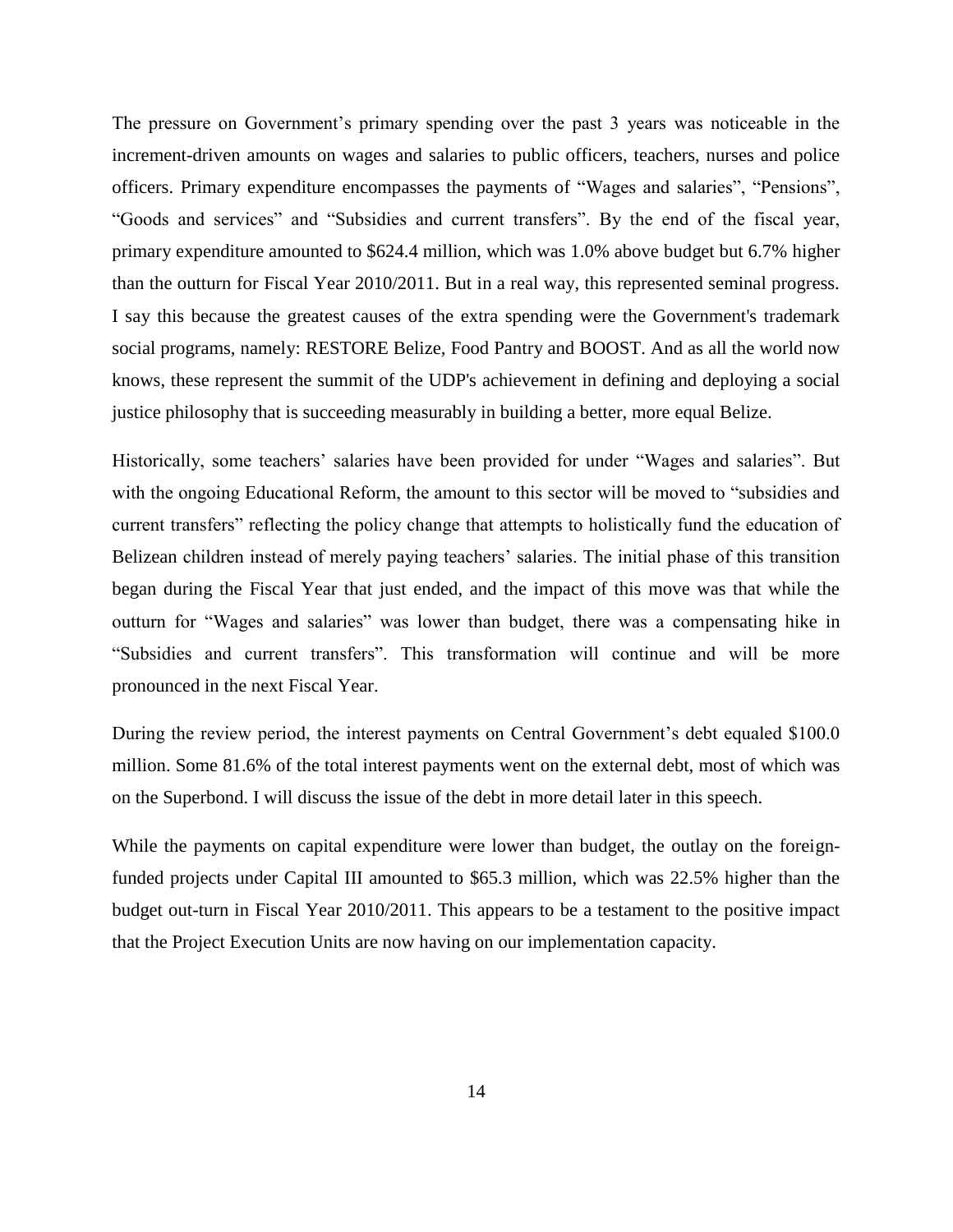## <span id="page-14-0"></span>**BUDGET PROPOSALS FOR FISCAL YEAR 2012/2013**

#### <span id="page-14-1"></span>**UNDERLYING PRIORITIES FOR THE BUDGET**

Mr. Speaker, in the face of declining oil revenues, and in the face of burgeoning interest and amortization payments, we will clearly have to exercise a heightened level of fiscal discipline and expenditure restraint as we seek to recapture that lost, pre-1998, era of UDP debt sustainability.

We have approached our international partners for continued financing support, and we are also engaging our creditors for the relief that is morally and existentially our due.

But we must also do our share.

On the expenditure side, we have to show-on the back of the last three years of sound stewardship-that we are even more determined in the prudential management of our fiscal affairs. We are therefore introducing budget proposals that will show no increase, in real terms, over last year's outturn and also no increase, again in real terms, in the wage bill.

But even in the face of these strictures, and by way of this continuing small miracle that is UDP performance, we will absolutely provide the resources necessary to fund the following high priority areas:

**Poverty Reduction and Social Protection** – We will continue the uplift of the poor and the marginalized through our signature Food Pantry Program, providing basic nutritional support especially to the depressed urban areas that are currently breeding-grounds for crime and violence. There will also be an expansion in the Conditional Cash Transfer initiative, known as BOOST. This program meaningfully incentivizes youths and single mothers to engage in productive lifestyles, and also offers a small safety net for the old and indigent.

**Citizen Security** – The struggle to take back Belize may never result in the restoration of what increasingly seems like the lost golden age of my admittedly faraway youth. But better, far better, must be done and can be done. That is why, strictures notwithstanding, we will provide more resources to all the security services, but especially the Police. Increased street patrols,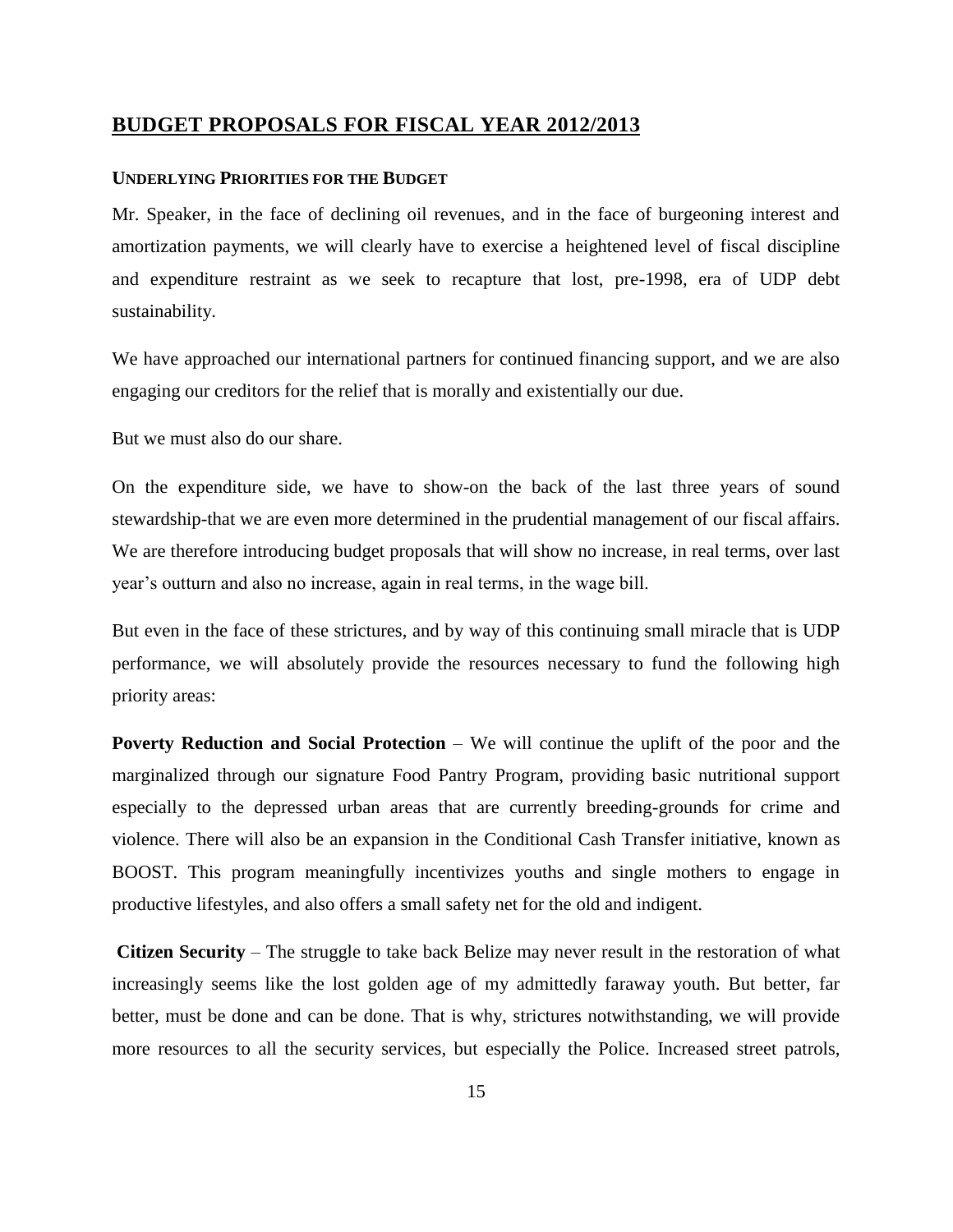better mobility, improved equipment and critical mass in interdiction and prevention efforts, are the perfectly achievable goals that this Budget's funding is designed to secure. For social amelioration and community participation and outreach, we will continue to support RESTORE Belize, intending thereby also to provide employment opportunities for youth-at-risk.

**Education** –We will continue the implementation of reforms for education financing to ensure more access and equity in the education system, particularly at the secondary school level, with continuing emphasis on early childhood education and day care facilities. Provision is also being made for support to alternative education, especially the community resource centers in the south side of Belize City, and, of course, to ITVET.

**Health** – We will protect the level of funding for the NHI. We will also provide the counterpart resources for two major initiatives supported by the World Bank and the IDB for primary health care and education to reduce the incidence of life-style and non-communicable diseases.

**Physical Infrastructure**- we will continue to expand and upgrade the primary and secondary road network throughout Belize, while at the same time allocating as much as we can toward the all-important maintenance of streets and drains in our cities and main towns. In this regard, the Ministry of Works has articulated a Maintenance Plan that has funds allocated to the upgrade of the Toledo District Highway to the Guatemalan Border; the new Macal River Crossing; and the commencement of the Drainage Project in the North Side of Belize City. Resources are also provided to assist the infrastructure work the in the district towns under the Government's loan from the World Bank.

Under Infrastructure, I must as well mention the **Flagship Basketball/Multipurpose Arena.**

Our Administration had announced, some time ago, the in-principle commitment of the Government of Mexico to finance the construction of a new basketball arena and multi-purpose facility at the current City Center location. Because Mexico has lent priority to the completion of the new bridge spanning the Rio Hondo and the related border crossing, the line of support for the Center has been delayed. But we fully expect our Mexican partners still to come through. If not, though, Government will undertake, with expected corporate support from BTL and the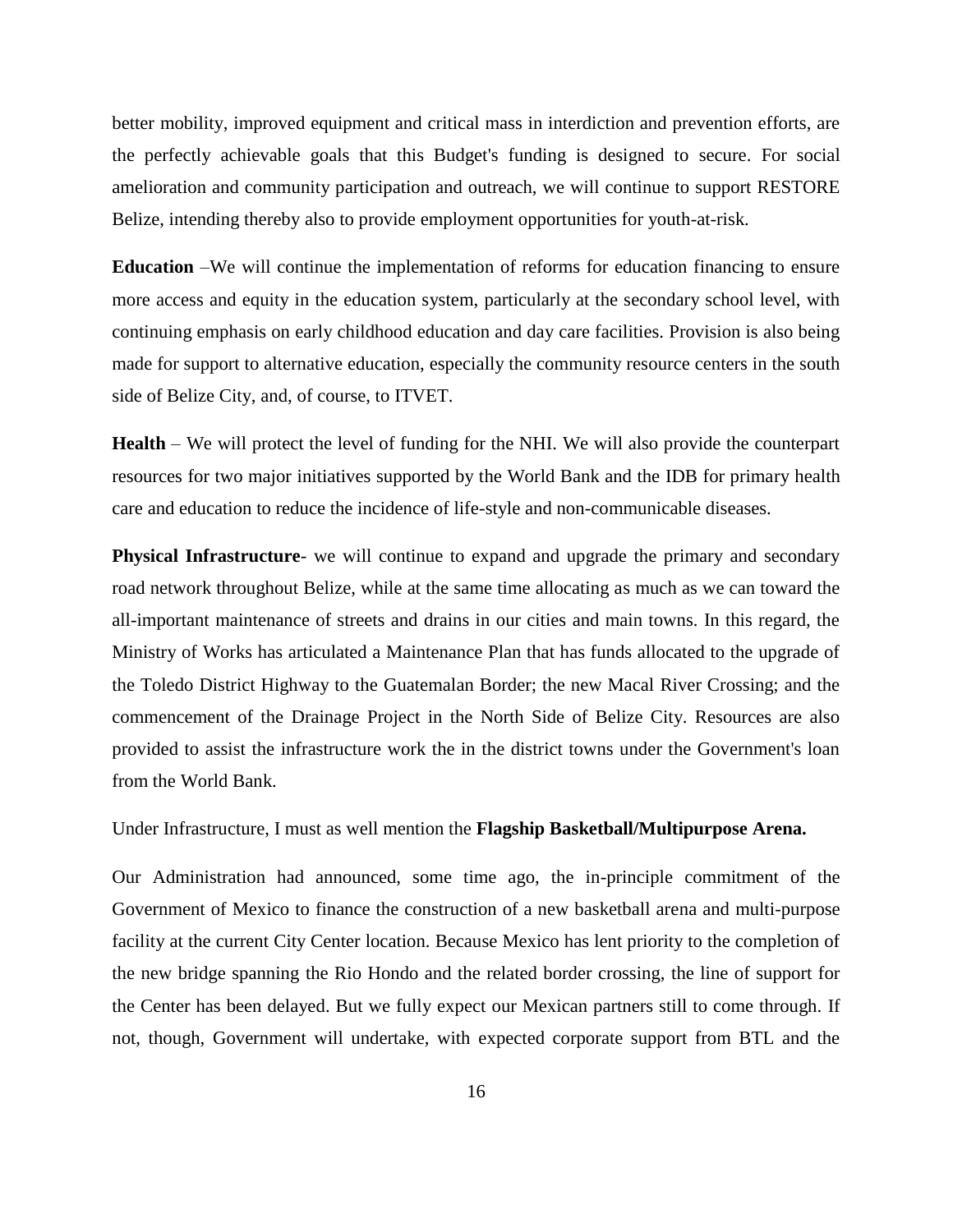Social Security Board, to commence construction early next year. In this eventuality, a supplemental provision would be made in the Budget. The point is that one way or another we will get it done, the City Center Phoenix will rise, and the basketball facility it will house will be world class.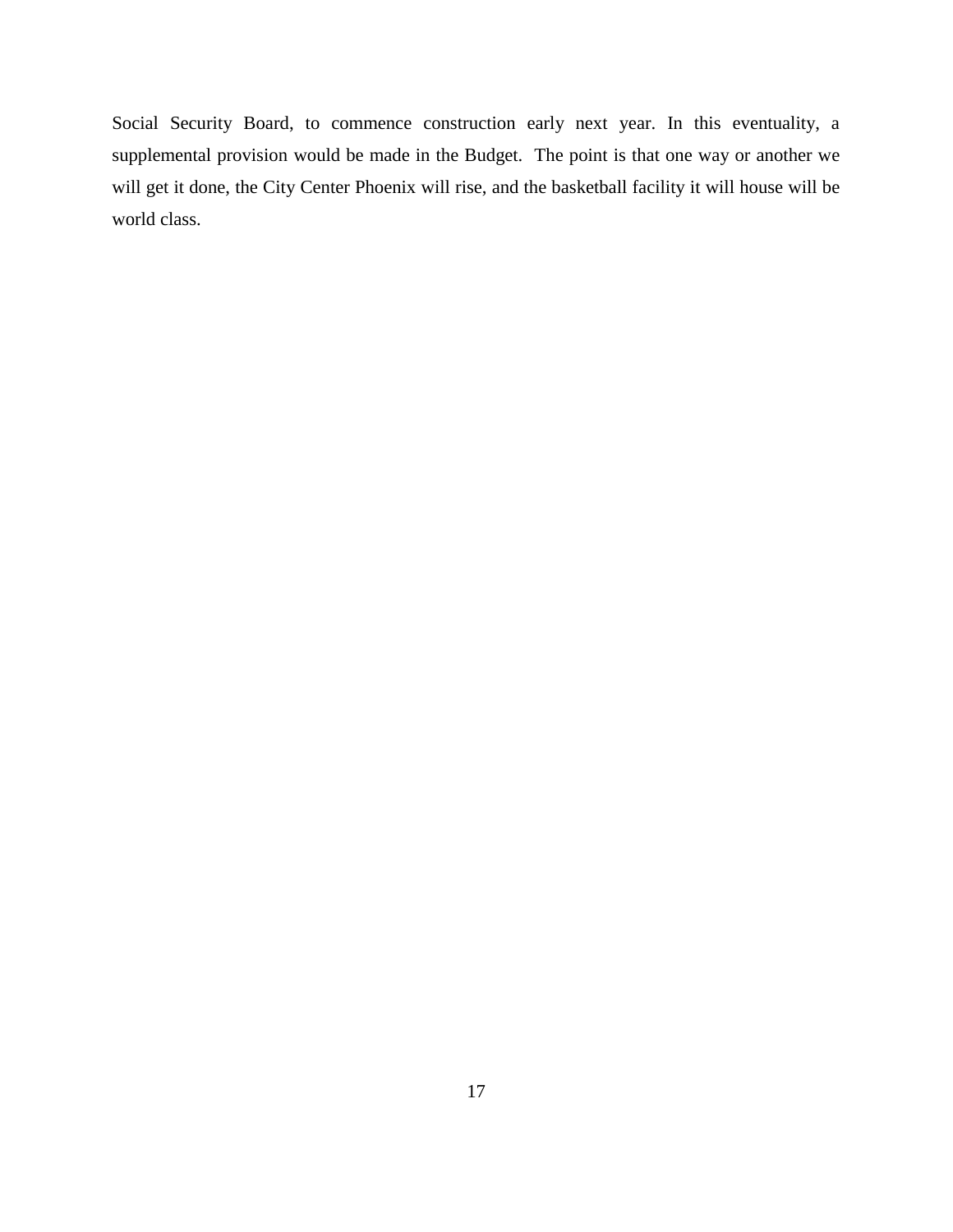# <span id="page-17-0"></span>**SUMMARY OF THE DRAFT ESTIMATES FOR FISCAL YEAR 2012/2013**

The draft estimates have been prepared on the assumption that nominal GDP will grow, in real terms, by about 2.0%% over the fiscal year, reflecting projected increases in the primary and services sectors and continued strong public sector investment especially in road and bridge infrastructure.

We are also assuming a moderate 2% in inflation, although this may be tempered by the sharp decline in world oil prices.

Mr. Speaker, for the proposed Budget for Fiscal Year 2012-2012, we have set a preliminary target for the Primary Surplus of 2.0% of GDP and a target for the Overall Deficit of 2.47% of

GDP.

Total Revenue and Grants are estimated at \$862.6 million. This is an increase of \$26.9 million over the expected outturn for last fiscal year.

| Table 2: Summary of Revenue and Grants, FY 2009/2010 to FY 2012/2013 |               |               |                  |                      |           |
|----------------------------------------------------------------------|---------------|---------------|------------------|----------------------|-----------|
| (Bz\$ million)                                                       |               |               |                  |                      |           |
|                                                                      | <b>Budget</b> | <b>Budget</b> |                  | Approved Preliminary | Draft     |
|                                                                      | Outturn       | Outturn       | <b>Estimates</b> | Outturn              | Estimates |
|                                                                      | 2009/2010     | 2010/2011     | 2011/2012        | 2011/2012            | 2012/2013 |
| <b>Total Revenue and Grants</b>                                      | 735.7         | 777.7         | 843.6            | 835.7                | 862.6     |
| <b>Total Revenue</b>                                                 | 702.1         | 770.8         | 789.3            | 802.5                | 827.4     |
| <b>Current Revenue</b>                                               | 697.3         | 766.2         | 784.0            | 794.7                | 819.4     |
| Tax Revenue                                                          | 604.7         | 659.3         | 687.3            | 669.9                | 683.3     |
| Taxes on Income & Profits                                            | 213.5         | 240.1         | 256.7            | 237.0                | 226.2     |
| <b>Taxes on Property</b>                                             | 5.3           | 6.6           | 5.5              | 6.7                  | 6.9       |
| <b>Taxes on Goods &amp; Services</b>                                 | 220.6         | 251.1         | 226.7            | 230.3                | 263.9     |
| <b>International Trade &amp; Transactions</b>                        | 165.4         | 161.5         | 198.3            | 196.0                | 186.4     |
| <b>Non-Tax Revenue</b>                                               | 92.6          | 106.8         | 96.8             | 124.8                | 136.1     |
| Property Income                                                      | 12.2          | 17.6          | 12.2             | 24.1                 | 20.6      |
| Licenses                                                             | 11.2          | 15.0          | 13.6             | 12.6                 | 12.9      |
| Royalties                                                            | 24.9          | 29.4          | 28.8             | 35.4                 | 31.7      |
| <b>Ministries &amp; Departments</b>                                  | 38.3          | 41.0          | 35.8             | 41.5                 | 39.0      |
| Repayment of old loans                                               | 6.1           | 3.9           | 6.3              | 11.3                 | 31.8      |
| <b>Capital Revenue</b>                                               | 4.8           | 4.7           | 5.3              | 7.8                  | 8.1       |
| Grants                                                               | 33.7          | 6.8           | 54.3             | 33.1                 | 35.2      |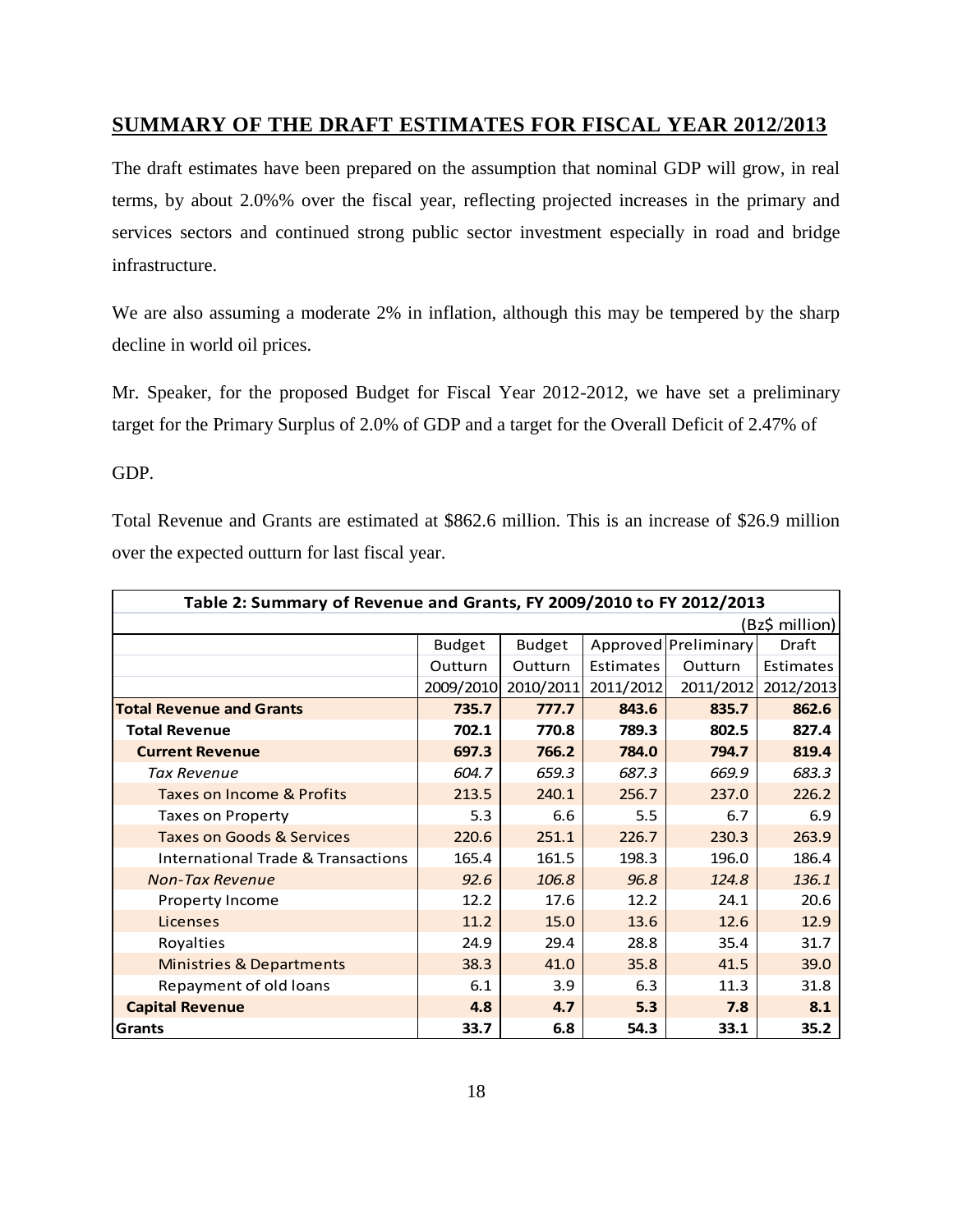Total Expenditure is estimated at \$937.9 million. Taken together, the result is an overall deficit, before Amortization, of \$75.2 million, equal to the 2.4% of GDP.

The provision for amortization payments has increased slightly to \$64.6 million which, when added to the Overall Deficit, results in an Overall Financing Requirement of \$139.8 million.

This financing requirement will be met from the following already secured sources of financing:

Draw-downs from our multi-lateral development partners of approximately BZ\$62.5 million in project-related, external loans committed to fund the Capital III Program;

A Drawdown of BZ\$20 million from a multi-year, Republic of China (ROC) – Budget Support Loan first approved in 2009; and

Domestic financing of approximately \$31.2 million together with a modest drawdown of about \$11.0 million from deposits in the domestic banking system.

Mr. Speaker, as in past years, we continue to finance our capital program largely through borrowings from bilateral and multilateral sources on concessionary terms, which have belowmarket interest rates and extended repayment periods. It bears repeating that since taking office at the beginning of 2008, we have not resorted to any commercial borrowing.

#### <span id="page-18-0"></span>**TAX AMENDMENTS**

Mr. Speaker, as recently as two weeks ago, I repeated a pledge made in the run-up to elections last March that there will be no new or additional taxes. And this budget delivers on that pledge.

One of the reasons we have constructed our budget with such discipline and expenditure restraint, is precisely to avoid the need for any new taxes. We have made clear our conviction that such would be anti-growth.

So there will be no new taxes. However, Mr. Speaker, we will introduce a couple of administrative amendments that are aimed at improving the overall efficiency and equity of the tax system; to remove distortions; and to provide for wider sector-inclusion.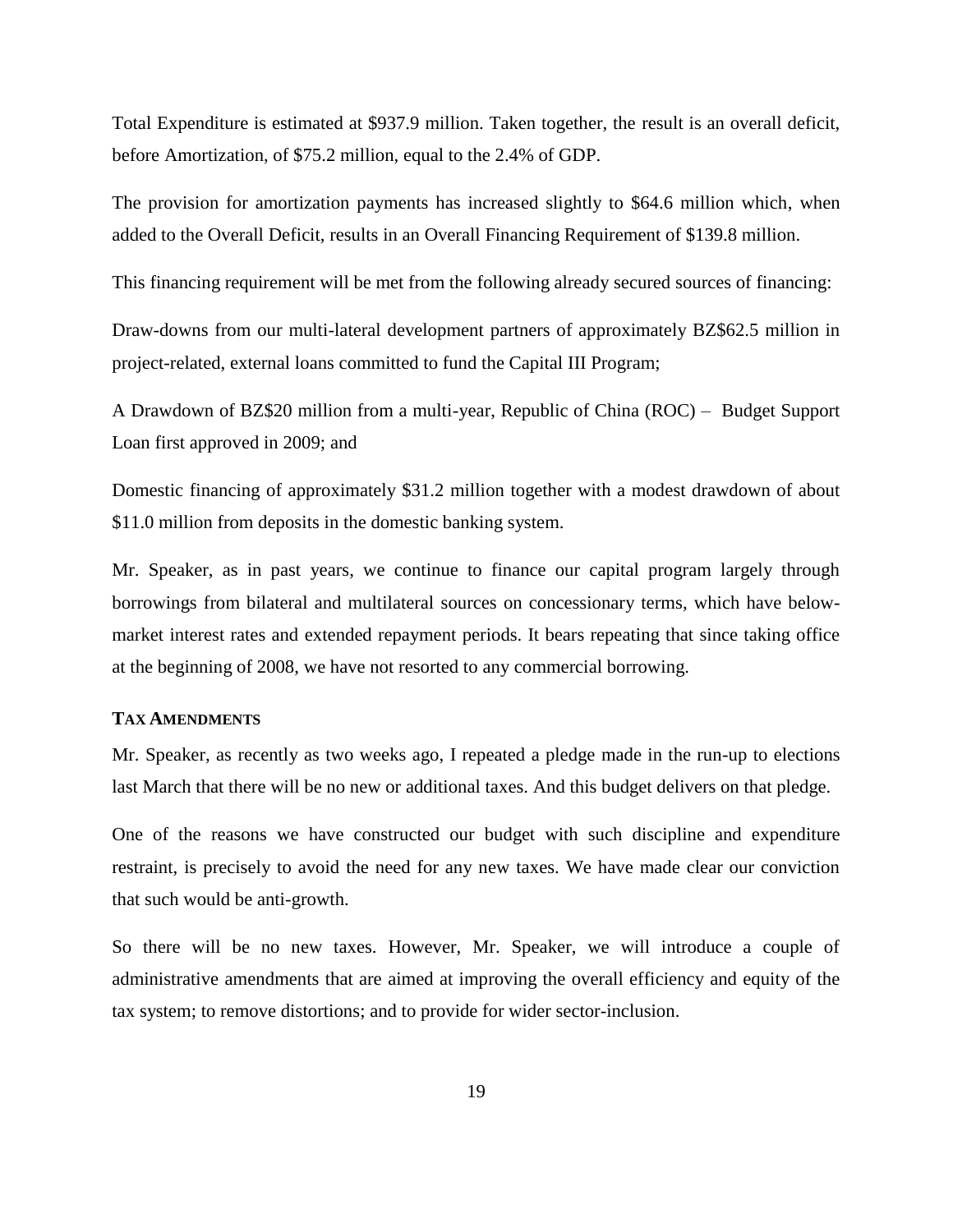#### **Reverting to GST on Petroleum Products**

Last year in the face of spiraling oil prices on the world market and the impact this was having on the prices of imported petroleum products here in Belize, we took measures to fix the level of taxes applied on these items. This was done so that there would be no unintended tax increases, however marginal, arising from the ad valorem nature of the tax regime in place at the time.

We did this by removing the GST and applying instead a specific rate of import duty on the three major fuel products. At the same time, we made provisions so that GST credits would continue to be granted to qualifying businesses and individuals who used fuel in the course of their operations.

One year has passed and we have had the opportunity to review the effect of these measures. While it has achieved the objective of completely stabilizing all taxes on fuel, we have seen unanticipated distortions in the GST refund system; and we have now received a number of requests from businesses to revert to the former regime that consisted of a combination of GST and Import Taxes. This is also made desirable by the precipitous drop in imported oil prices.

We are therefore receptive to the requests and have taken the decision to reintroduce the GST on Fuel, lower Import Duty in a commensurate amount, and remove the GST Special Credit (as this would no longer be relevant). Mr. Speaker, we plan to introduce these measures by SI at the time of the next shipment of fuel due sometime early next month.

The technicians in the Ministry of Finance and the Revenue Departments advise that there should be no negative impact on pump prices from this move.

#### **Income and Business Tax**

Mr. Speaker, in other business of the House today, we will be introducing a bill to amend the Income and Business Tax Act to lower the rate of business tax on entities licensed to provide electricity, from 6.5% to 1.75%. Through this amendment, we propose to revert to the rate that was in effect prior to April 2010. This is deemed appropriate as Belize Electricity Limited, now under national ownership and management, is no longer extracting excessive profits from its operations. Rather, the people-owned BEL has instead managed to lower rates across the board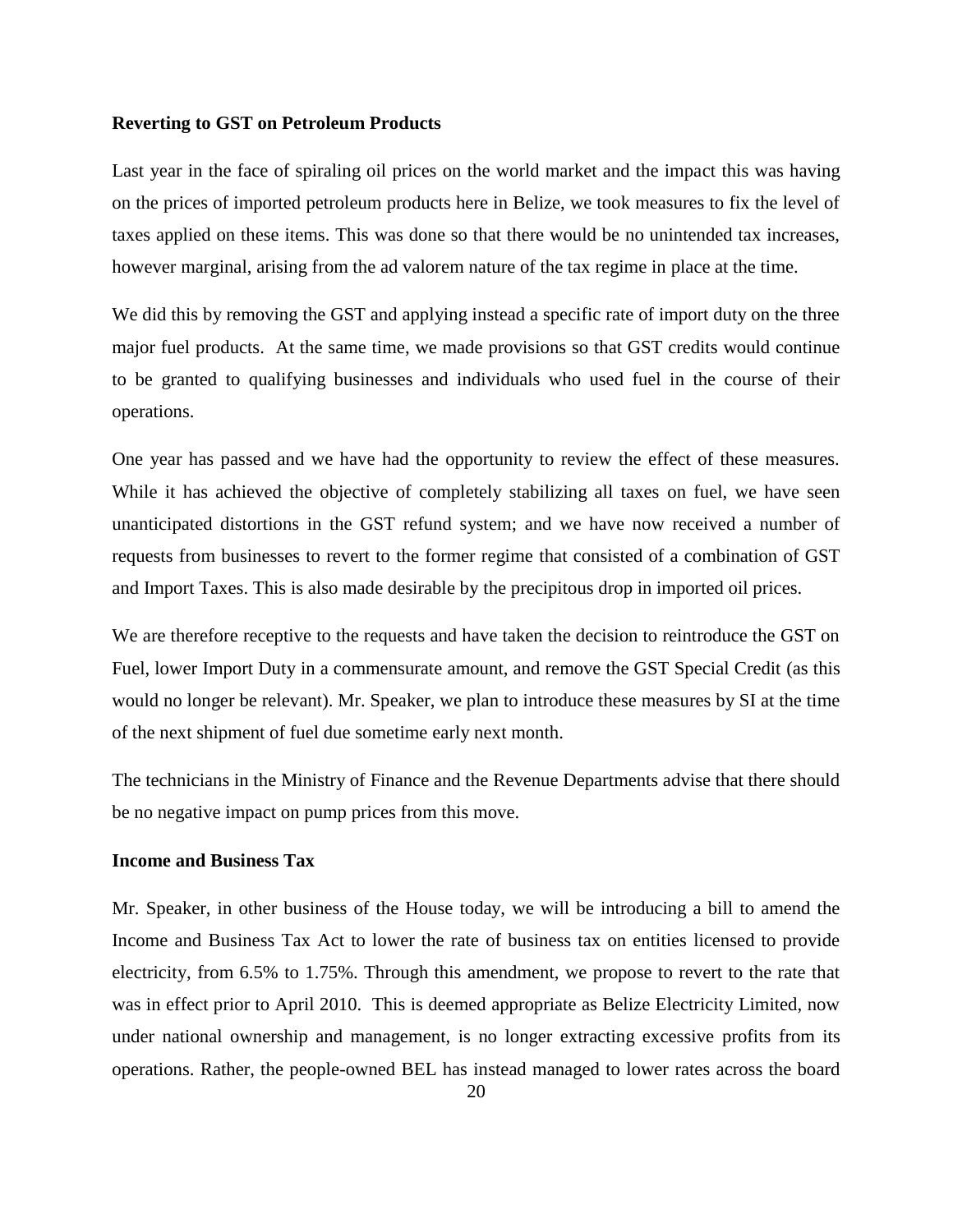to Belizeans and still generate a small surplus. All this while "keeping the lights on" and saving us from the rolling blackouts that under Fortis seemed not so much a threat as a promise. The impact to revenue of this decrease is estimated to be in the region of \$6.0 million on an annual basis. On the other side of the coin, we anticipate this would increase the net income of the company which would therefore pass through as an increase in dividends to shareholders, including the Government of Belize. It is noteworthy that BEL has already started paying SSB the dividends that Fortis owed, and will also settle with the small individual shareholders by year's end. Bravo for Belize and BEL!

#### **Consolidation of Public Financial Flows**

Mr. Speaker, we are reviewing the funding and operational modalities of several funding agencies, with the view of consolidating public financial flows under one roof (through the enhanced use of a Single Treasury Account). This is expected to improve the capacity of the Government to manage public sector finances at an aggregate level.

As a first step, we will institute processes whereby taxes and fees collected by these agencies will be paid into the Central Government Consolidated Fund in the first instance and a percentage of such collections will be transferred back to these Agencies for their operations.

Two agencies, BELTRAIDE and the Belize Tourism Board (BTB), will be the first to be included in this new methodology during this fiscal year.

#### **Reform of Taxation on the Tourism Sector**

Mr. Speaker, following an in-depth study of the taxation of tourism sector in Belize undertaken with IDB support earlier this year, which included consultations with a wide cross section of the industry, recommendations have been made to Government to reform the taxation regime. The idea is to increase the equity and efficiency of the taxes currently applied to this sector, and to provide incentives for further investment and growth.

One key recommendation that the Government has accepted in principle and expects to adopt in the coming months, is to bring the hotel and accommodation sector wholly into the GST net while at the same time repealing the Hotel and Tourist Accommodation Taxes.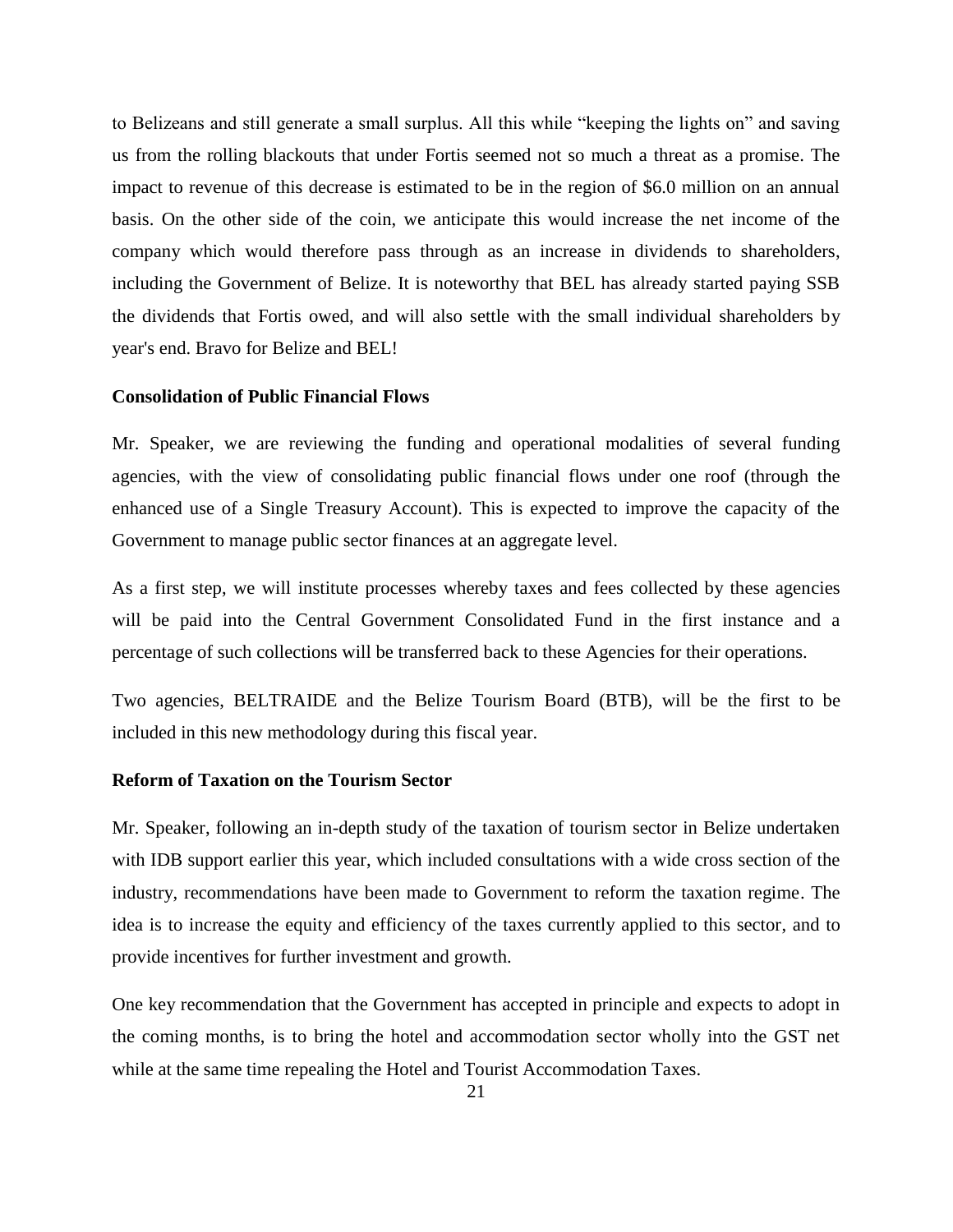This will have the effect of making hotel accommodation services fully taxable at the standard GST rate (currently 12.5%) while removing the hotel tax currently charged to the industry. As the proceeds from these latter taxes are currently collected and retained by the Belize Tourism Board for product promotion and marketing and other services, the GOB will concurrently put in place a mechanism to transfer a portion of the revenue collected from the GST to the BTB. This will fully offset the "loss" of net income that the Board is currently receiving from the hotel tax.

This measure will address a long-standing complaint from the hotel and tourist accommodation providers that they are unable to claim refunds for GST paid on their inputs as currently such services are "Exempt" for the purposes of the GST. This action is also expected to contribute to improve the buoyancy of the tax system.

Mr. Speaker, we will be introducing legislation at the next practicable opportunity to provide for this reform, which we intend to make effective on  $1<sup>st</sup>$  January 2013. This commencement date should give us sufficient time to ratify the support from the tourism sector, and put in place the necessary structures and mechanisms to ensure the success of the change.

### **Trade Liberalization**

Mr. Speaker, as we steadily move toward greater economic integration with our regional partners, we must again examine our current system of trade restrictions in order to become more compliant with WTO rules and with the commitments made under the EU Economic Partnership Agreement (EPA).

In particular, we need to look again at our system of import licensing and quantitative restrictions (QRs).

While the arguments for protection are well understood, we do need to strike a balance. And the fact is that, unless very carefully calibrated, QRs can easily result in widespread economic distortions, bestow special privileges to those who obtain licenses, and generally result in higher costs to consumers.

We have examined the list of over 121items currently subject to import licenses. And after careful analysis and consultation, we have taken the decision to remove some 62 items from that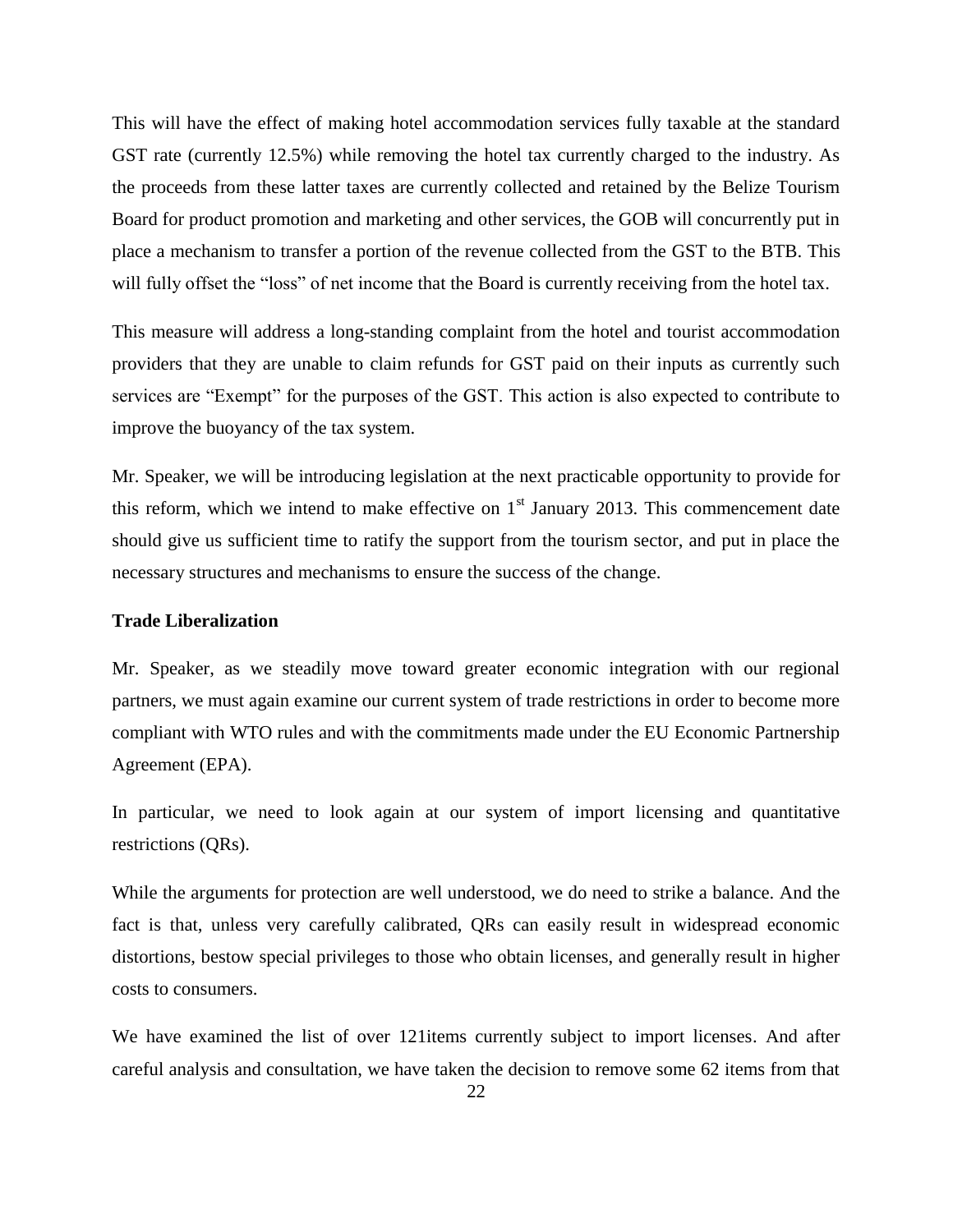list and impose instead a temporary tariff surcharge of 20% on those items. This will be for a period of 24 months to afford a continuing degree of protection while providing time for these items to become more competitive. Mr. Speaker, the Hon Minister of Trade will, before the next session of this House, sign an Order reducing the number of items covered by QRs .

## **Budget Transparency**

We have introduced lines in the budget, under the Heading of Capital Transfers & Net Lending, to show explicitly the fiscal flows between the Central Government and the recently nationalized public utilities. Apart from a relatively small transfer of \$3.3 million to the Belize Water Services Limited (BWSL) to meet the debt services on two old water services expansion loans from the CDB, there are no transfers programmed from the GOB to either Belize Electricity Limited (BEL) or to BTL for the new budget year.

To the contrary, GOB expects to receive some \$10.0 million from BTL by way of dividends and loan repayments, and we also anticipate a much smaller inward transfer from Belize Electricity Ltd. as this company returns to profitability.

The point I would like to emphasize, Mr. Speaker, is that since Government and people assumed control of these three companies, there has been NO NEED for GOB support or bailouts. Rather, in the case of BEL the lights remain brightly lit to better illumine the path of Belizean nationalism and progress; in the case of BTL the phones and the Internet are cheaper and more plentiful and will soon be working at 4g speeds; and in the case of BWSL the reduced-cost potable water continues to flow!

#### <span id="page-22-0"></span>**ESTIMATES OF REVENUE 2012/2013**

The Draft Estimates of Revenue and Grants are comprised of \$819.4 million in Recurrent Revenue, \$8.1 million in Capital Revenue and \$35.2 million in Grants.

Recurrent Revenue is made up of \$683.3 million in Tax Revenue and \$136.1 million in Non-Tax Revenue.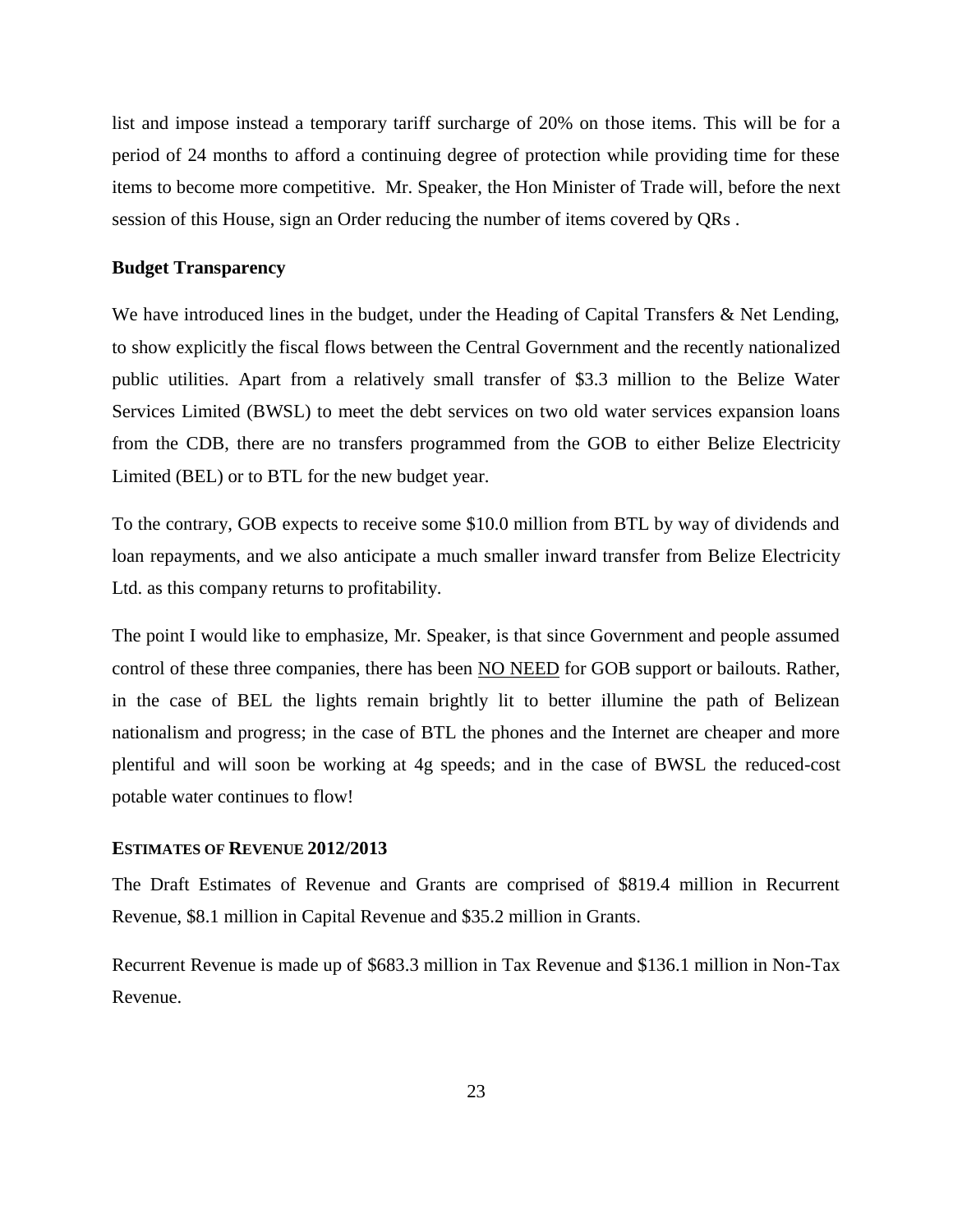The overall rise of \$24.7 million in Recurrent Revenue over last year's outturn is attributed to the following:

- 1. A \$33.6 million increase in Taxes on Goods and Services arising principally from improved tax administration.
- 2. An increase of some \$20.5 million in loan repayments from the Development Finance

### **Chart 2: Distribution of Government's \$862.6 million Revenue in FY 2012/2013 2011/2012**



Corporation and the Belize Sugar Industries.

However, Mr. Speaker, almost one- half of the above increases has been negated by a sharp falloff in the revenues from the local petroleum sector. Production from the Spanish Lookout field is expected to decline sharply in 2012 (by almost 10%) as the field has matured and is now beginning its downward depletion. Production from the second field in Never Delay, while helpful, has not been able to compensate for the decline in the Spanish Lookout Field.

In addition, Mr. Speaker, world oil prices have recently began to tumble downward, from a high of US\$115 per barrel a year ago to about US\$80 per barrel in the last week. This is well below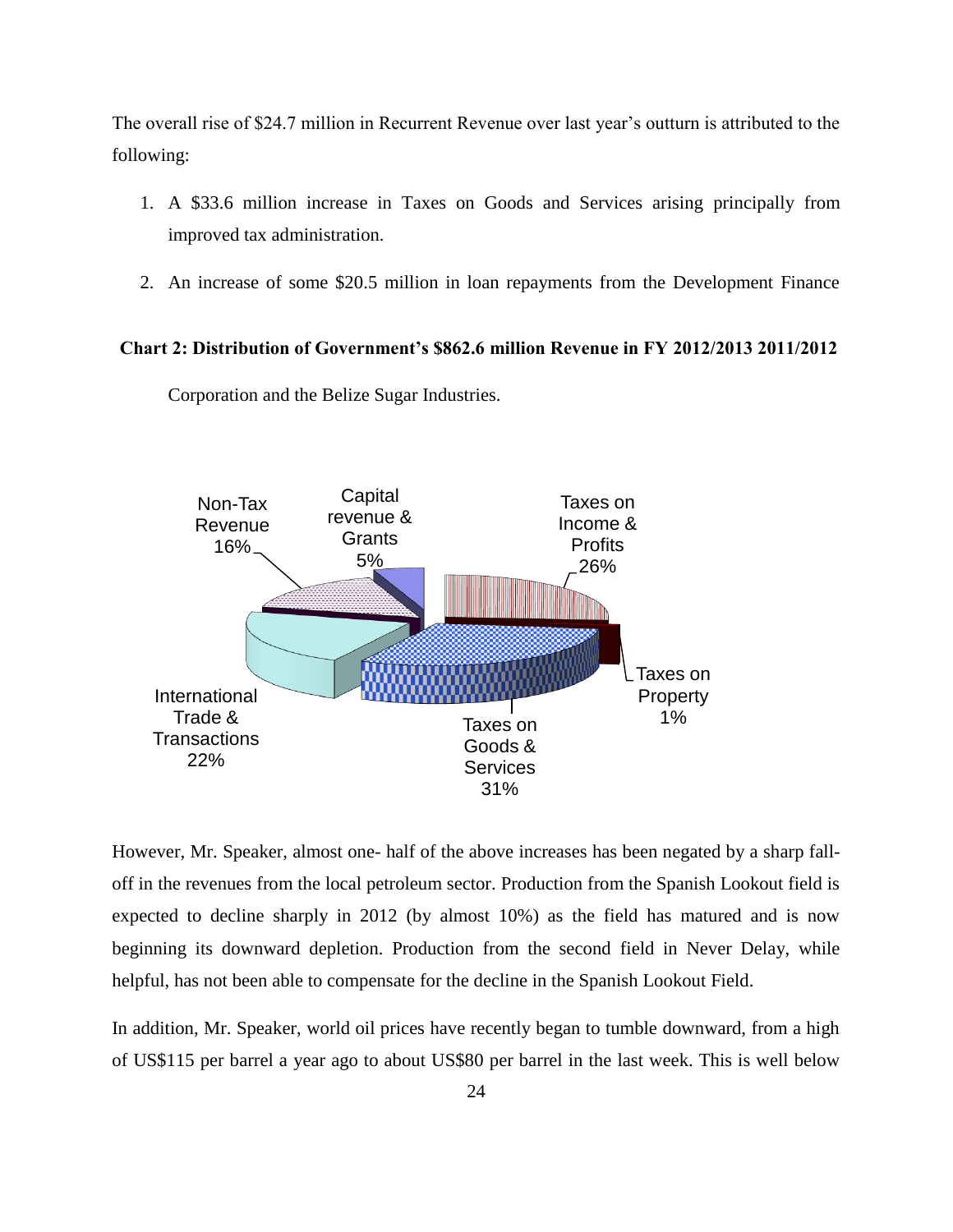the threshold of U\$90 per barrel which is the trigger for the application of our windfall Petroleum Tax.

Now this is good news for the consumers, as we still import all our refined fuels. But it has a large negative impact on the earnings of the sector. The double whammy of deterioration in both volume and prices, will result in much lower tax revenue from this all-important sector. Mr. Speaker, at the current prices and volumes we are projecting that this year we will receive some BZ\$19.5 million less in revenue than what was collected last fiscal year.

Capital Revenue is estimated to remain almost flat at \$8.0 million mostly from the sale of land and from the disposal of unserviceable vehicles and equipment. Similarly, grant flows are budgeted to rise only marginally to \$35.2 million from \$33.1 million.

#### <span id="page-24-0"></span>**ESTIMATES OF RECURRENT EXPENDITURE 2012/2013**

The Draft Estimates of Recurrent Expenditure is proposing a total of \$777.7 million in recurrent expenditure up from an outturn of \$724.5 million the year before. The proposed increase of \$53.2 million reflects the steady upward pressure on the wage bill due to annual salary increments for our hard-working Public Officers. We restored these immediately after 2008 and remain indissolubly committed to them and to the salary grants to our teachers. Also nonnegotiable, are the budget lines for assistance to, and protection of, the poor and indigent. Another critical factor in the mix is the provision of adequate resources for the security services. Again, it is pointless to talk about creating a soundly managed Belize if we cannot dedicate, as a first priority, the funds essential to combating this terrible scourge of urban and youth violence.

In the Recurrent Budget, we are also proposing some \$136.1 million to meet the interest payments and other charges on our debt obligations for the year.

Although not shown explicitly in the recurrent budget due to the GFS-format of the presentation and for accounting purposes, we have to provide an additional sum of \$60.6 million to meet debt amortization payments. When added to the Overall Deficit of \$75.2 million, it results in an Overall Financing Requirement of \$135.8 million.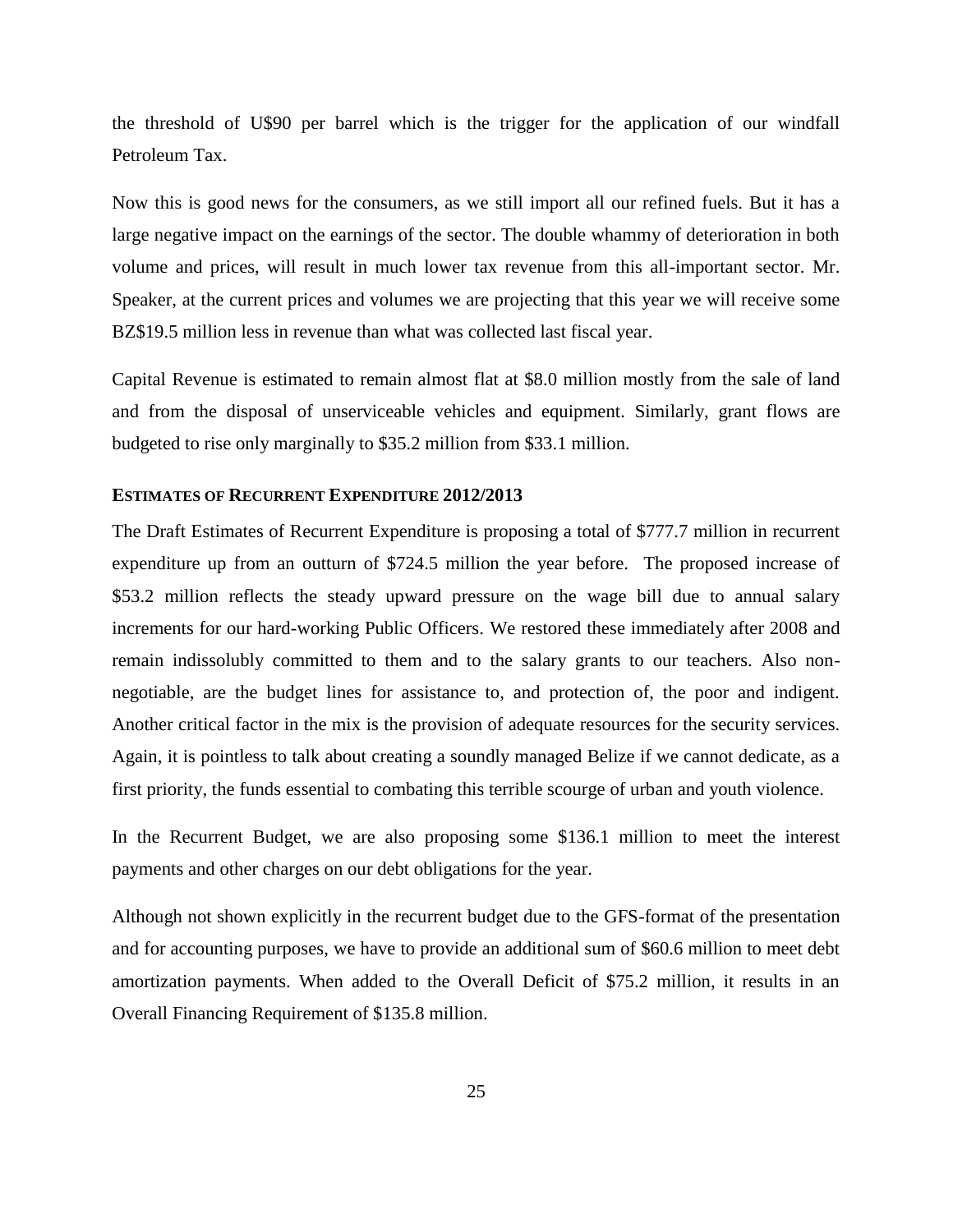| Table 3: Summary of Expenditure, FY 2009/2010 to FY 2012/2013 |               |               |           |             |           |  |
|---------------------------------------------------------------|---------------|---------------|-----------|-------------|-----------|--|
| (Bz\$ million)                                                |               |               |           |             |           |  |
|                                                               | <b>Budget</b> | <b>Budget</b> | Approved  | Preliminary | Draft     |  |
|                                                               | Outturn       | Outturn       | Estimates | Outturn     | Estimates |  |
|                                                               | 2009/2010     | 2010/2011     | 2011/2012 | 2011/2012   | 2012/2013 |  |
| <b>Total Expenditure</b>                                      | 768.5         | 825.0         | 890.3     | 867.4       | 937.9     |  |
| <b>Current Expenditure</b>                                    | 668.9         | 682.1         | 730.1     | 724.5       | 777.7     |  |
| <b>Primary Expenditure</b>                                    | 571.7         | 585.2         | 618.0     | 624.4       | 641.6     |  |
| Wages and salaries                                            | 273.7         | 279.1         | 300.4     | 296.4       | 294.7     |  |
| <b>Pensions</b>                                               | 48.1          | 45.3          | 48.9      | 51.6        | 50.8      |  |
| Goods and services                                            | 156.8         | 163.6         | 168.4     | 171.8       | 172.6     |  |
| <b>Subsidies and current transfers</b>                        | 93.1          | 97.2          | 100.3     | 104.6       | 123.5     |  |
| Interest payments & other charges                             | 97.2          | 96.8          | 112.1     | 100.0       | 136.1     |  |
| <b>Capital Expenditure &amp; Net Lending</b>                  | 99.6          | 142.9         | 160.2     | 142.9       | 160.1     |  |
| Capital II                                                    | 53.7          | 73.1          | 48.0      | 72.8        | 79.3      |  |
| Capital III                                                   | 40.7          | 53.3          | 107.3     | 65.3        | 77.5      |  |
| Net lending                                                   | 5.2           | 16.6          | 5.0       | 4.8         | 3.3       |  |
| <b>Amortization</b>                                           | (69.7)        | (54.4)        | (63.0)    | (56.2)      | (62.3)    |  |

#### <span id="page-25-0"></span>**ESTIMATES OF CAPITAL EXPENDITURE 2012/2013**

Mr. Speaker, Government is proposing to allocate some \$160.1 million to its capital program in the upcoming fiscal year. The locally funded Capital II Program is estimated at \$ 79.3 million while the externally funded Capital III Program will receive an allocation of \$77.5 million.

The Capital II makes provision for counterpart funds for the large externally funded civil works project for the Southside Poverty Alleviation Program, the new Macal River Crossing, and the Big Falls to Jalacte Road Project. Also in the Capital II are provisions for Health Facilities, Basic Needs Programs executed by the Social Investment Fund, and counterpart resources for various European Union Programs in the Agriculture Sector. Furthermore, we have protected the budget lines for the Food Pantry Program (2.7 million) and for RESTORE Belize (2.2 million).

In the Capital III Program provisions are made for the following major job-creating, economylifting projects:

• \$4.0 million from the CDB to continue works on the access boulevards under the new Macal River Crossing Project;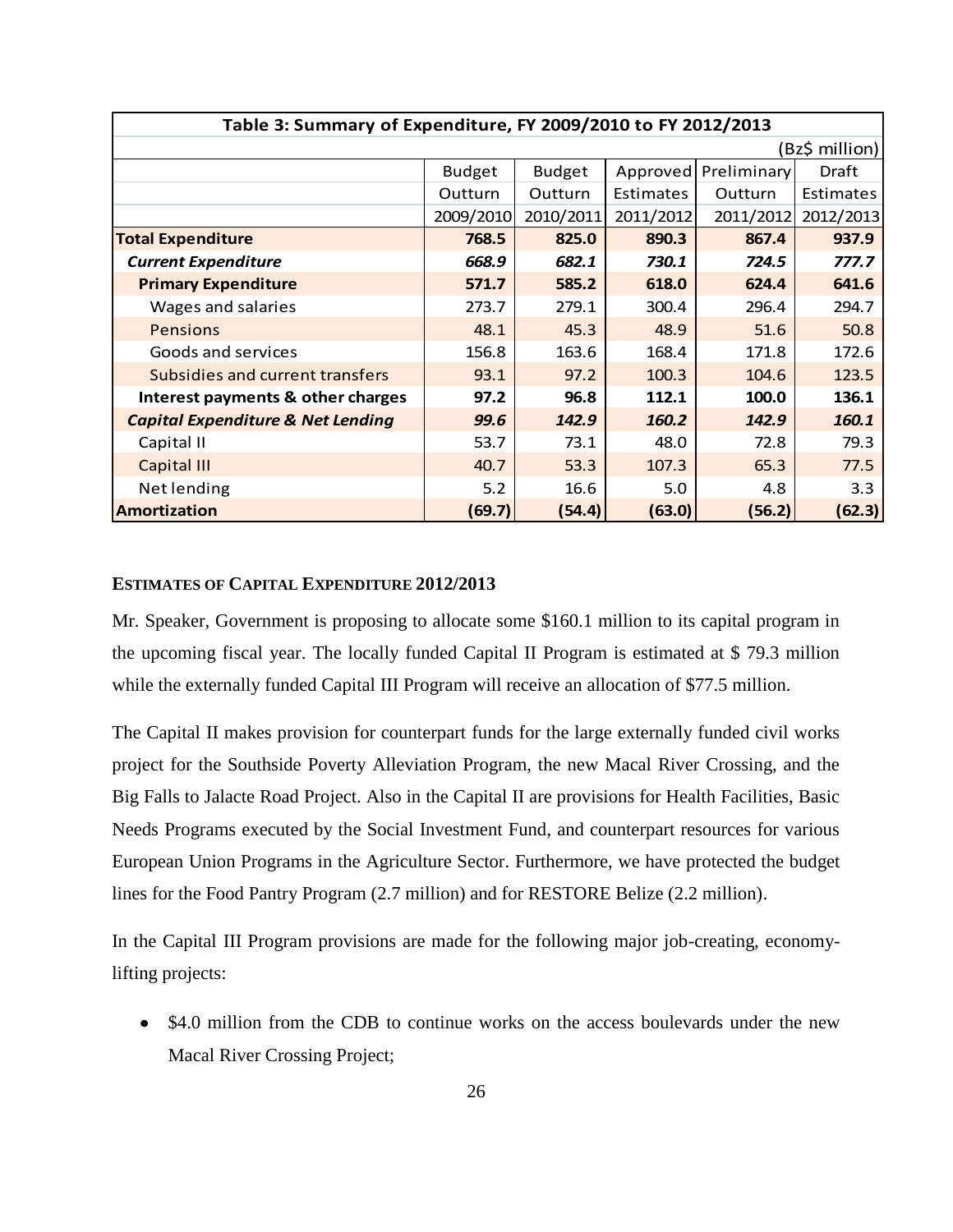## **Chart 3: Distribution of Government's \$862.6 million Revenue in FY 2012/2013 2011/2012**



| <b>■Primary Expenditure</b>         | $\blacksquare$ Interest payments & other charges |
|-------------------------------------|--------------------------------------------------|
| □ Capital Expenditure & Net Lending |                                                  |

- \$7.0 million from the IDB for the Solid Waste Management Project;
- \$5.0 million from the IDB for the Sustainable Tourism Project;
- \$6.0 million from the OPEC and the Kuwait Fund for the Big Falls to Guatemala Border  $\bullet$ Road;
- \$5.0 million from the OFID Fund for the civil works for the Southside Poverty  $\bullet$ Alleviation Project;
- \$1.5 million from the IDB for the Community Action for Public Safety Project; and  $\bullet$
- \$1.5 million from the IDB for the Belize City Flood Mitigation Project.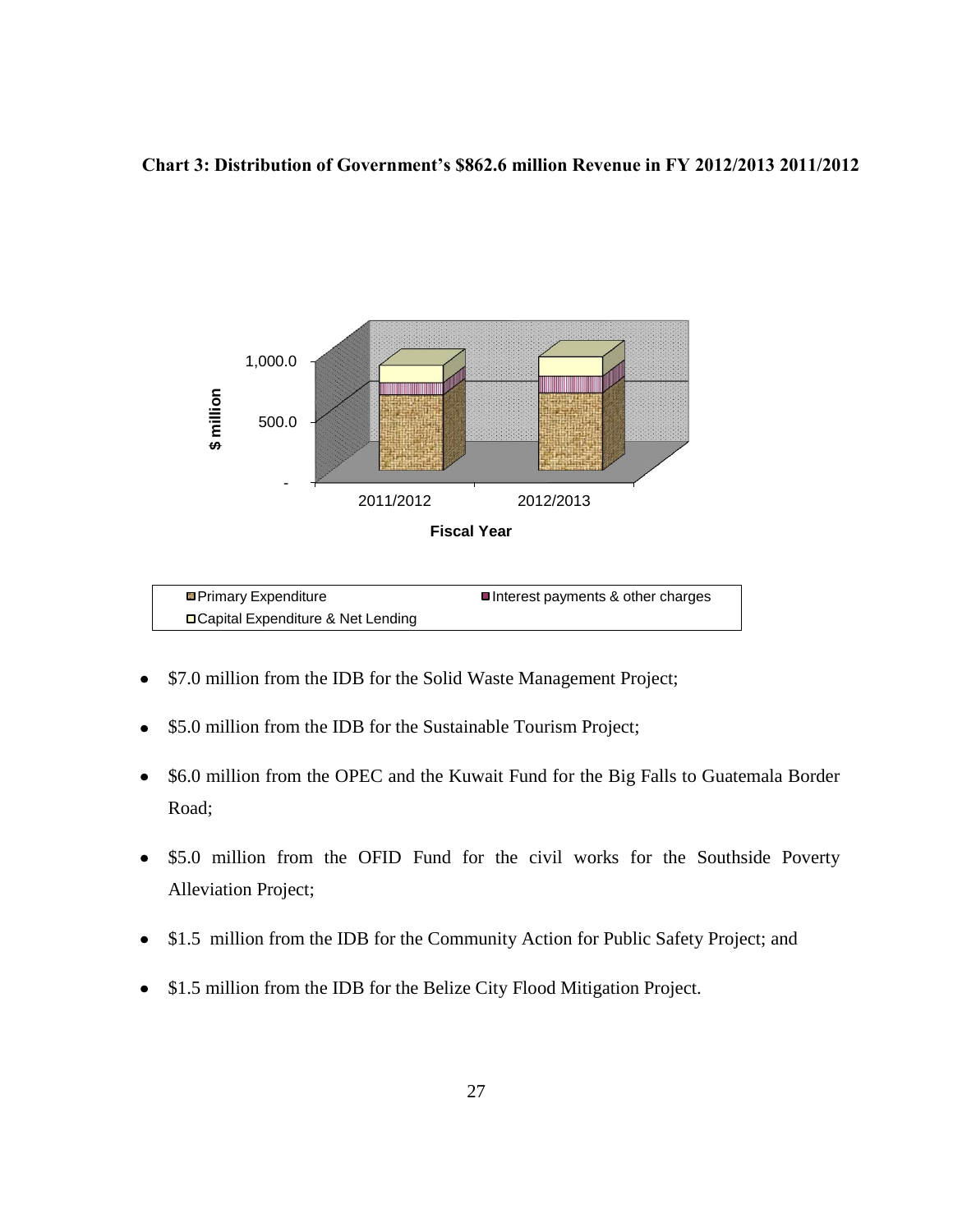# <span id="page-27-0"></span>**REFORM OF PUBLIC FINANCE MANAGEMENT**

Mr. Speaker, Work continued on the reform of the Public Finance Management (PFM) System in Fiscal Year 2011/2012. The consolidation of revenue administration and the strengthening of public revenues intensified with quarterly meetings between the Ministry of Finance and Management of Customs, Income Tax and the GST Departments. Working drafts of Strategic Plans and Codes of Conduct were completed and circulated for discussion and should be finalized shortly. In Fiscal Year 2012/2013, we will modernize and strengthen tax administration further by consolidating the Income Tax and GST Departments. Implementation of the ASYCUDA World virtual software progressed satisfactorily with further roll-outs at various ports of entry across the country and an electronic payment system for customs duties was introduced at one of the commercial banks.

Budget formulation and execution skills were strengthened this Fiscal Year with assistance from CIDA, IMF and the World Bank under the regional Supporting Economic Management in the Caribbean (SEMCAR) programme. CEOs, Finance Officers and their support staff from large spending ministries participated in the first of these workshops and early indications are that the budget process this year benefited from the new and improved skills. Treasury and the Revenue Departments also participated in separate SEMCAR workshops designed to identify areas that could be improved in the short and medium term with further SEMCAR technical assistance. Also with the assistance of SEMCAR, work is to commence shortly on updating the Finance and Audit (Reform) Act of 2005 and the several pieces of related Subsidiary Legislation.

The IDB is financing a consultancy to support Procurement Reform, which will include the drafting of Procurement Guidelines, Standard Bidding Documents, the training of public and private persons in the use of the Guidelines, and a Government of Belize Procurement Portal. This should be completed in 2013 and discussion has commenced with stakeholders that will result in the design of a framework for the procurement of goods and services that will be based on international best practices.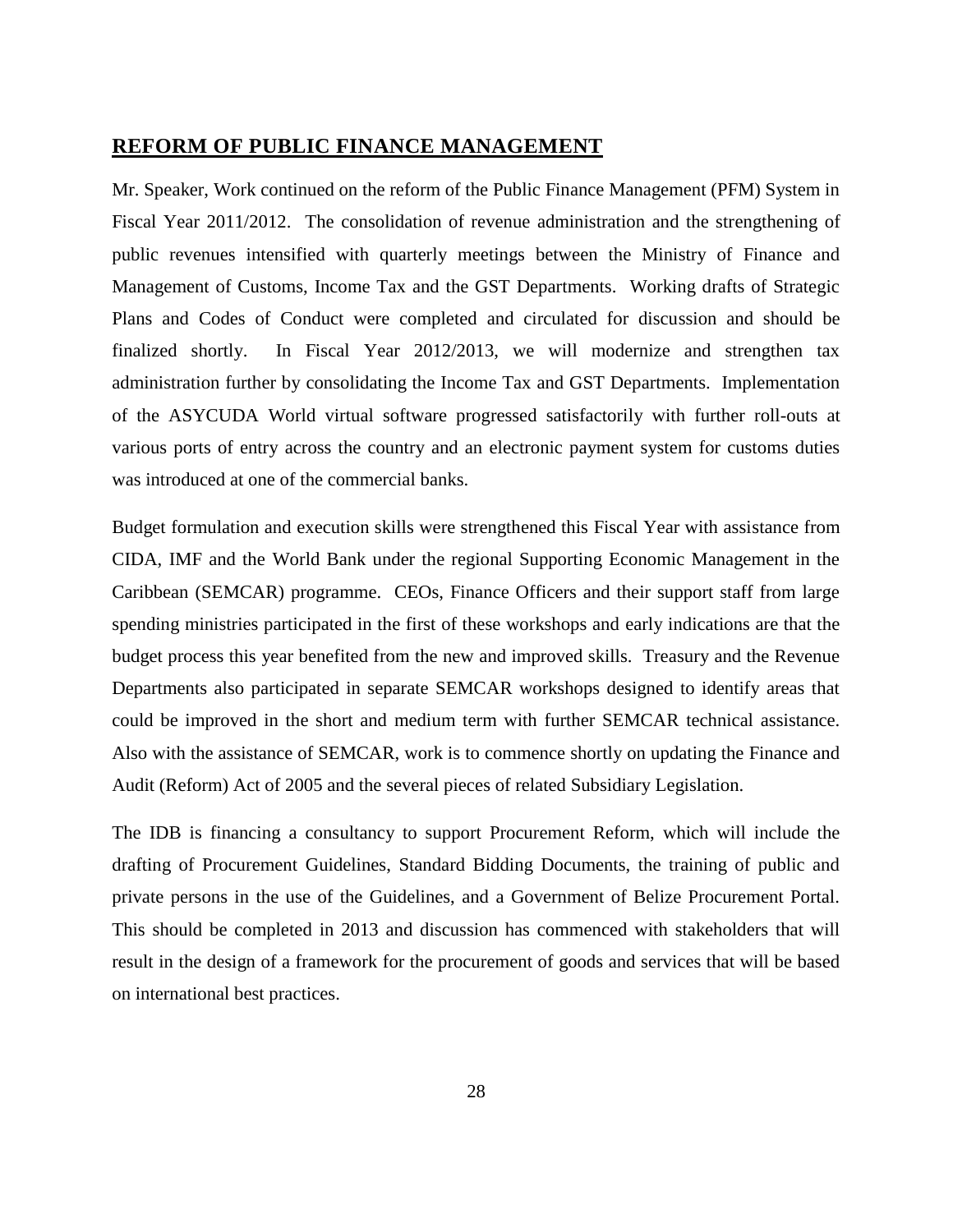Our efforts this year were also directed toward improving the governance, transparency and accountability of all major projects in the Public Sector Investment Programme (PSIP). Consequently, Project Steering Committees (PSCs) and Project Oversight Committees POCs) were established to strengthen ownership of projects and project management practices, and enhance procurement, financial and accounting practices. The planning and public investment functions have been integrated with the budget formulation and implementation via the amalgamation of the Ministries of Finance and Economic Development. Managers and support staff in all IDB financed project management units benefited from training in project management, procurement and financial processes and practices.

Mr. Speaker, also on the fiscal front, we are currently finalizing technical assistance support from the IMF and from the IDB for a review of the Tax System in Belize and for a review of the Fiscal Incentive Regime, respectively. The objective is to modernize our tax system and to introduce more efficiency and equity into our tax system. Both are due to commence before the end of this year.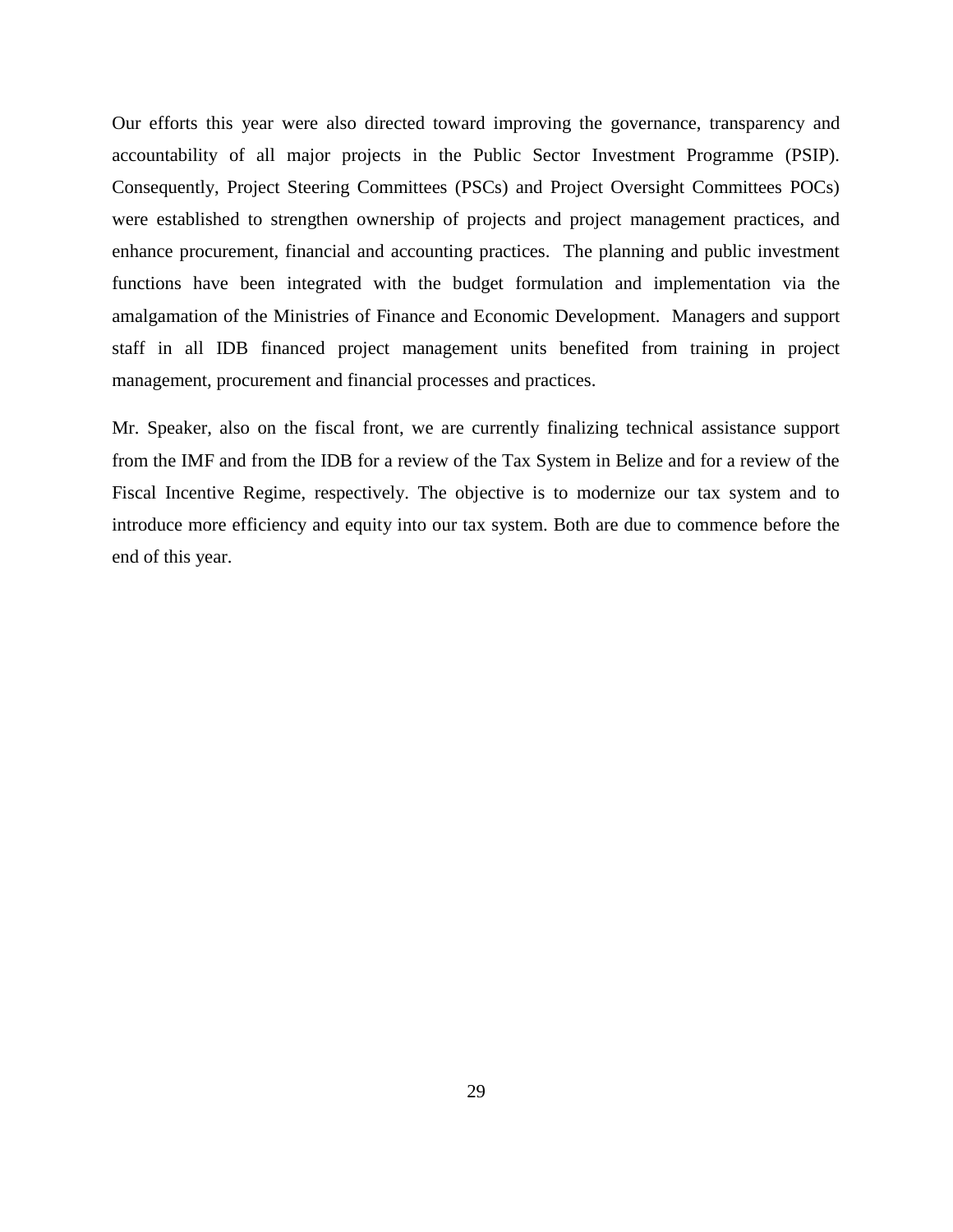# <span id="page-29-0"></span>**PUBLIC DEBT AND LIABILITY MANAGEMENT**

Mr. Speaker, the perils and pitfalls of sovereign debt – the liabilities of nation states – have not, in recent memory, been more pronounced to the public eye. In Europe, where the storm has been raging, hitherto vibrant economies have been buffeted by the gale force winds of unsustainable debt burdens. Ireland, Portugal and most conspicuously, Greece, have been thrown financial life jackets from the rescue mechanisms of their monetary union. Spain and Italy teeter on the precipice, and their borrowing costs have surged in recent months, threatening to unhinge the Union itself and unleash contagion far worse than that witnessed post-Lehman.

Closer to home, in the Caribbean region, in just the three years since 2008 when the Great Recession began, public sector debt as a percentage of average weighted GDP has jumped by a startling 54%, from 37% of GDP to 91%, according to a May 2012 S&P Report.

In the case of Belize, our Government's prudent and scrupulous husbandry of the nation's resources has resulted in a modest, but in the circumstances exceptional, decline in the overall level of recorded debt since 2007. We have gone from 91% of GDP to 81% of GDP now. This reduction in our debt has, of course, come at a price. Each of our four national budgets since 2008 has had to be squeezed so as to achieve primary surpluses that yield monies for the repayments of these huge, inherited, PUP debts.

It became clear, though, as our first term of office ended, that continuing with this inordinate annual pressure on the national budget was becoming a vicious circle and a counter-productive trap. This could not be our only alternative to address the public debt in the medium term. Our Party thus expressly sought a mandate from the people to re-examine the construct of the public debt and to renegotiate the millstone represented, in particular, by the super bond. The electorate gave us this mandate on March 7.

Immediately after the return to office, then, we announced an urgent, comprehensive debt review, and appointed for this endeavor a blue-ribbon team to examine Belize's debt dynamics and to make recommendations for a sustainable path forward. I make absolutely clear that this review was not triggered by any casual adventurism, or blithe decision simply to renege on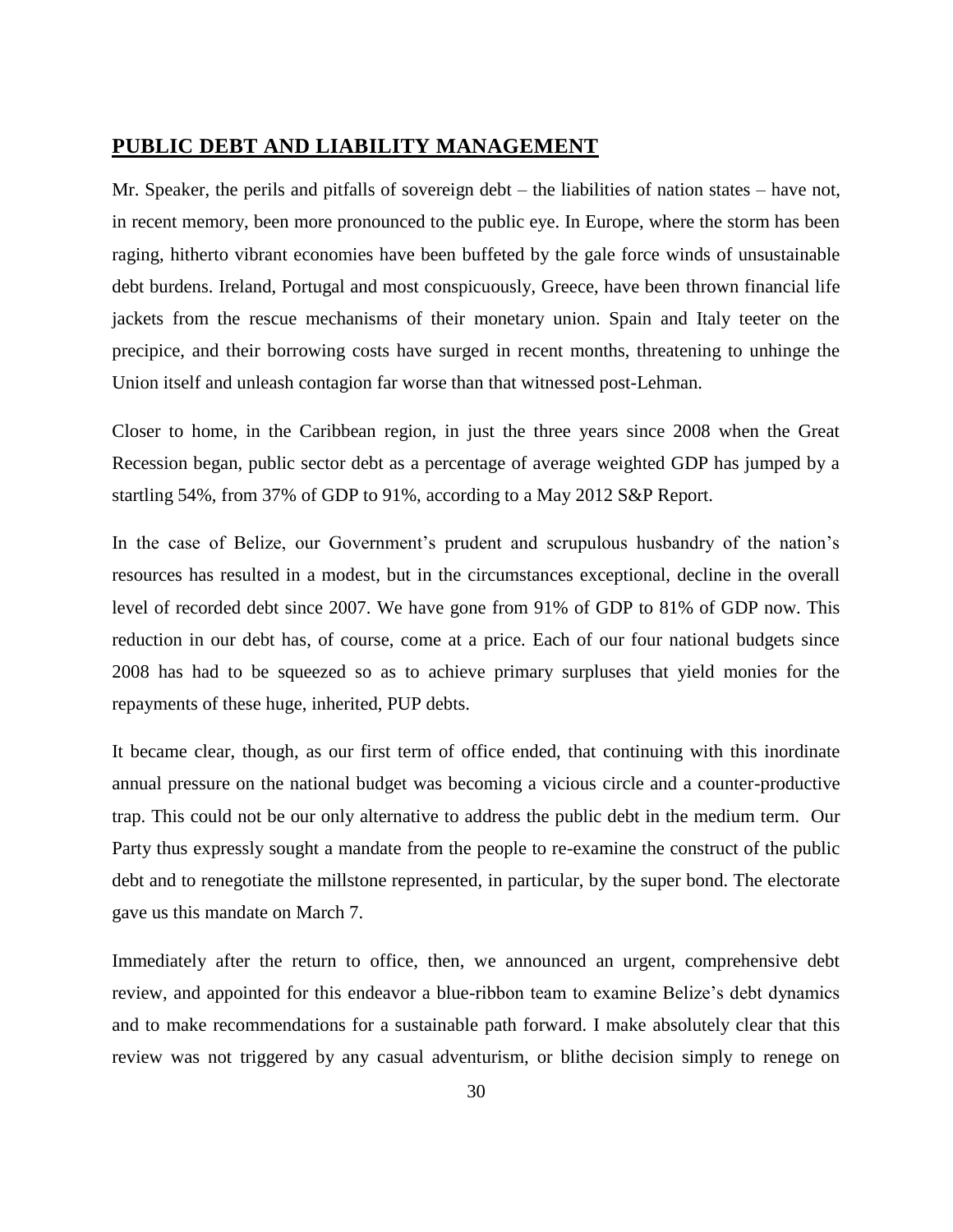Belize's obligations. On the contrary, the issue was always the factual recognition that our country does not have the ability to meet all its commercial obligations under the current Superbond terms, if it is to meet all its social obligations under the political, economic and existential compact with its citizens.

Mr Speaker, it is said that morality plays no role in statecraft. But it is still useful to remind ourselves as to the nature of these monies that the PUP borrowed and the bondholders lent. *And, these original debt creatures that had to be caged into this Superbond* were all, without a single exception, loans that provided little or no tangible benefit to Belizeans.

The Super bond is made up of:

- **Two** Bear Stearns bonds, a US\$125 million Bond and a US\$100 million Bond;
- **Two** other bonds; one from the RBTT Merchant Bank Limited for US\$76 million and another from the Royal Merchant Bank and Finance Company for US\$25 million, respectively;
- **Three** Bonds from Citicorp Merchant Bank Ltd. totaling US21.5 million;
- **Six** Promissory Notes to The International Bank of Miami for the aggregate sum of US\$52.5 million;
- **Two** other Bear Stearns-designed Insured Loans amounting to a net amount of US\$96.0 million; and
- **Two** short term Promissory Notes issued in favor of the Bolivarian Republic of Venezuela for US\$50.0 million;

All together 17 separate PUP Administration loans totaling BZ\$1.1 Billion with an effective average interest rate, before the 2007 debt restructuring, of a staggering 11.25%."

And now there are all these factors making it impossible for us to repay on the terms and conditions contracted by those that got us into this mess.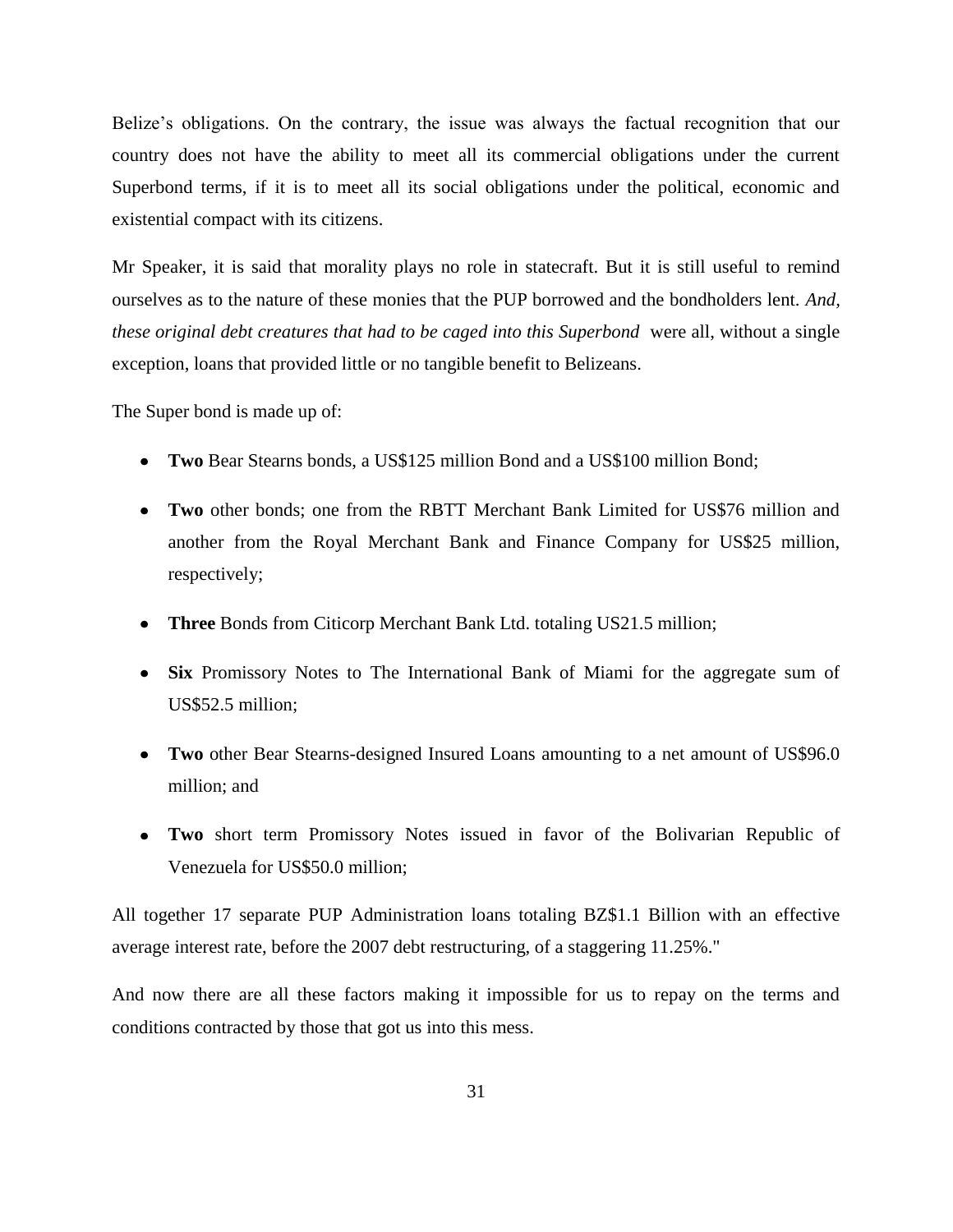Firstly and inarguably, global and regional recessionary conditions have dampened the forecast economic growth rates.

Secondly, the step-up interest rate on the Super bond, now at a harrowing 8.5%, demands some BZ\$93 million per year. This is in excess of 3% of GDP at a time when international interest rates are at historically low levels. The imperative for restructuring is therefore irresistible.

(Imagine: Just the 2.5 percentage point increase, effective this year, in the interest rate on the Super bond, represents a whopping BZ\$27.5 million).

Thirdly, Government's petroleum-related revenues have, as I am obliged to point out again and again in this Speech, peaked; and are projected to decline from 3.1% of GDP in the last Fiscal Year to 1.4% of GDP, or less than half this level, two years hence.

And finally, there is the matter of compensation for the former owners of BTL and BEL.

The fundamental premise of the step-up feature of the Super bond was an assumption that, when we got to this point, Belize's economy would be robust enough to support an interest rate of 8.5 percent. But as things turned out, events outside of Belize caused a worldwide recession that, of course, reached our shores. The current interest rate on the Super bond is, in all the circumstances, obviously unsustainable.

Indeed, all the elements have combined to create the Belizean equivalent of a "fiscal cliff."

It is these elements, and others, that were considered and modeled into macro-economic forecasts by our Debt Team during the past several months. The Team has also engaged in assistance-seeking dialogue with Belize's multilateral partners including the IMF, the IDB, the CDB and the World Bank. I can now confirm, therefore, that Belize is properly and professionally embarked - as a matter not just of desirability but of necessity-on this enterprise of renegotiating the current terms of Belize's external commercial debt.

Last Wednesday, June 20, Government released publicly an all-encompassing fiscal and economic update, signaling the completion of the first stage of the review process and the commencement of the dialogue with creditors. This Update, posted to the websites of the Central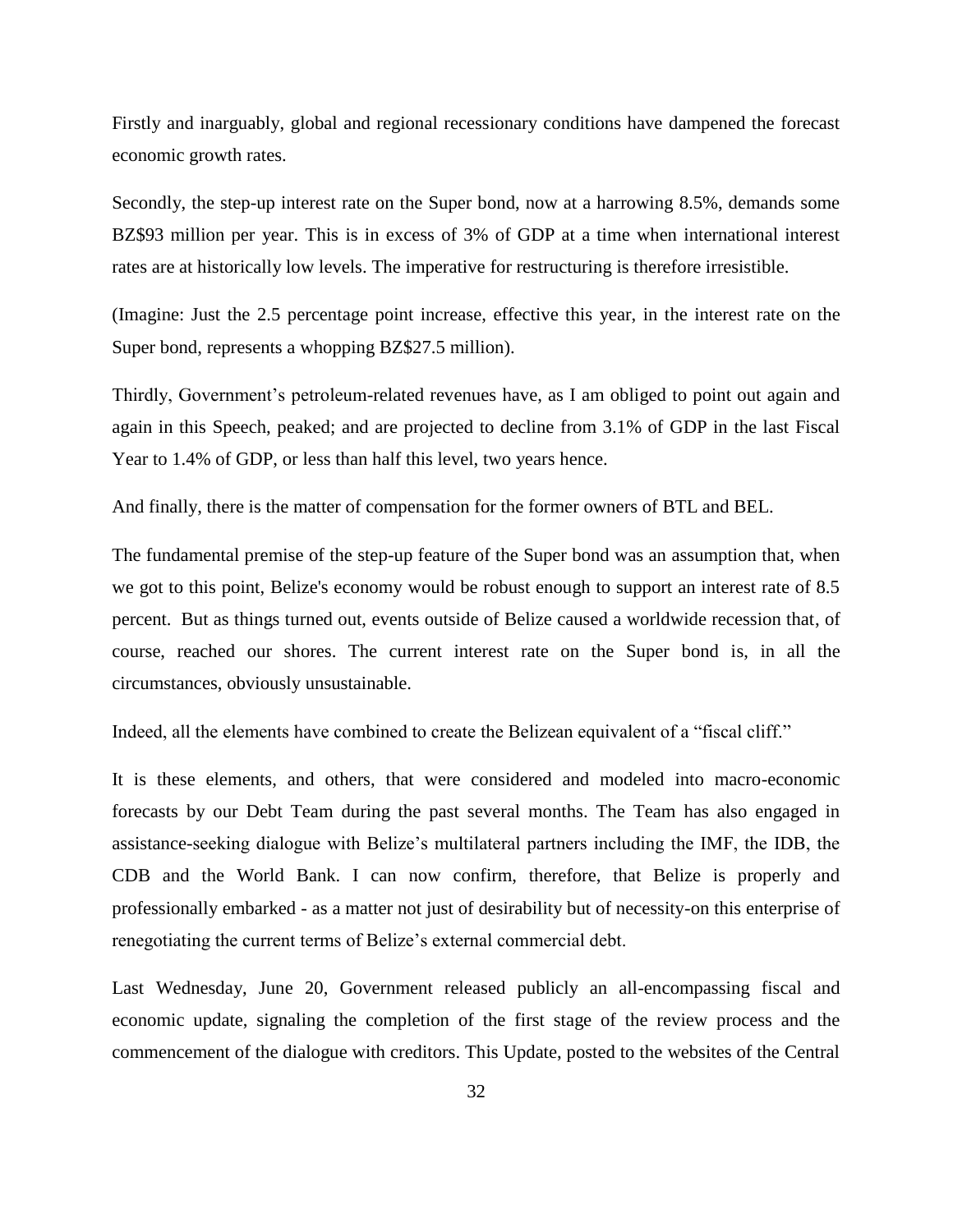Bank of Belize and the Ministry of Finance, shows that as at the end of April 2012, the recorded public debt stood at US\$1,182,000 or 81% of GDP. Of this stock of debt, almost half-47 cents of every dollar- is the external commercial debt or Super bond.



#### **Chart 4: Distribution of Public Sector's \$1.2 billion Debt as at April 2012**

Elevating the debt to GDP ratio, as I indicated earlier, is the additional liability of compensation for the now Belizean-owned BTL and BEL. Based on valuations from the reputable NERA Economic Consulting London firm, the Government has formally offered compensation for the shares acquired in both companies in the aggregate sum of approximately US\$85 million. The former owners have staked their claims at a combined sum of about US\$450 million. In both cases, counter-valuations have been shared between the Government and the Claimants, with the Government expressing its readiness to proceed in good faith to arrive at a reasonable settlement.

The Government is now recognizing two other liabilities, in addition to the compensation for BTL and BEL. First, there is the amount payable to various land owners whose properties have been acquired over the last several decades by multiple administrations. This additional debt is estimated at US\$43 million. There is also the judgment in favor of NEWCO, the former concessionaire at the Phillip Goldson International Airport, estimated at US\$4 million. Taken all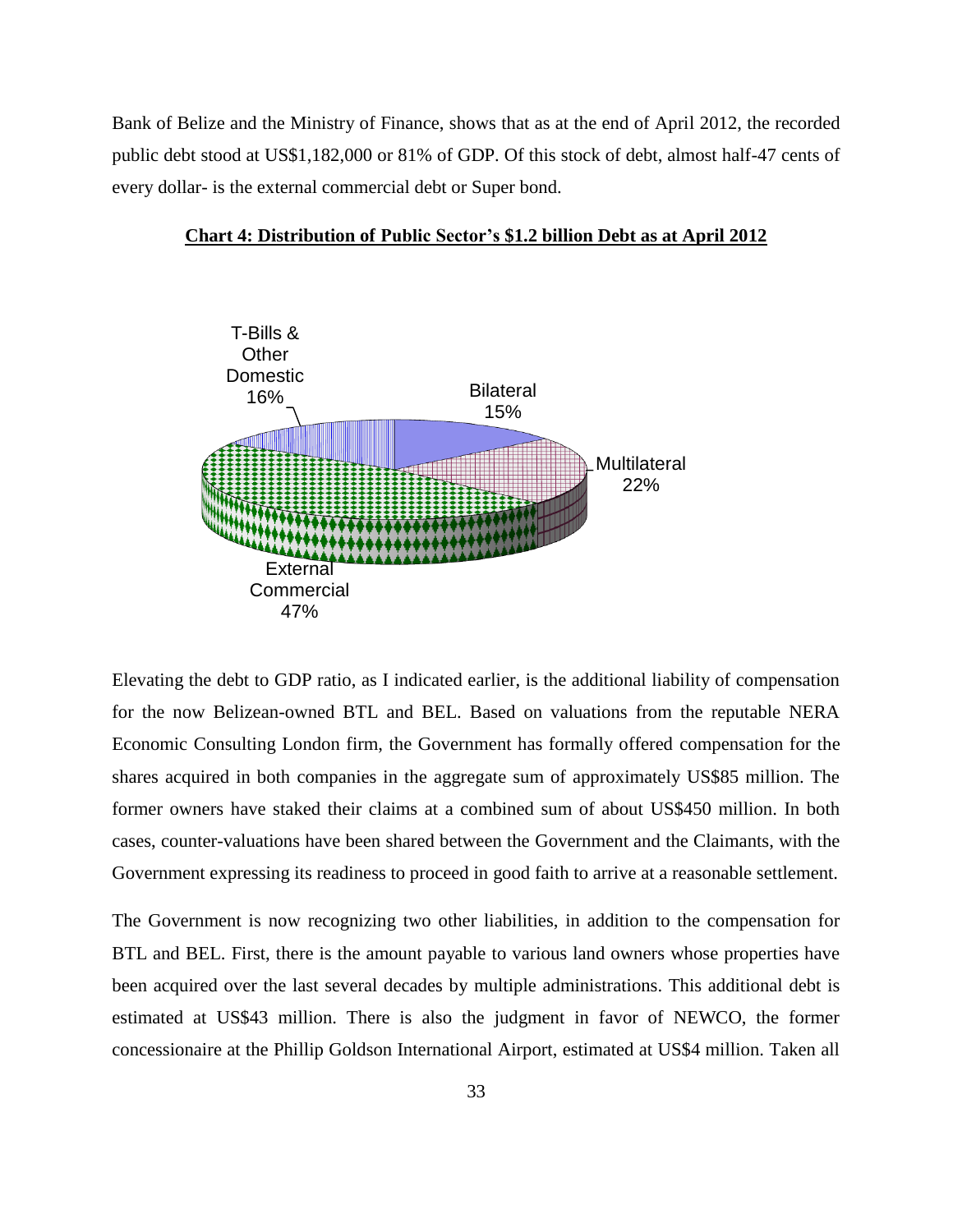together, if we assume a mid-point for the BTL and BEL compensation levels – that is, to split the difference between what the Government has offered and what the former owners have claimed – this would bring the recorded debt to US\$1,497 billion or just under 100% of GDP.

No one should interpret our use (for modeling purposes) of the midpoint between NERA valuations and the claimants' demands, as indicating any willingness on our part to accept compensation quantification at, or even near, that higher level. We believe that the NERA valuations are fair and we will need to see a very convincing case from the claimants for any higher number. But for purposes of our modeling, we have had to recognize the possibility of a court (or tribunal) mandated midpoint figure.

Still further to these debts, are contingent liabilities of about US\$58 million, including the two London Court of International Arbitration (LCIA) awards linked to the infamous Accommodation Agreement, and the equally infamous PUP loan guarantee to the Universal Health Service.

This quantum of debt – those recorded, the additional liabilities Government now recognizes and those obligations currently classified as contingent - is, irrefutably, a destructive, utterly unsustainable load.

This is why we have concluded that the fiscal cliff that most people thought awaited Belize in 2019, when the yearly Superbond principal repayments of 3% of forecast GDP or 10% of forecast revenues were to be paid back, is upon us now.

But a very important point needs to be made. In contrast to the case of the 2007 PUP restructuring, our Government does not approach creditors with a weak hand. Our fiscal and monetary stewardship, unlike that of the PUP, has not been defined by reckless and runaway borrowing at what would be considered loan-shark interest rates. We have neither doctored the budgets nor cooked the books. Transparency, responsibility and reform have been our trademarks over these four budget periods.

In truth, Belize has produced impressive primary surpluses in every year since 2008, averaging over 2.3% of GDP. The vaunted G7 countries have run-up primary deficits of over 7% of GDP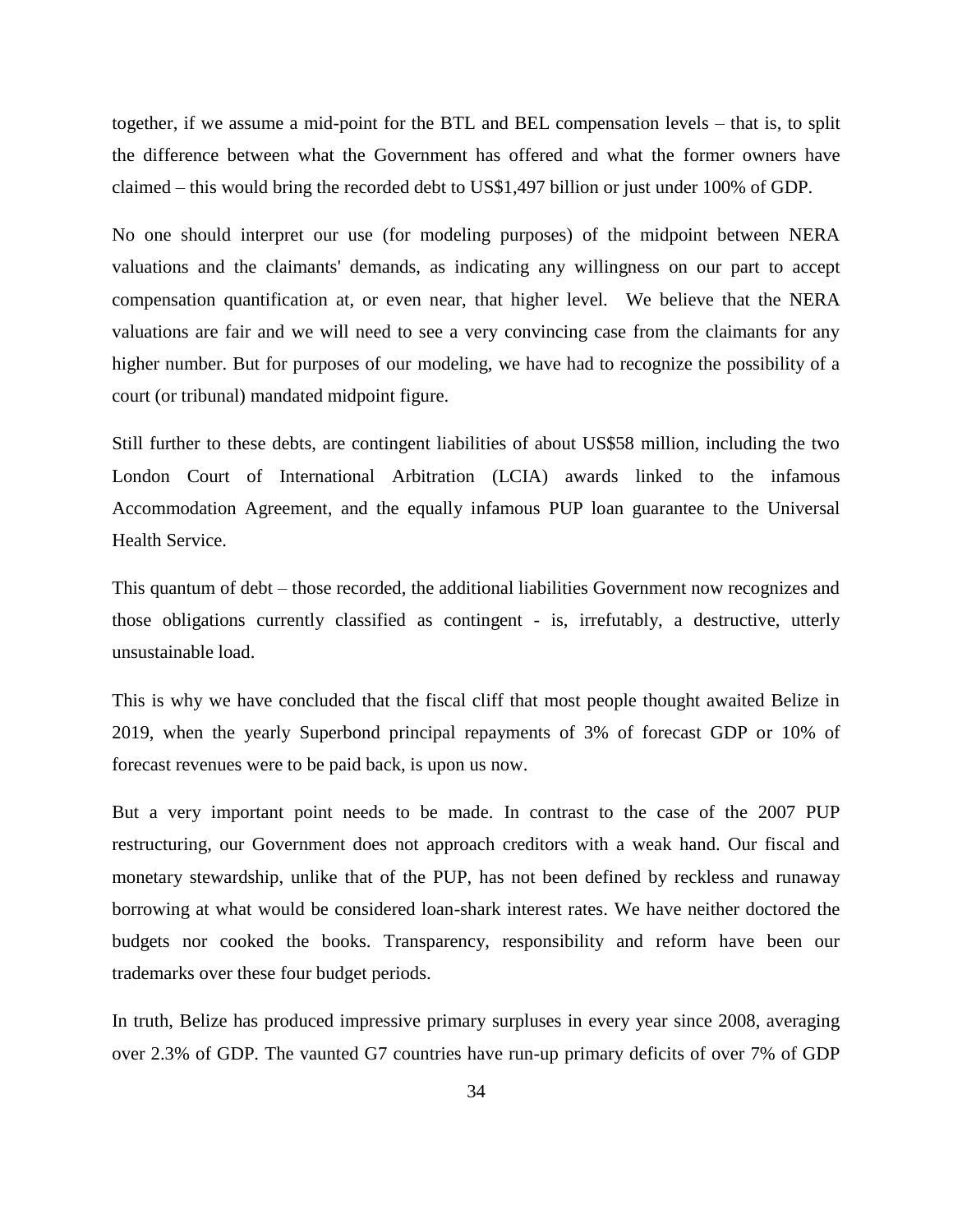on average in the last two years, while even BBB rated sovereigns have turned out primary deficits close to 2% of GDP. And while Belize commits, in an active scenario, to achieve a 2% primary surplus target in the medium term, that represents our optimal goal. And we will have to do this without punitive tax hikes, wage cuts or any scaling back of the vital functions of government.

Thus, no one can accuse this administration of taking the easy road. And Belizeans have walked the walk with us as we grew the economy, even in the midst of the worst headwinds of modern times, and produced robust primary surpluses.

It is against this backdrop that I can say now that this government will stand up for new terms that, at a minimum, re-orient this crushing debt burden on a downward track. One that is fiscally sustainable in Belize's particular circumstances.

Mr. Speaker, nothing I have said today will come as a surprise to the bond markets. The super bond -- notwithstanding its extraordinarily high interest coupon -- is trading at about 50 cents on the dollar. And the markets surely recognize that additional debt relief for Belize is unavoidable.

For the fiscal year 2012/2013, we have budgeted overall debt service payments at BZ\$200.7 million, of which approximately BZ\$174.5 million is related to external debts. Even though we are budgeting the interest payable under the current terms of the Superbond, some BZ\$93m, Government expects, and is determined to obtain, a reduction of this amount as a result of the debt restructuring operation. But as things now stand, debt service payments for this fiscal year will be 29% above the level for fiscal year 2011/2012.

For fiscal year 2012/13, Government hopes to source financing in a total sum of some BZ\$139.8 million – BZ\$108.5 million from external sources and BZ\$31.2 million from domestic borrowing. The external sources to be tapped this year include the Inter-American Development Bank (US\$10.3 million), the Caribbean Development Bank (US\$8.2 million), the OPEC Fund US\$(3.5 million), the Kuwait Fund (US\$3.0 million) and the Central American Bank for Economic Integration (US\$0.5 million).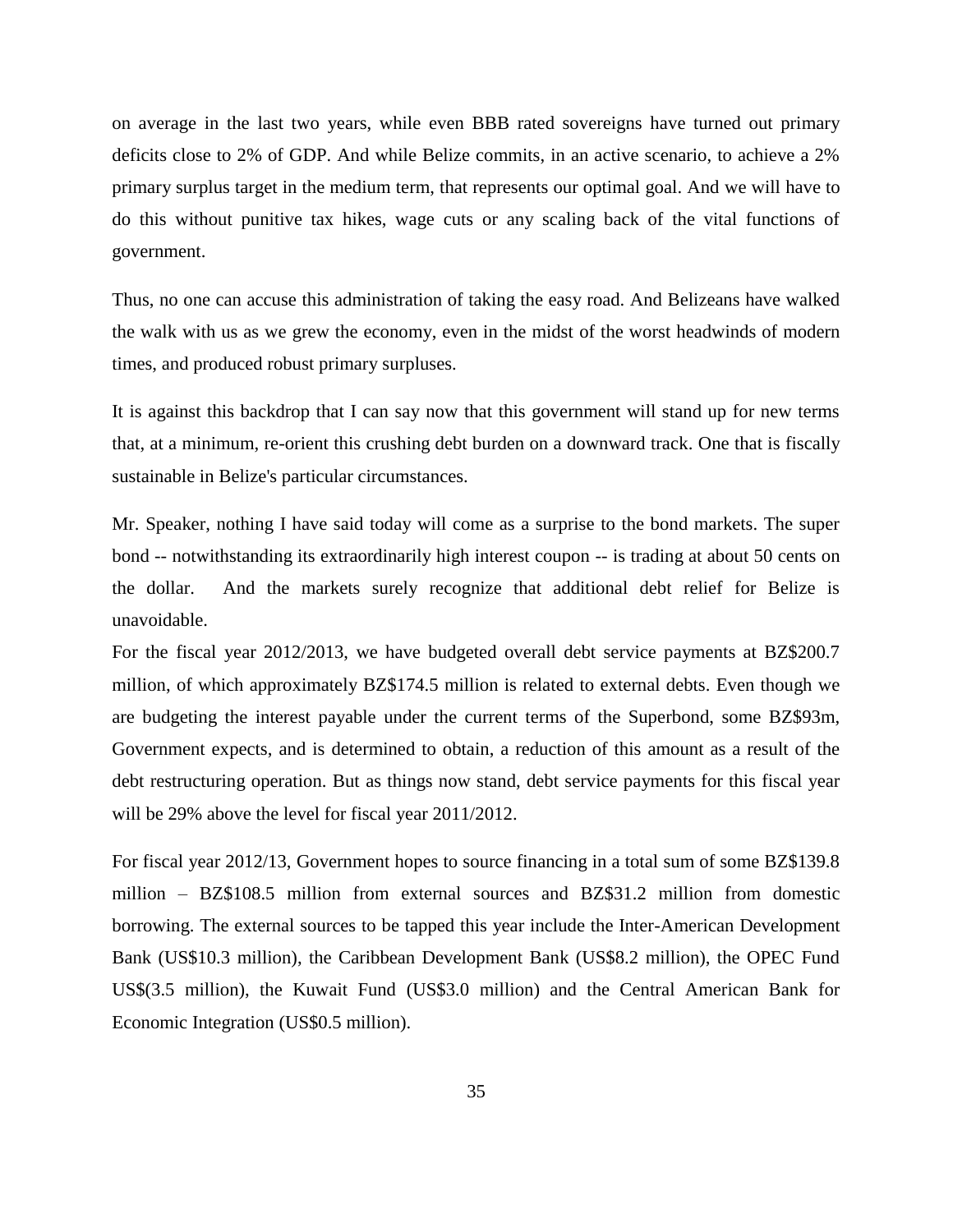In addition, we hope to secure the equivalent of US\$28.7 million in new financing from a combination of external and domestic sources.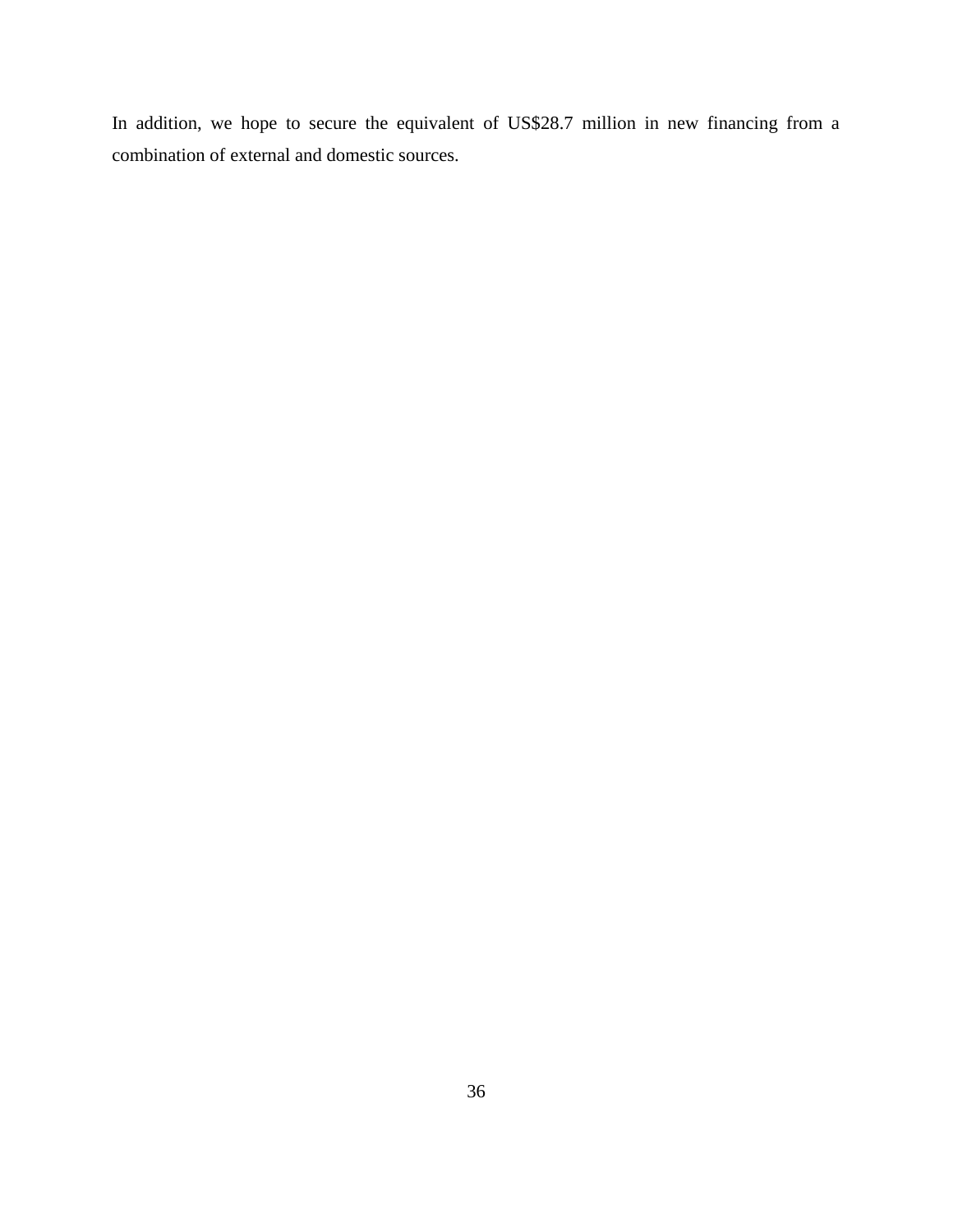# <span id="page-36-0"></span>**MONETARY AND FINANCIAL SECTOR REFORM**

Developments in the banking system were framed by Central Bank measures to safeguard the system's stability given the continuing doldrums of the domestic construction and real estate sectors.

Temporary roadblocks impeding progress in the Bank's program of monetary policy reform included the insufficiency of marketable securities, weaknesses in the domestic legislation and inadequate payments infrastructure. Nevertheless, given the continued build-up in domestic bank liquidity, the Central Bank's policy initiative to foster competitive activity in the market for short-term government paper resulted in the continuation of a downward trend in Treasury Bill yields; and the Bank's decision to lower the interest rate floor on savings deposits to 2.5% aimed at bringing down the lending rates of the commercial banks, also yielded positive results as the notoriously onerous lending rates of the banks began to evince a declining trend during the year. The Central Bank also took steps to ensure that the interest paid to depositors on savings deposits was reflective of actual daily balances and fostered greater transparency on the part of commercial banks by requiring their disclosure of the annual effective interest rate on savings accounts.

Notable strides were made in 2011 toward improving the regulatory oversight of the financial system in order to strengthen its resiliency to various threats. Internationally, many of the rules and standards for financial system governance are being re-examined and upgraded in an effort to counteract the trend towards increased complexity and risk of financial institutions and markets. While many of these efforts are focused on the developed economies, small countries like Belize are also expected to adopt international "best practices" wherever these are considered relevant, and not unduly stifling in our particular context, in order to remain in good standing internationally. Furthermore, given the interconnectedness of international financial institutions, there is a worldwide and regional push to elevate the quality of oversight in all jurisdictions in order to minimize systemic risk and contagion. It was therefore strategically important for Belize to undergo its first Financial Sector Assessment Program (FSAP) in mid 2011 in order to identify any deficiencies in the regulatory framework and devise a program of corrective measures to strengthen the governance of the financial system.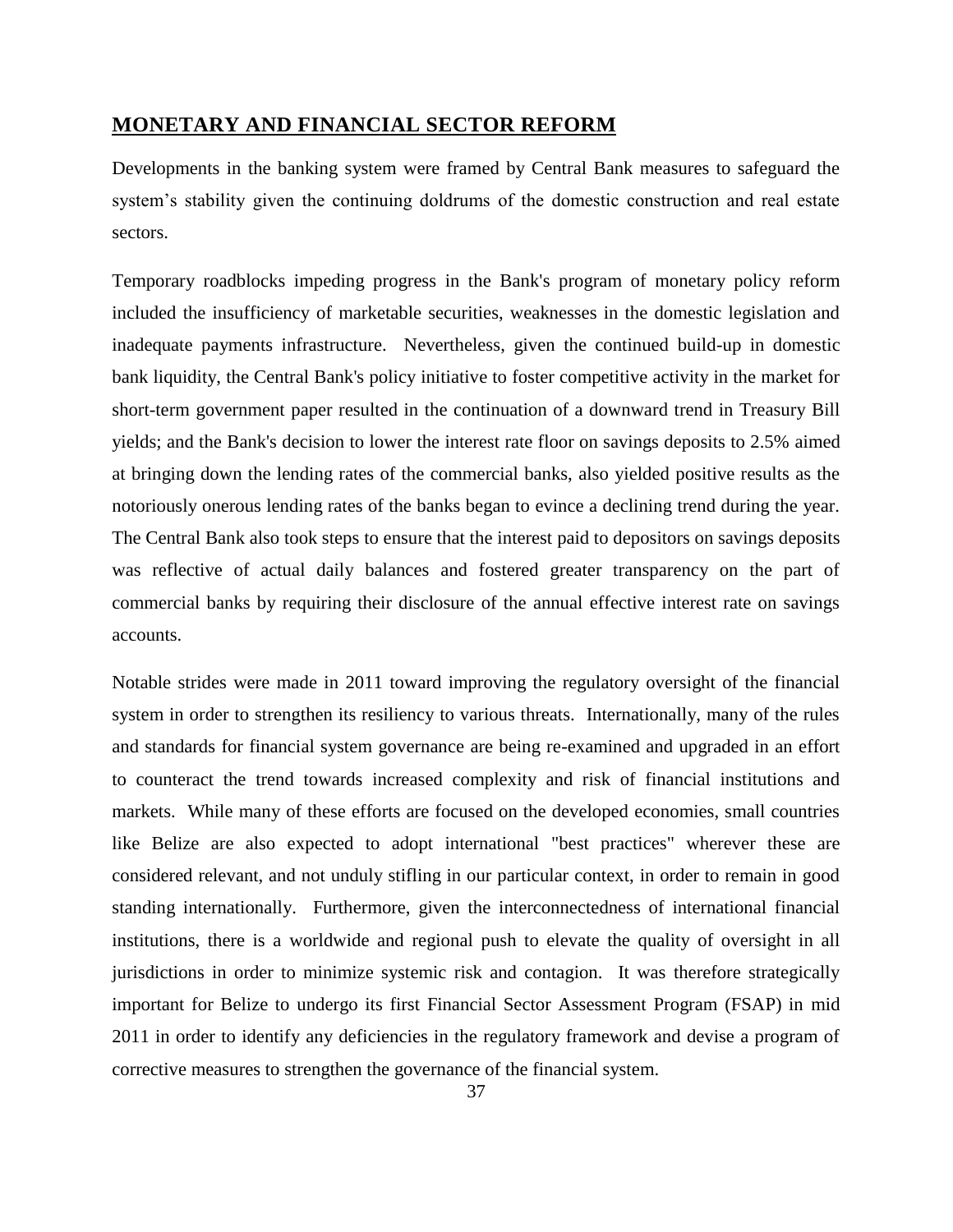The results of the FSAP provide a cohesive framework for moving forward to assure the safety and soundness of the financial system. Hence, loan loss provisioning standards were upgraded in December to bring these into conformity with international best practices and to incentivize the banks to focus on borrowers' capacity to repay as well as to set aside adequate provisions to cover non-performing loans. We expect that the CBB will keep the new requirements under continuing review. Still, for the commercial banks the year was therefore one of necessary adjustments, some of which resulted in short term losses. But these should ultimately reduce the difficulty and size of adjustments in the medium and long term.

Some of the recommended improvements to the regulatory framework hinge on the future enactment of several amendments to legislation. Substantial work has been done to revise the Banks and Financial Institutions Act and the Credit Union by-laws and these draft revisions have since been commented upon by key stakeholders. A final draft is being prepared and it is the intention of Government to submit a Bill for a new BFIA Act at the next sitting of the House.

The Central Bank has also been pushing forward with its efforts to reform the national payments system and establish a credit bureau, both of which are expected to have a positive developmental impact on the Belizean economy. The former is furthest advanced with a national payments system law having been drafted and a strategy paper prepared to carry the process forward. It is anticipated that the momentum of the payments system project will be maintained in 2012 as steps are taken to put in place the necessary financing arrangements.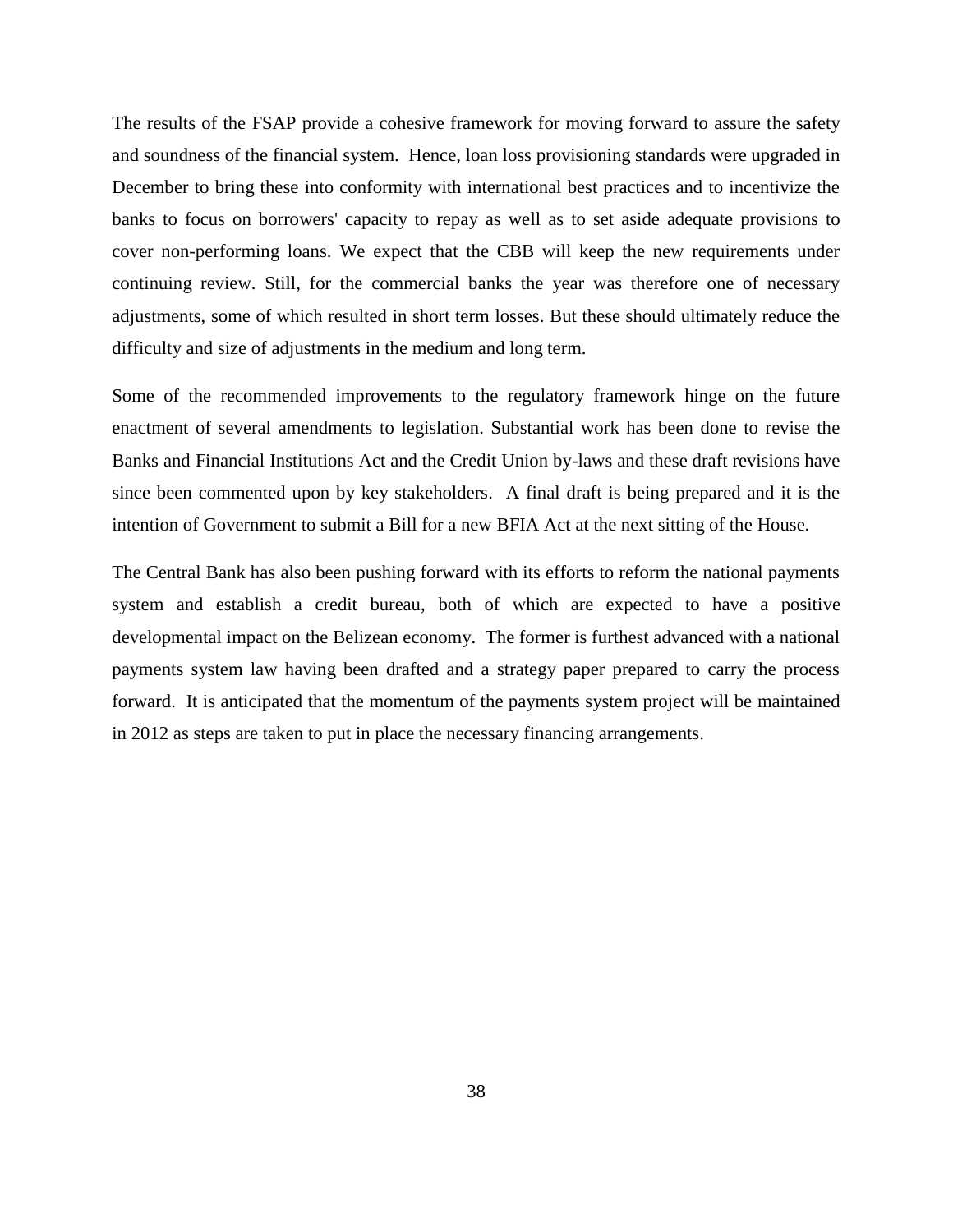## <span id="page-38-0"></span>**PUBLIC UTILITIES**

Mr. Speaker, it was in August 2009 that the first nationalization of BTL unfolded. Even after these subsequent three years of public debate and ceaseless courtroom clashes, there remain those (directly or indirectly linked to the previous majority owners of BTL, and for that matter BEL) who persist in questioning our reasoning for the acquisitions. Since they do not tire in telling their story, neither will we tire in regaling Belize and the world with what is a glorious chapter in the nationalist history of our country.

In the first instance, the nationalization of BTL came 18 months after the UDP Government assumed office. In those 18 months, after the secret Accommodation Agreements were discovered by us, or shall I say, were provided to us, the Cabinet appealed for reason, for a just approach that would not violate Belizean rights and make us neo-colonials, to prevail. Only after these offers were rebuffed, and when the former owners insisted upon enforcing these illegal and immoral agreements lacking Parliamentary approval, did acquisition become an imperative.

According to the Claimants' own valuation, in the case of BTL, the estimated worth of the Accommodation Agreement is in excess of BZ\$231 million. How could our Government, any government, foist upon BTL customers and Belizean taxpayers and, for that matter, our creditors, including bondholders, such a massive, illegal subsidy?

And what of those shackles to economic growth represented by monopoly control of fiber optic lines, the permanent outlawing of VOIP, the booking of revenues offshore, the stifling of competition, the refusal to be regulated, and so forth? Fiscal and economic imperatives, as much as nationalism, compelled us to acquire Belize Telemedia.

As to BEL, the company was virtually illiquid at the time of acquisition, kept afloat only by Government's prepayments for public lighting and letters of credit. The Faustian bargain offered us by the then majority owners was either immediate rate increases or rolling blackouts, both of which would have been economically, politically, socially and psychologically unacceptable. As history records, we immediately and unalterably refused both choices. Those who can't see that this was in the interest of the people, the private sector and our development partners, are willfully, perversely blind.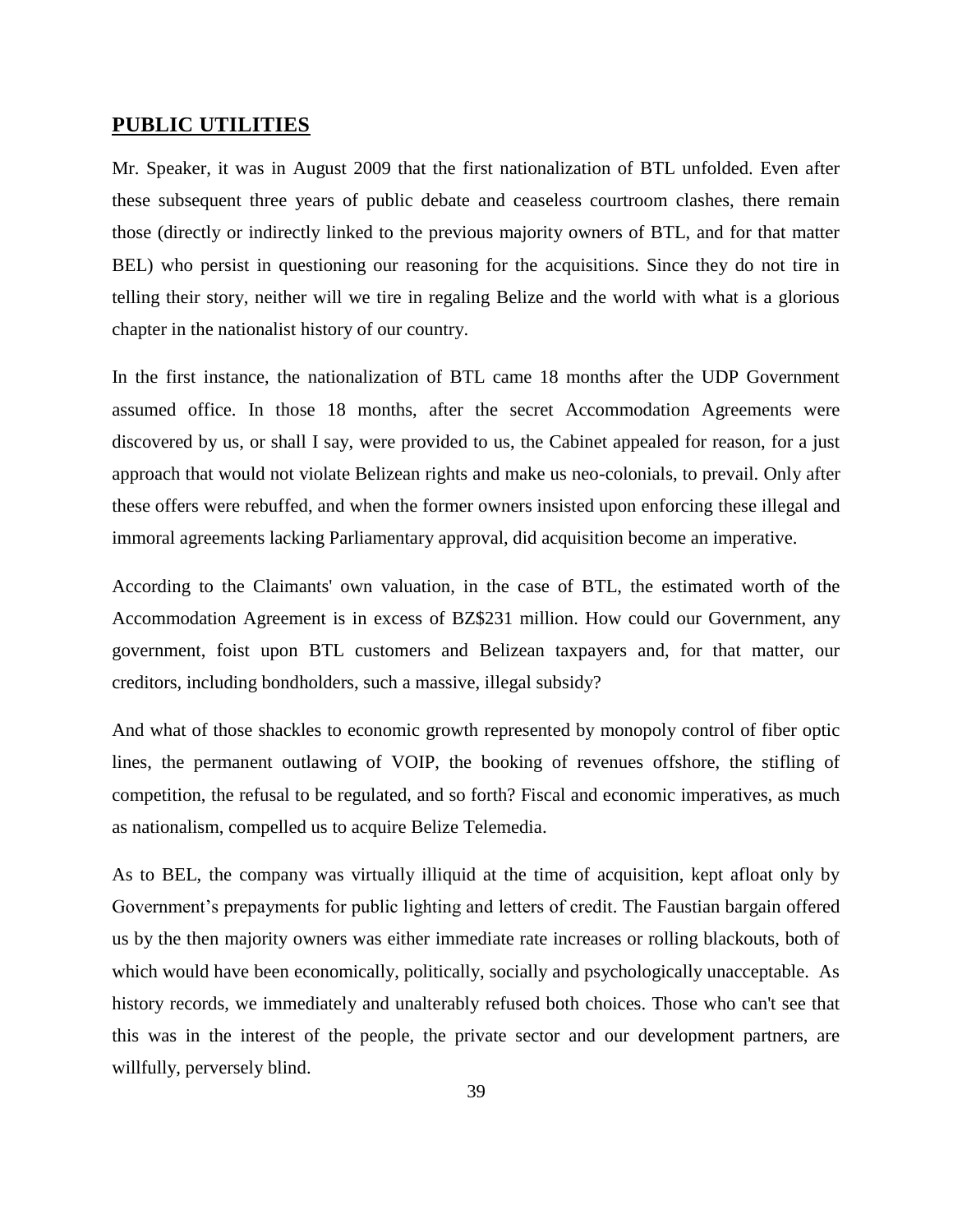In both cases, BTL and BEL, subsequent events have not only justified, but wonderfully vindicated, our stance. BTL customers enjoy lower rates. The company is investing BZ\$51 million in capital improvements this year alone, including a state of the art 4G network. And these investments add to the BZ\$61 million already spent in similar capital outlays in the two years since our acquisition. Shareholders received \$15 million in dividends last December. Prices for Internet access have been slashed while bandwidth is available to the private sector at reduced rates. Per second billing has given back some BZ\$8 million annually to Belize Telemedia Ltd. customers. And the company is paying its taxes while competing fiercely for market share. Altogether, a grand story well worth repeating.

Then last week, at its annual general meeting, BEL acknowledged net earnings of BZ\$1.9 million. Profits for 2012 are projected to be BZ\$6.9 million. In February, electricity rates came down by 7%, or approximately \$5.50 for anyone paying \$100 per month. Capital investments this year are planned at \$23.4 million, mostly to increase electricity access. For the five-year cycle 2012-2016, BEL's business plan contemplates total capital investments of approximately BZ\$145 million, 45% of which will be directed to increasing access for Belizeans to the electricity grid.

Again, an inspiring success for Belizean know-how and pride.

To complete this enchanted circle, in the case of BWSL rates were also reduced in early 2012 by 7.2%, or about \$3.60 on a monthly bill of BZ\$50. And for the next three years, the Board of Directors of BWSL has approved economy-stimulating capital investments to the tune of BZ\$62.7 million.

This Administration, as a matter of policy, allows all three utility companies to function as private-sector, public companies, offering value to their customers and shareholders and free from any political manipulation. Government has not and will not subsidize these utilities, which are, all self-sufficient, independent enterprises operating in growth sectors of the economy. Our approach is consistent with the model of public-private sector partnership first espoused by the 1984-89 UDP government when BTL was initially privatized. That model prospered so long as the mighty investors co-existed alongside the thousands of small Belizean shareholders whose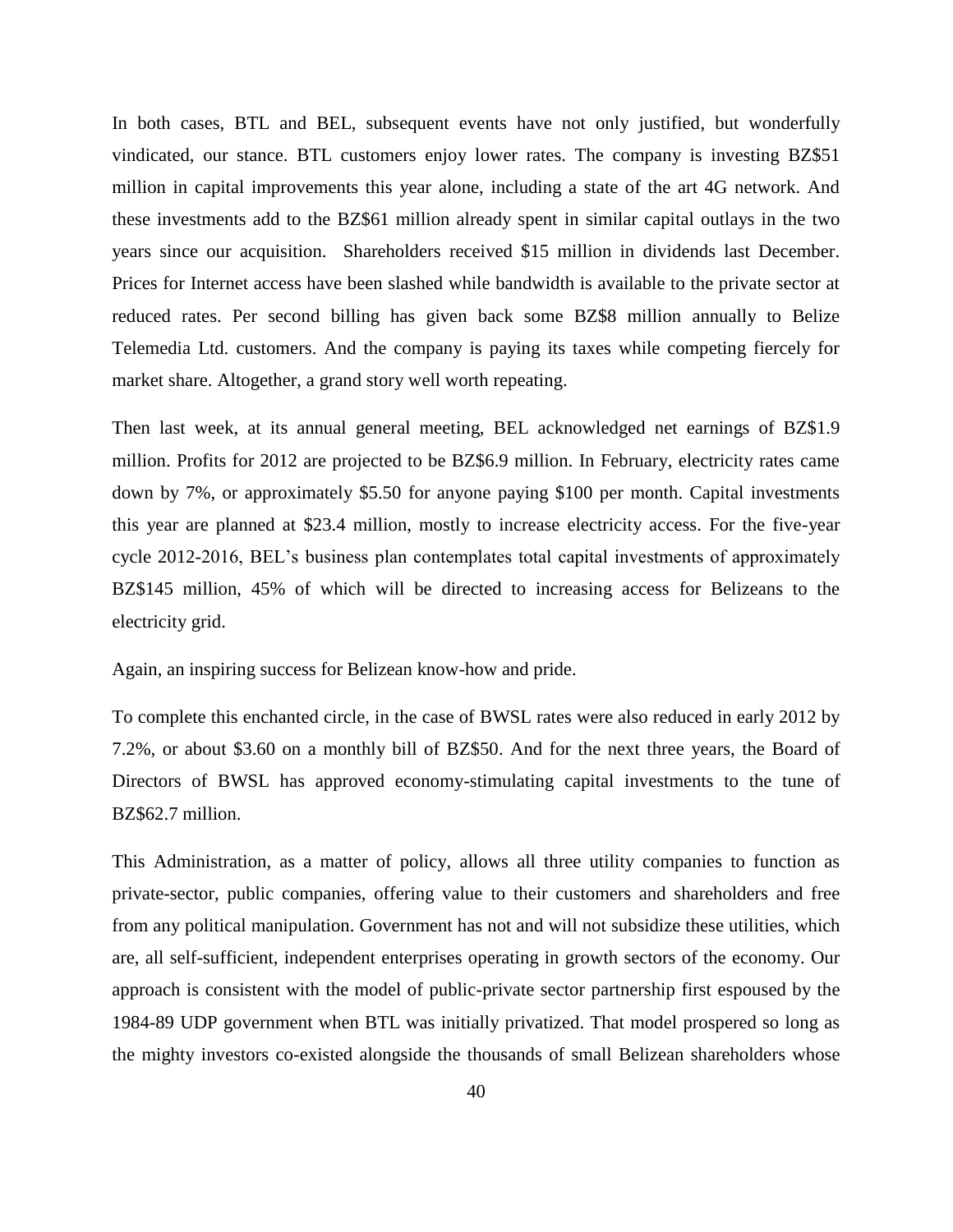annual dividend check had been such a vital source of household income. There is scope in both companies for high-impact, strategic investors, foreign or domestic, once these investors are prepared to share the equity pie with small Belizean shareowners. I repeat: it is the enlightened, progressive return to a long held UDP philosophy, and its re-implementation now is yielding rich Belizean fruit.

And quite apart from the questions of lower rates and higher dividends derived from these Belizean majority-owned utilities, the effect of their aggregate capital expenditure is massive. Taken together, for example, BTL, BEL and BWSL will pump BZ\$86.0 million into the economy in capital spending for 2012 alone. This level of investment rivals that of the government's entire annual capital expenditure program.

Added to this, I am determined, will be a more aggressive investment approach by the SSB where millions, earning a pittance at the commercial banks, should now be available for more diversified investment activities. These are funds that, with the proper prudential safeguards in place, can stimulate private sector expansion particularly in agriculture, tourism, manufacturing and infrastructure improvements. To the extent that Central Government's capacities are constricted by revenue and debt realities, SSB must step forward. This is both for the sake of the nation's development, as well as to achieve a suitable return on the workers' assets.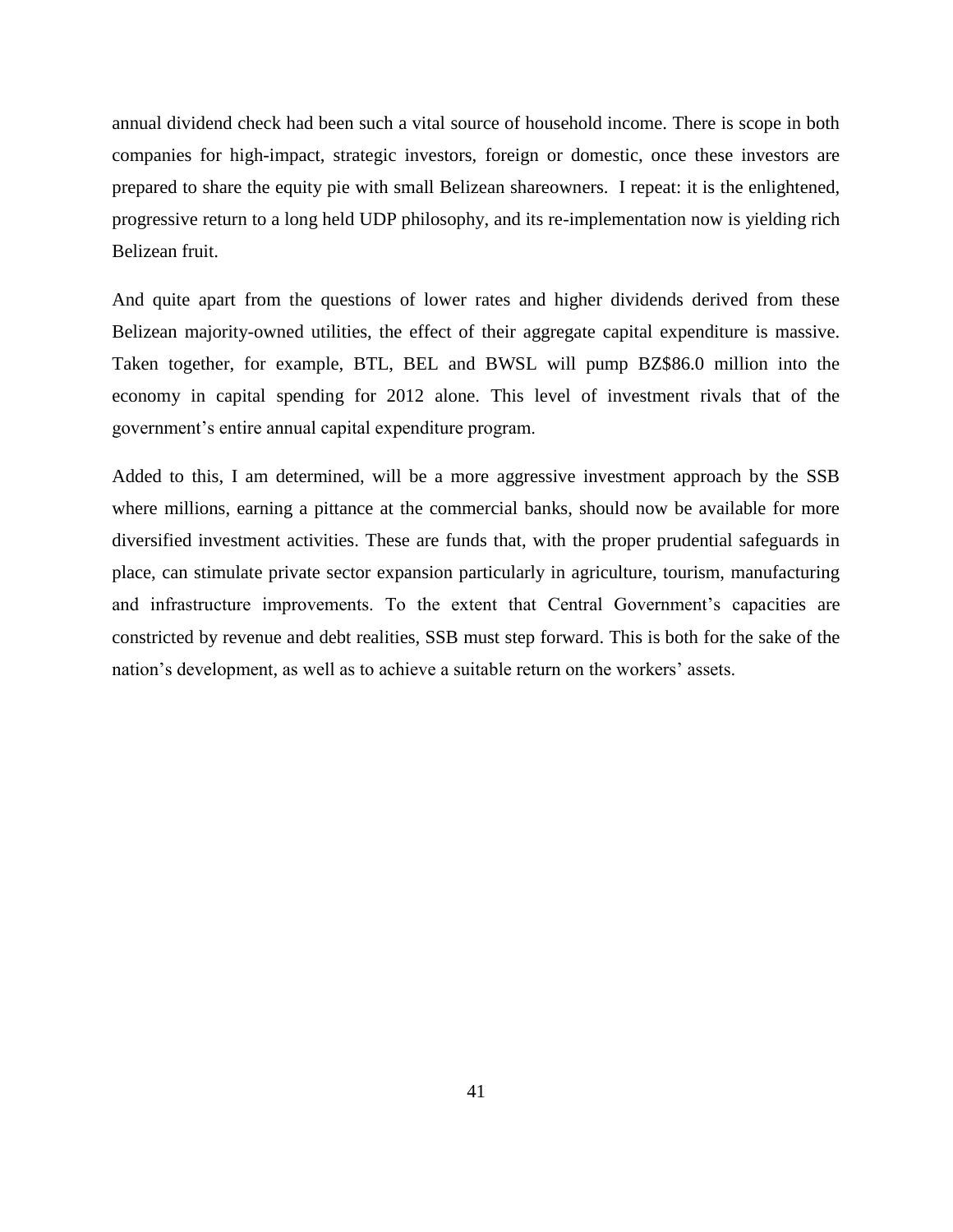# <span id="page-41-0"></span>**CONCLUSION**

#### Mr. Speaker,

In concluding I want to make use of the following quotation from the Irish-born, American artist Augustus Saint-Gaudens:

"For we constantly deal with practical problems, with moulders, contractors, derricks, stonemen, trucks, rubbish, plasterers, and what-not-else, all the while trying to soar into the blue."

Saint-Gaudens was primarily a sculptor, but his observation about his craft holds equally true for the business of governance. The conundrum always is how to deal with the thousand myriad daily problems, while still thinking big; while still preserving and refining and renewing a comprehensive, articulate, even vaulting, vision.

Mr Speaker, I have tried to make clear that the UDP is about contemplation and implementation; about detail and daring; about hard slogging and sky walking. We work every day, in countless little ways, to make government more responsive, to improve incrementally the lives of the people. But we are also seized of this larger sense of mission, this zeal to create a great society out of our Belize. And our labours both large and small are ever imbued with certain simple but fundamental tenets: the imperatives of nationalism, egalitarianism, and social justice.

That is why, in these regards, the UDP can always commit to deploying the policies, actions and platforms that will make the word flesh, and our country grand.

Mr Speaker, I thank you.